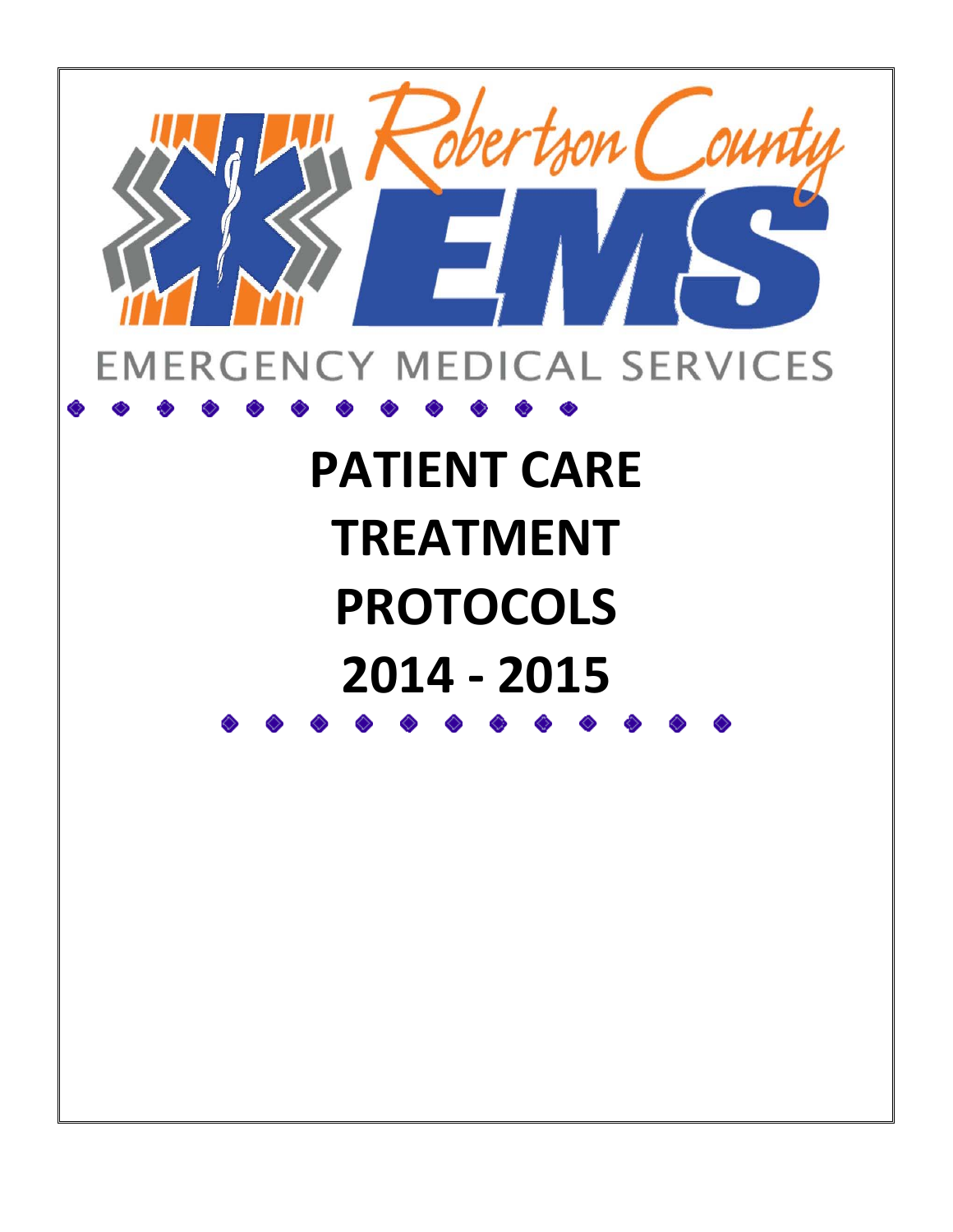# **ROBERTSON COUNTY EMERGENCY MEDICAL SERVICES**

# **PATIENT CARE TREATMENT PROTOCOLS**

# **INTRODUCTION**

In order to effectively operate Robertson County EMS and care for the citizens in and travelling through Robertson County, the patient care treatment guidelines contained herein have been adopted. The Protocols contained herein are based on the DOT National Standard EMT & Paramedic Curriculum and State and Local Considerations & Guidelines.

It is recognized that future changes in medical practices, standards, and other policies may necessitate amending or modifying these guidelines occasionally, however EMS personnel shall be notified of such changes through proper channels, in a timely manner.

Therefore, all members of the Emergency Medical Services are hereby ordered and directed to comply fully with these protocols. Understanding that there may be deviations made by the provider that may benefit the patient's outcome. These deviations can only be made after direct approval from Medical Control or the receiving medical facility for which the patient is being transported to. Both the Medical Director and EMS Director(s) are charged with the responsibility of enforcing compliance. Deviations from these guidelines will be handled on a case-by-case basis and disciplinary procedures will be carried out if determined necessary.

> Rick Jansen, RN/MBA Director

Nicholas Strane, M.D. Medical Director

Russell Gupton, EMTP/AAS Brent Dyer, EMTP<br>Assistant Director/ Chief of Operations Education Coordinator / Traini

Education Coordinator / Training Officer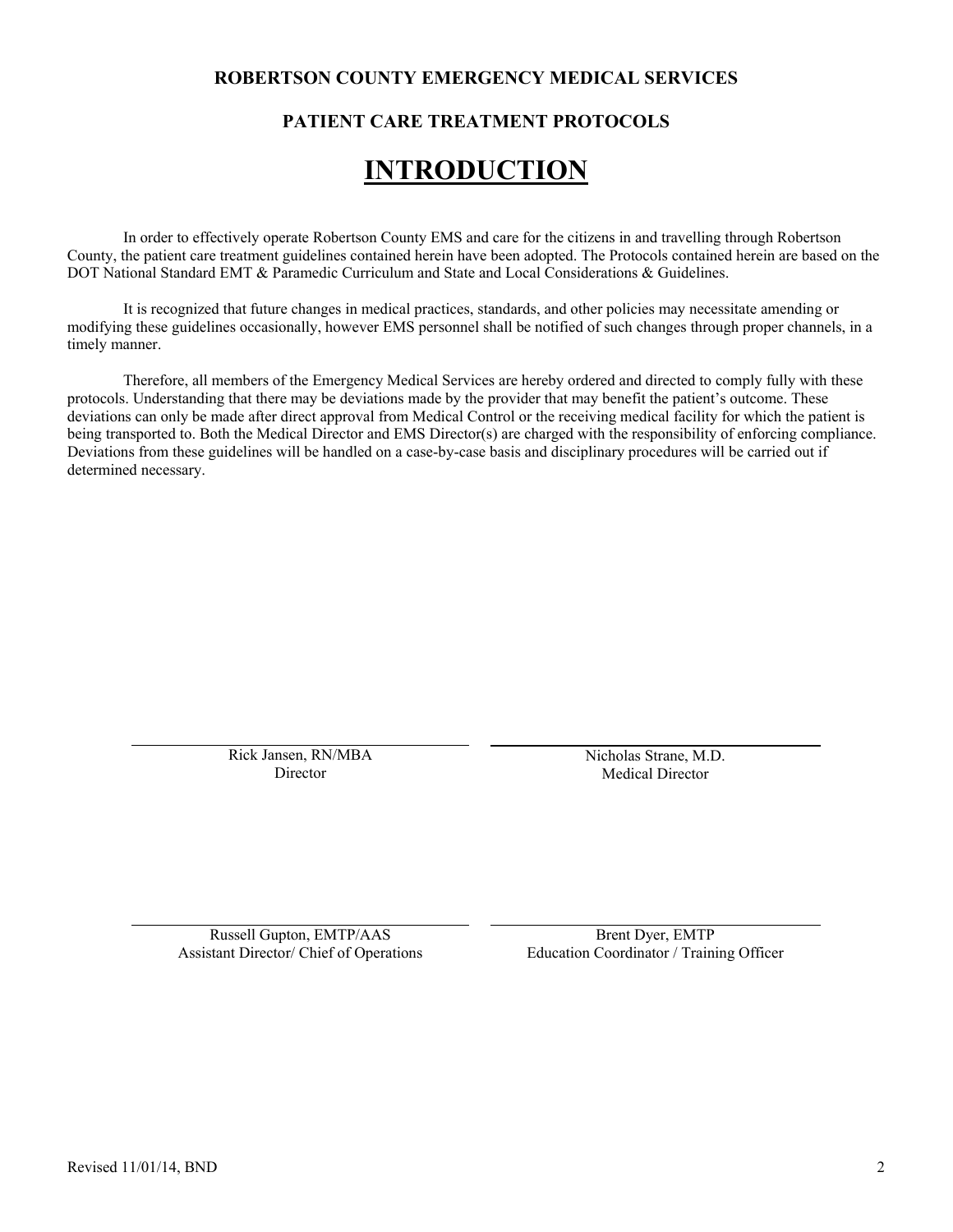# **11/01/2014**

Revised & Adopted on

# **ROBERTSON COUNTY EMS PATIENT CARE TREATMENT PROTOCOLS**

# **TABLE OF CONTENTS**

| <b>SUBJECT</b>                                                                 | <b>PAGE</b>     |
|--------------------------------------------------------------------------------|-----------------|
| <b>Explanation of Patient Care Treatment Protocols</b>                         | $5-6$           |
| <b>ADULT CARDIAC EMERGENCIES</b>                                               |                 |
| Cardiac Chest Pain                                                             | $\overline{7}$  |
| Symptomatic Bradycardia                                                        | $\overline{8}$  |
| PEA/Asystole                                                                   | 9               |
| Ventricular Fibrillation/Pulseless V-Tach                                      | 10              |
| Field Termination of Resuscitative Efforts Protocol (Trauma and Medical)       | 11              |
| Ventricular Tachycardias                                                       | $\overline{12}$ |
| Atrial Tachycardias (SVT)                                                      | 13              |
| <b>Atrial Fibrillation</b>                                                     | $\overline{14}$ |
| <b>ENVIRONMENTAL EMERGENCIES</b>                                               |                 |
| <b>Allergic Reactions</b>                                                      | 15              |
| Poisoning/Overdoses                                                            | 16              |
| Thermal Exposures                                                              | 17              |
| Poisonous Snake Bite                                                           | 18              |
| <b>MEDICAL EMERGENCIES</b>                                                     |                 |
| Diabetic Emergencies                                                           | 19              |
| <b>Hypertensive Crisis</b>                                                     | $\overline{20}$ |
| Nausea/Vomiting                                                                | 21              |
| <b>Respiratory Distress</b>                                                    | $\overline{22}$ |
| <b>Seizures</b>                                                                | $\overline{23}$ |
| Stroke/CVA                                                                     | 24              |
| Shock-Non-Traumatic Origin                                                     | $\overline{25}$ |
| <b>TRAUMA PROTOCOLS</b>                                                        |                 |
| <b>Burn Emergencies</b>                                                        | 26              |
| Thoracic Injuries/Chest Decompression                                          | 27              |
| Pain Management for localized post-traumatic injuries                          | 28              |
| Etomidate or Ketamine for Sedation in Prolonged Extrication                    | 29              |
| Pharmacologically Assisted Intubation (PAI)/Rapid Sequence Induction           | 30              |
| Spinal Cord Injuries-High Mechanism / Selective Spinal Immobilization Protocol | $\overline{31}$ |
| <b>Trauma Center Destination Guidelines</b>                                    | $\overline{32}$ |
| <b>Trauma Fluid Resuscitation</b>                                              | 33              |
| <b>Uncontrollable Extremity Bleed</b>                                          | $\overline{34}$ |
| <b>OBSTETRICAL EMERGENCIES</b>                                                 |                 |
| Breech or Limb Presentation / Prolapsed Cord                                   | 35              |
| Tocolysis-Preterm Labor                                                        | 36              |
| Preeclampsia/Eclampsia                                                         | 37              |
| Normal Delivery                                                                | 38              |
|                                                                                |                 |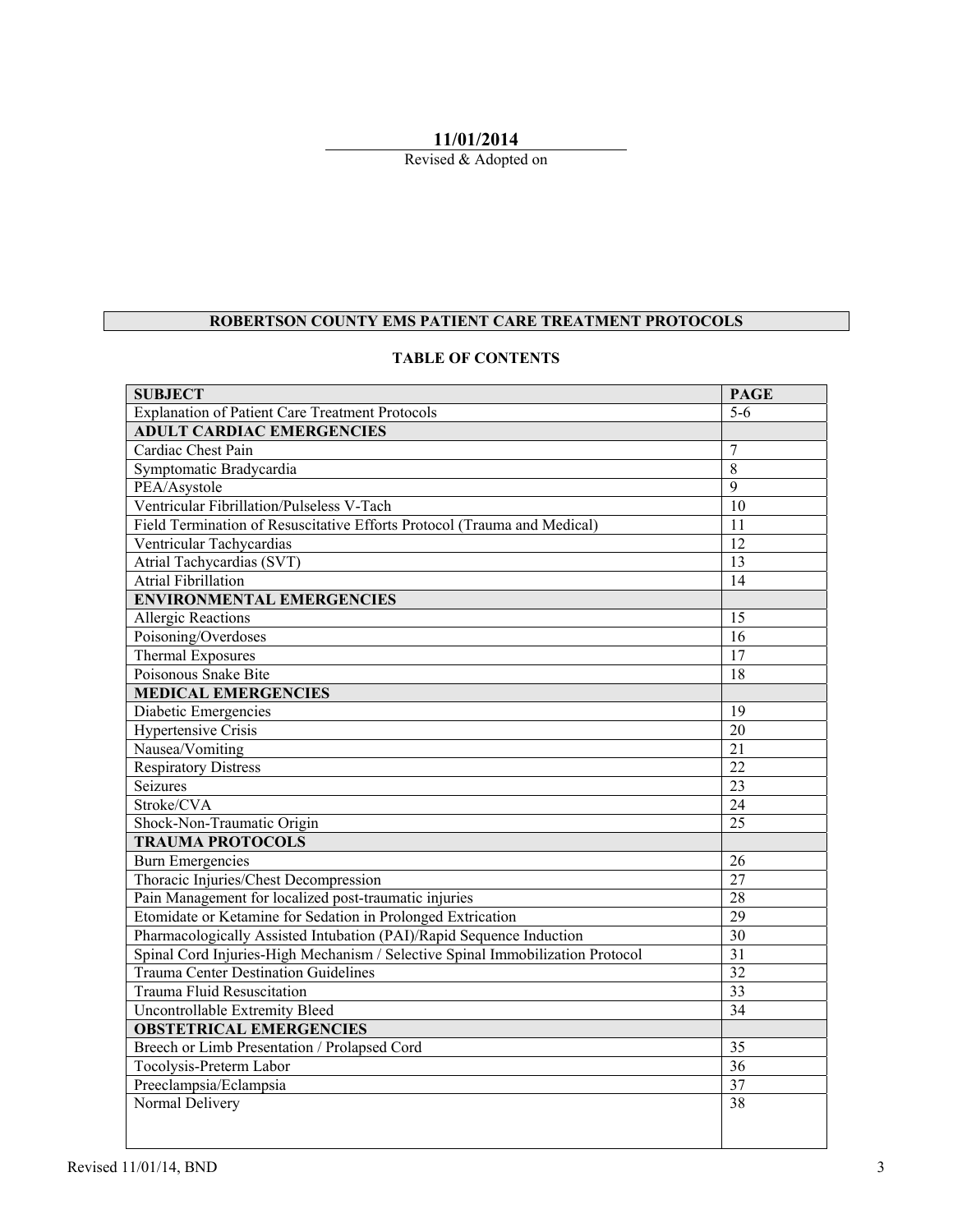| PEDIATRIC CARDIAC EMERGENCIES                |    |
|----------------------------------------------|----|
| Pulseless Electrical Activity (PEA)/Asystole | 39 |
| Symptomatic Bradycardia                      | 40 |
| Supraventricular Tachycardia (SVT)           |    |
| Ventricular Fibrillation/Pulseless V-Tach    | 42 |
| Ventricular Tachycardia                      | 43 |

# **TABLE OF CONTENTS-CONTINUED**

| <b>ADDENDUM</b>                                                           |       |
|---------------------------------------------------------------------------|-------|
| Administration of Blood Components                                        | 44-45 |
| Supraglottic Airway Device - King LT Airway                               | 46    |
| Natural Death/Crime Scene Management                                      | 47    |
| Nerve Agent Exposure, Symptomatic Patient                                 | 48    |
| Emergency Cricothyrotomy - Rusch Quicktrach device (replaced Melker kits) | 49-51 |
| Physician on Scene                                                        | 52    |
| Vidacare EZ-IO – Updated to include humeral head access                   | 53    |
| Porta Cath Access Removed, no longer a protocol                           | 54    |
| Restraint Protocol --Physical and Chemical Restraint                      | 55-57 |
| Summary                                                                   | 58    |
| References                                                                | 59    |

# **ALL BP'S WILL BE OBTAINED MANUALLY BEFORE AND AFTER MEDICATION ADMINISTRATION**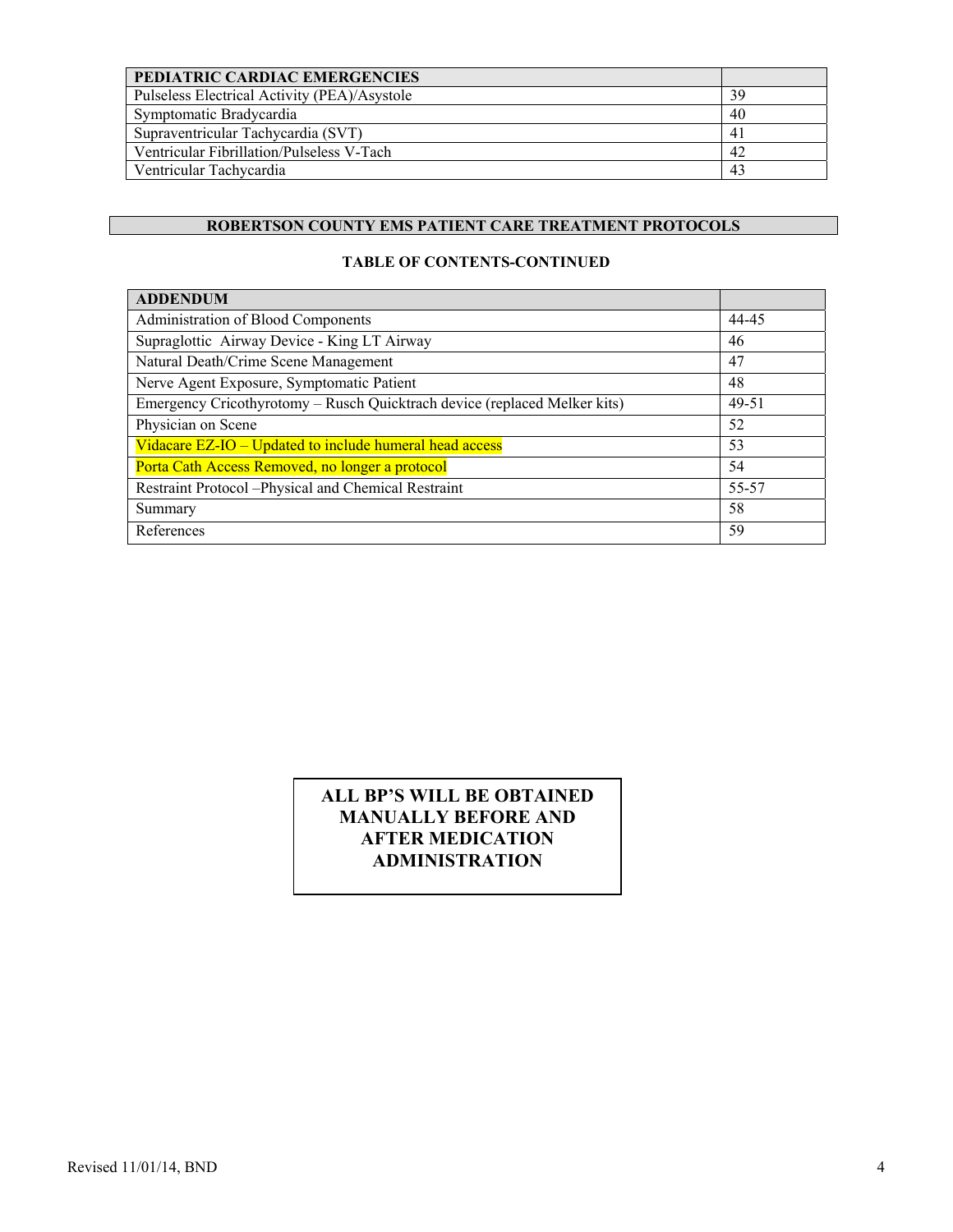### **EXPLANATION OF PATIENT CARE TREATMENT PROTOCOLS**

# **The intent of this section is to summarize and/or define some of the key points relating to the protocols.**

- 1. To expedite the patient care process the several protocols are written in a flow-chart style.
	- a. Treatments written in plain text and not in bold print can be performed by EMT's and Paramedics.

EMT'S and Paramedics can perform w/o medical control approval

**b. Treatments in bold print and shaded can only be performed by Paramedic without prior Medical Control approval.** 

Only Paramedic's can perform w/o medical control approval

**c. Treatments in bold print, underlined, and shaded can only be performed after approval from medical Control and/or the receiving facility.** 

Paramedic skill but only with prior Medical Control approval

#### 2. ABC'S:

- a. Assess the patients Mental Status, airway patency, respiratory rate and tidal volume, peripheral pulse rate and quality, and SaO2.
- b. SaO2 monitoring
- c. Establishment of IV access for volume replacement or medication administration.
- d. Glucose checks as deemed necessary by the care provider.
- e. ECG for all patients presenting with signs & symptoms of chest pain or cardiac related emergencies, hypoxia, altered mental status, strokes, and/or extreme medical or traumatic emergencies that may precipitate the need for cardiac monitoring.
- 3. 12 Lead ECG Interpretation:
	- *a. Any patient complaining of cardiac related chest pain, respiratory distress, Stroke/CVA, or altered mental status will have a 12 lead ECG obtained and a copy will be given to the receiving medical facility, an electronic copy/image shall be attached to the report.*
	- b. 12 Lead ECG's will not be used to delay transport and should be obtained in a minimal amount of time.
	- **c. All 12 lead's from chest pain or cardiac related complaints MUST be sent to the receiving ER from iPads**
- 4. Intravenous Fluid Administration
	- a. IV attempts will be limited to no more than 3 for each provider without medical control approval.
	- b. Only EMT-Paramedics can attempt External Jugular Venous Access
	- c. All Cardiac Arrest patients will receive IV fluids at a wide-open rate. Preferable 2 IV's should be established if possible.
	- d. All IV piggyback drugs shall be mixed in 100cc D5W with 60 gtt tubing with the exception of Dopamine and Epinephrine drips. 60 gtt tubing should still be used, however the on-hand fluid volume may differ.
	- e. Only patients in need of medication administration or fluid resuscitation will have IV access established.
	- f. Primary lines in trauma patients will be blood tubing w/ 1000 cc NS
	- g. EMT-IV's EMT-A's may ride with **isolated** hypoglycemia calls where D50 has been given**, if patient is stable**.
	- **h.** EMTP's and EMTA's may establish I.O. Access using the EZ-IO device, only if the EMTA licensure bridge has been met before 2015. This can be done on Adult and Pediatric patients since RCEMS has elected to in-service and train on both age groups. IO's can be used as immediate access in patients requiring resuscitation, otherwise it is reserved as a route in the patient requiring fluids or medications when 3 peripheral attempts were unsuccessful. Note that a visualization alone counts as an attempt in the critical patient with limited peripheral venous access.
	- **i.** EMTIV's and EMTA's can be the primary attendant when transporting a patient who has antibiotics being infused. The same is true if an IV is in place for fluids using an IV pump. If any ALS level maintenance of the infusions are required, it shall be an ALS level attendant riding with the patient.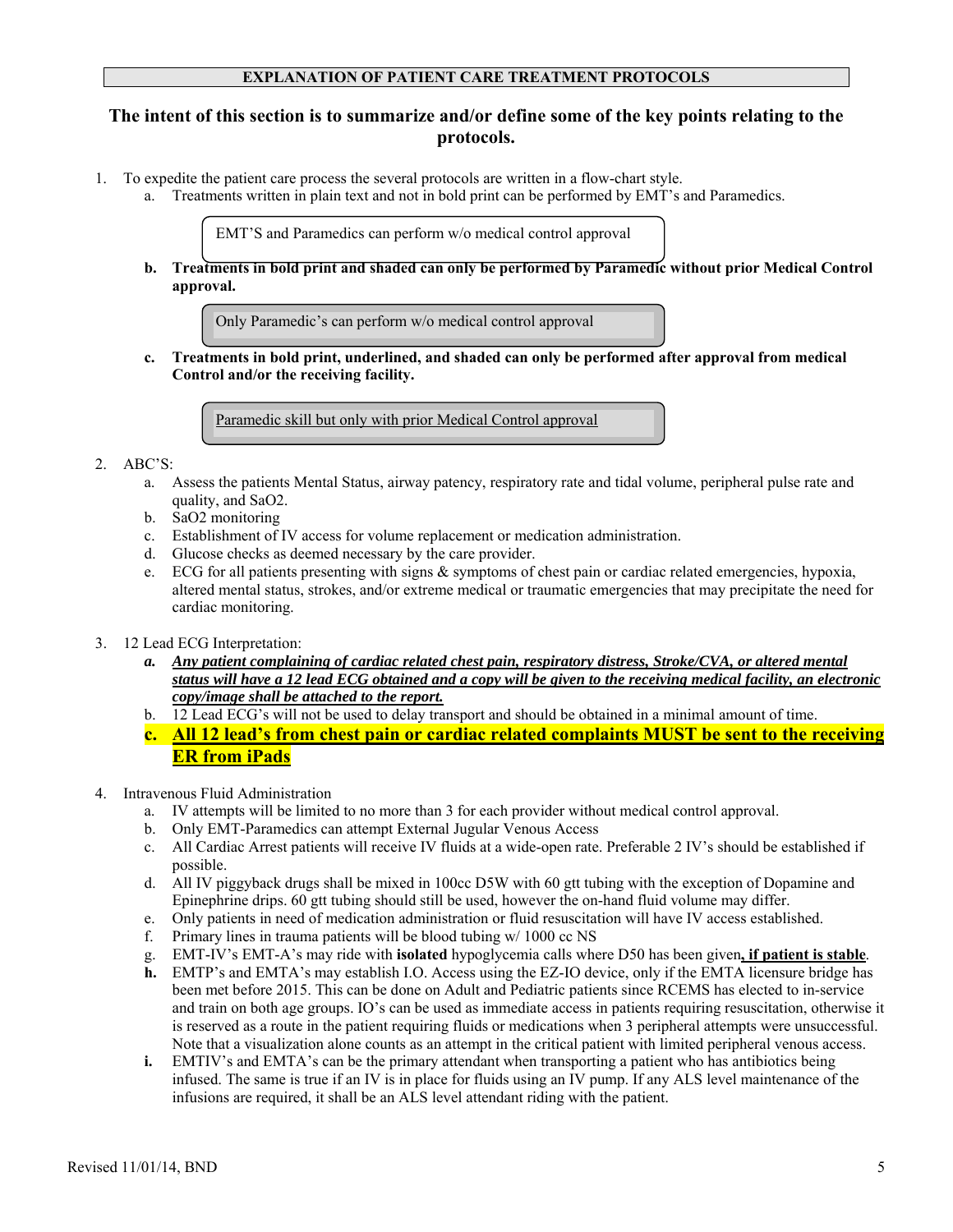# **EXPLANATION OF PATIENT CARE TREATMENT PROTOCOLS**

- 5. Airway Management:
	- a. If time permits and properly trained, all oro/naso intubated patients will also have an 18 Fr Nasogastric tube inserted as well to minimize gastric distention.
	- b. All intubated patients MUST have mainstream ETCO2 (capnography) detection attached through the monitor. Reference the addendum capnography protocol for specific ranges on specific patients.
	- c. All patients who are intubated will have secondary placement confirmed w/ a Colormetric CO2 Detector
	- d. After 2 failed attempts at endotracheal intubation, a supraglottic (King LT) airway will be inserted.
- 6. Pediatric Patients
	- a. Any patient weighing less than 30 kg or 66 lbs in total body weight and or less than 8 yrs of age shall be considered a pediatric when referencing drug dosages.
	- b. Some adult protocols may also have corresponding pediatric drug dosages. To minimize redundancy and to expedite care when necessary these pediatric dosages may be listed on the adult protocol but a notation identifying it as a pediatric dosage.
	- *c. In consideration to drug dosages, the protocols will be adhered to over what is recommended in the Broselow Tape.*
	- *d. The Broselow Tape is to be used as a quick reference for age/size considerations.*
	- *e.* All pediatric patients with any significant trauma shall be transported to Vanderbilt Children's Hospital, critical medical pediatric patients may go to Vanderbilt or Centennial. If the patient will not require advanced level pediatric care or if the condition of the child requires immediate stabilization, the closest appropriate facility at the time may be used. Reference the destination guidelines/transfer protocol for further.



# *ANY ACTION OR INACTION THAT MAY BE DEEMED INAPPROPRIATE OR HARMFUL TO PATIENT CARE CAN RESULT IN DISCIPLINARY ACTION.*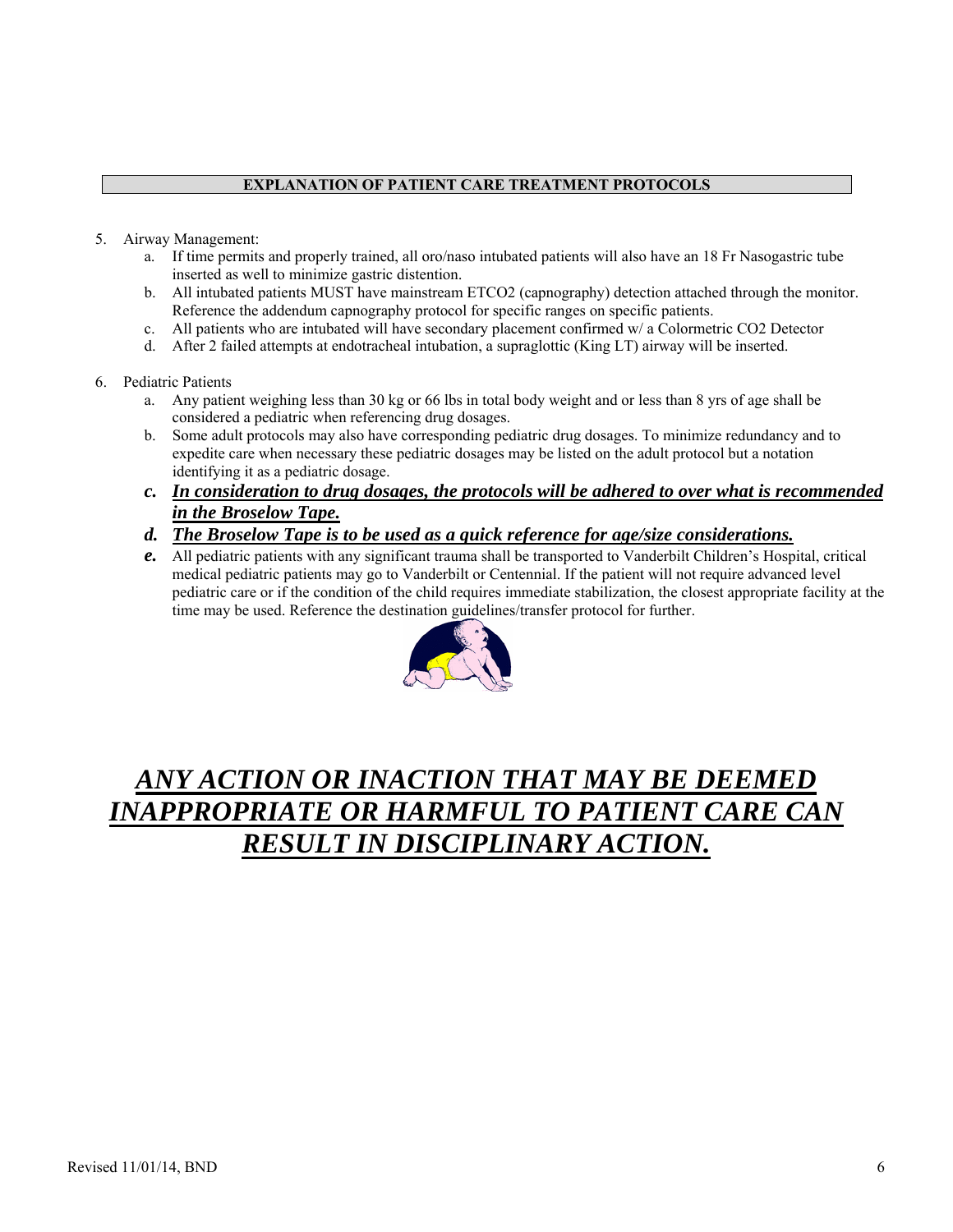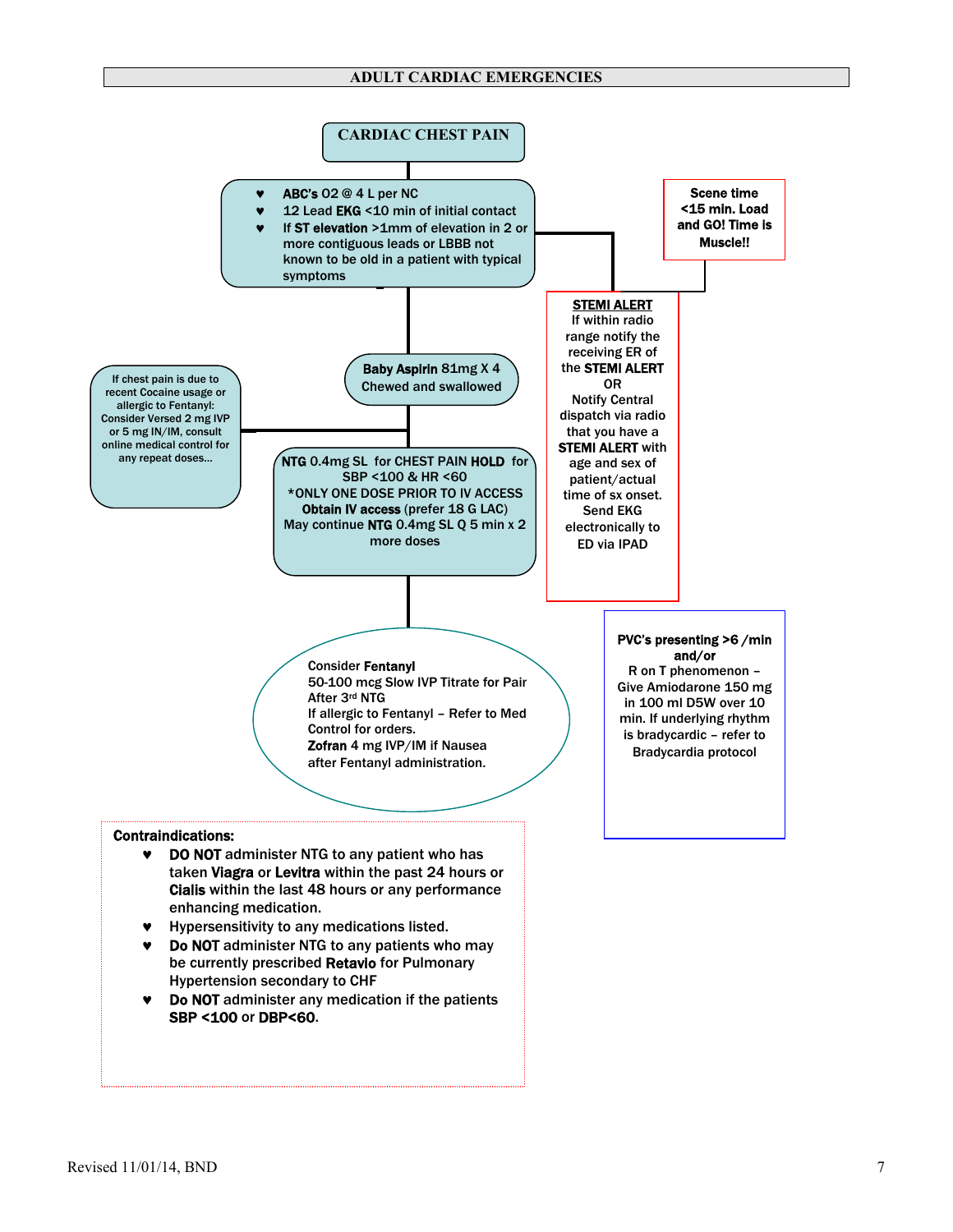# **SYMPTOMATIC BRADYCARDIA**



- Apply electrodes and pacing pads
- Turn Monitor dial to Pacer:
- Set milliamps (mA) at 0 and rate at 70
- Observe for visible pacing markers (spikes)
- Slowly increase mA until caption is obtained as evident by one or all of the following:
	- o Pulse is palpable and consistent with rate set
	- o Every spike is visible with each QRS complex
- Once caption is obtained, increase mA and rate by 10% to hold

|                   |               | DOPAMINE QUICK REFERENCE CHARTPatient Weight in KG |    |      |    |    |    |                   |    |    |    |     |
|-------------------|---------------|----------------------------------------------------|----|------|----|----|----|-------------------|----|----|----|-----|
| Ug/kg/min         | <u>ے . ۔ </u> |                                                    | 10 | 20   | 30 | 40 | 50 | 60                | 70 | 80 | 90 | 100 |
| 2 <sub>ug</sub>   | ж             | *                                                  | ∗  | ن. 1 |    |    |    |                   |    |    |    |     |
| 5 <sub>ug</sub>   | ж             |                                                    |    |      |    |    |    |                   |    |    |    | 19  |
| 10 ug             |               |                                                    |    |      |    |    | 19 | $\mathbf{\Omega}$ | 26 | 30 | 34 | 38  |
| 15 <sub>u</sub> g | 1.4           |                                                    |    |      |    | 23 | 28 | 34                | 39 | 4. |    | 56  |
| 20 <sub>ug</sub>  |               |                                                    |    |      | 23 | 30 | 38 | 45                | 53 | 60 | 68 |     |
|                   |               |                                                    |    |      |    |    |    |                   |    |    |    |     |

| <b>Epinephrine Drip</b> |                |    |     |    |   |    |     |     |                   |     |
|-------------------------|----------------|----|-----|----|---|----|-----|-----|-------------------|-----|
| Ug/min                  |                |    |     |    |   |    |     |     |                   |     |
| <b>Udrops</b>           | $\overline{1}$ | 30 | . . | 60 | ◡ | 90 | 105 | 120 | $\cdots$<br>1 J J | 150 |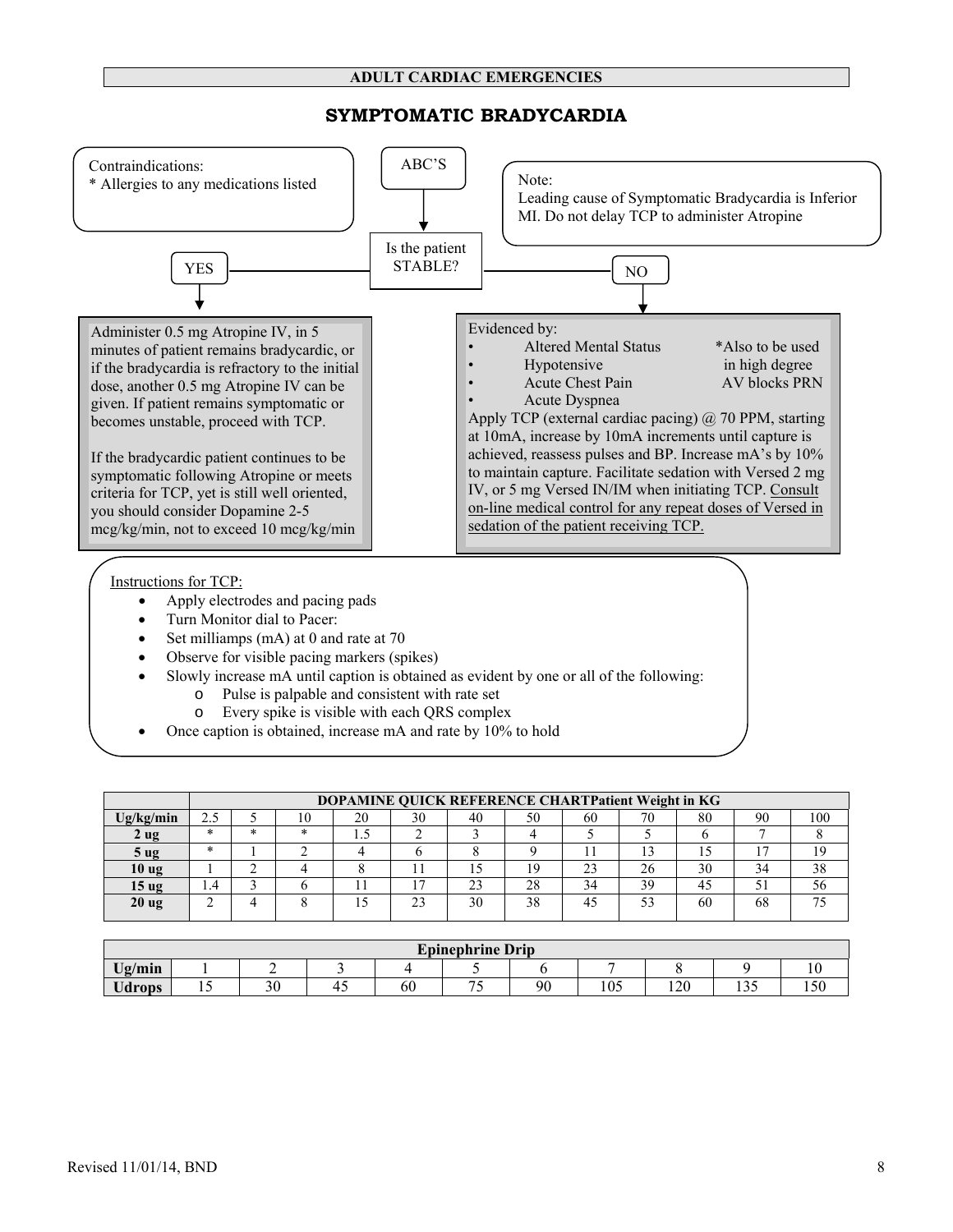

# Contact Medical Control and consider termination of efforts if:

- No change in ECG from Asystole
- *Total of 3 Meds administered-not including O2*
- Patient has ETT or double lumen airway in place and CO2 detector is purple
- Total arrest time has exceeded 20 min.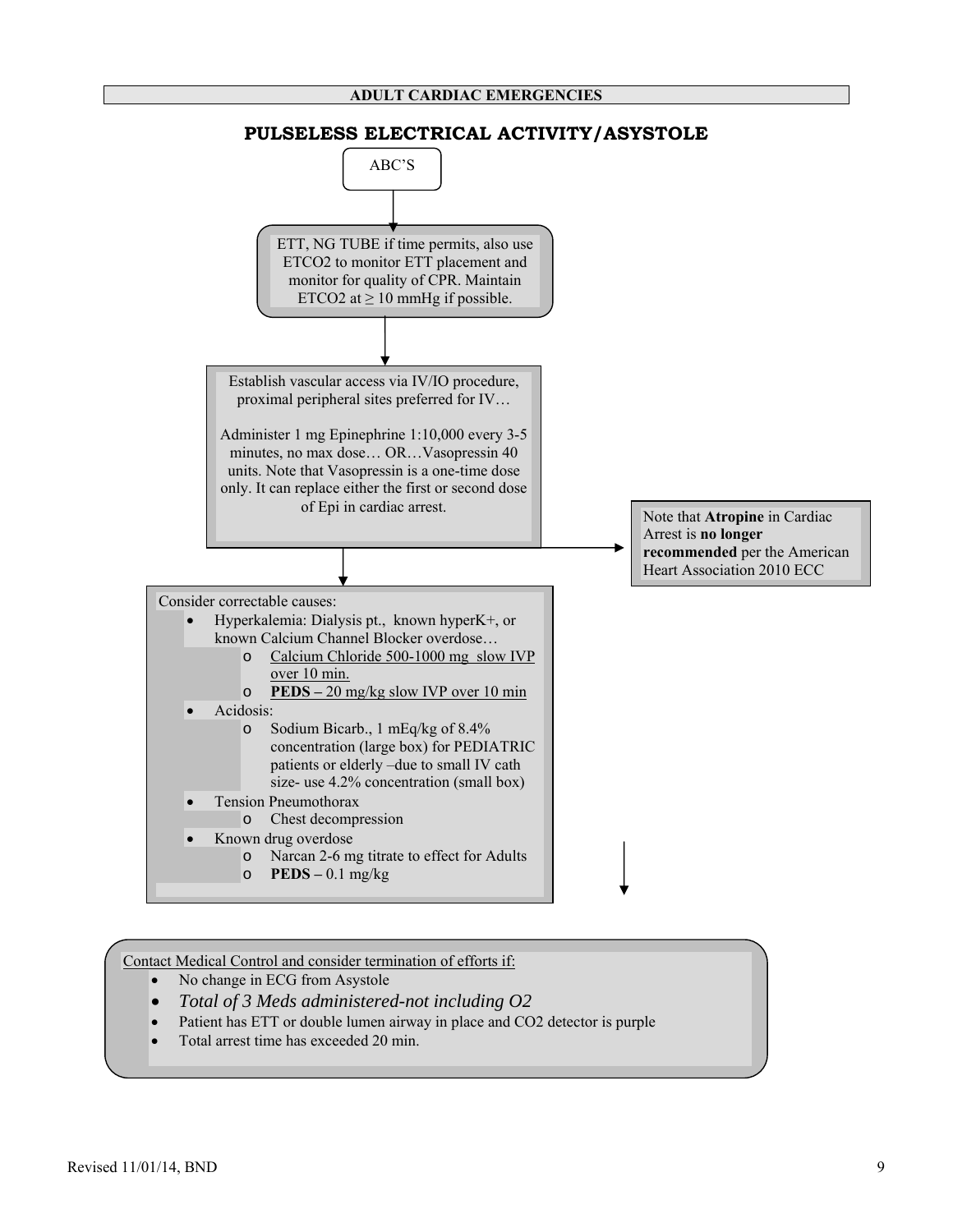

#### **VENTRICULAR FIBRILLATION/PULSELESS V-TACH**

DO NOT ADMIN AMIODARONE IVPB-Cardiac Enzymes will remain elevated for up to 30 min. if pulse restored after defib.

- Do not administer Meds via ETT, if IV/IO unsuccessful continue CPR only.
- Interpose med. Admin. w/ defib at 200 j biphasic x 1 and 5 cycles of CPR
- Do not defib more than once at a time.
- *Repeat Epi every 3-5 minutes in-between w/ defib and antiarrythmics*
- Remember to give compressions even while the defibrillator is charging.
- *Consider attempting a QUALITY resuscitation on scene where patient is located before moving them in a shockable cardiac arrest. The emphasis here is providing high quality CPR, early defibrillation and medications without any delay. This shall be done to promote provider safety in transport and improve chances of ROSC. As always, if safety concerns to the immediate scene are noted, transport immediately.*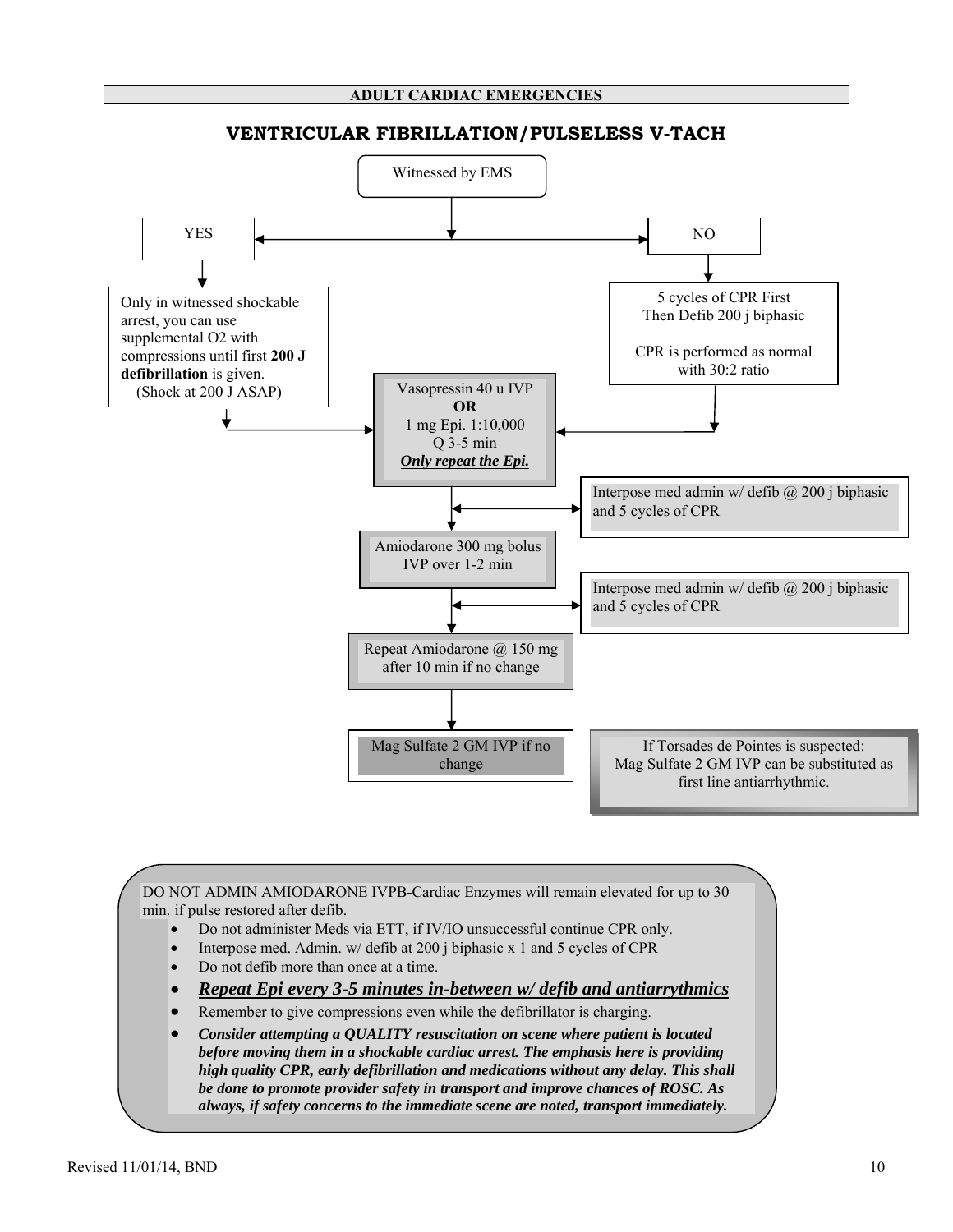#### FIELD DETERMINATION OF DEATH

- 1. Resuscitation is not to be attempted or continued, if a dead appearing patient has one or more of the following:
	- Rigor mortis.
	- Dependent lividity.
	- Decomposition of body tissues.
	- Devastating, non-survivable injury(s) clearly incompatible with life such as:
		- Decapitation.
			- Incineration.
			- Brain matter visible.
- 2. A valid DNR order, advanced directive, P.O.S.T., P.O.L.S.T., P.O.A. or patient advocacy paperwork is present or produced and the patient is in full cardiac arrest.
	- If the family states that the patient has a DNR but they cannot produce the paperwork, then Medical Control needs to be contacted to get an order to stop CPR.
- 3. An on scene physician with appropriate identification or Medical Control issues an order to stop CPR.
- 4. Blunt traumatic arrest and is in asystole.
- 5. Unwitnessed arrest with unknown amount of down time with asystole in 2 or more leads.
- 6. The paramedic may choose not to perform an EKG if obvious death is noted, because attempts need to be made to preserve any potential crime scene evidence.
- 7. If family member(s) / bystander(s) want resuscitative measures started, then begin and transport.
	- You may call Medical Control while en route for discontinuation orders.

#### 8. **When in any doubt, start CPR.**

NOTE: CPR prior to crew arrival can be stopped by the crew if the death is obvious. However, if the crew begins CPR then it can only be stopped with direction for Medical Control. You should feel free to start or continue CPR when in doubt or if family insists.

Termination of resuscitation efforts may be considered after **20 minutes** of ACLS interventions with no signs of improvement in the **medical cardiac arrest** patient.

Termination of resuscitation efforts may be considered after **15 minutes** of ALS interventions with no signs of improvement in the **traumatic cardiac arrest** patient. Bilateral chest decompression is also indicated in traumatic cardiac arrest to treat underlying potential for tension pneumothorax and cardiac tamponade potentials with associated known or suspected thoracic trauma.

**Any questions, call on-line medical control at the transportation destination you would transport to.**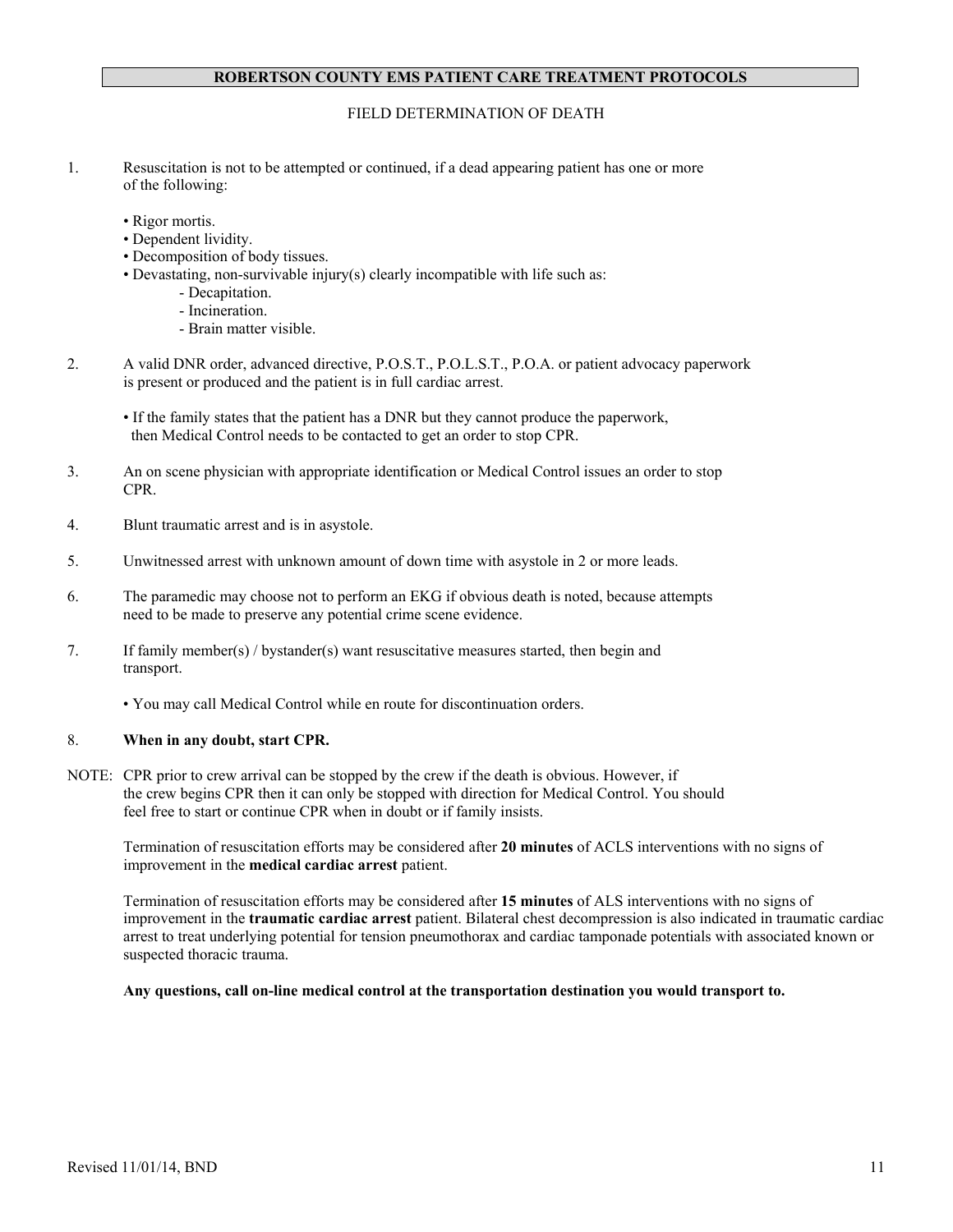# **VENTRICULAR TACHYCARDIAS**

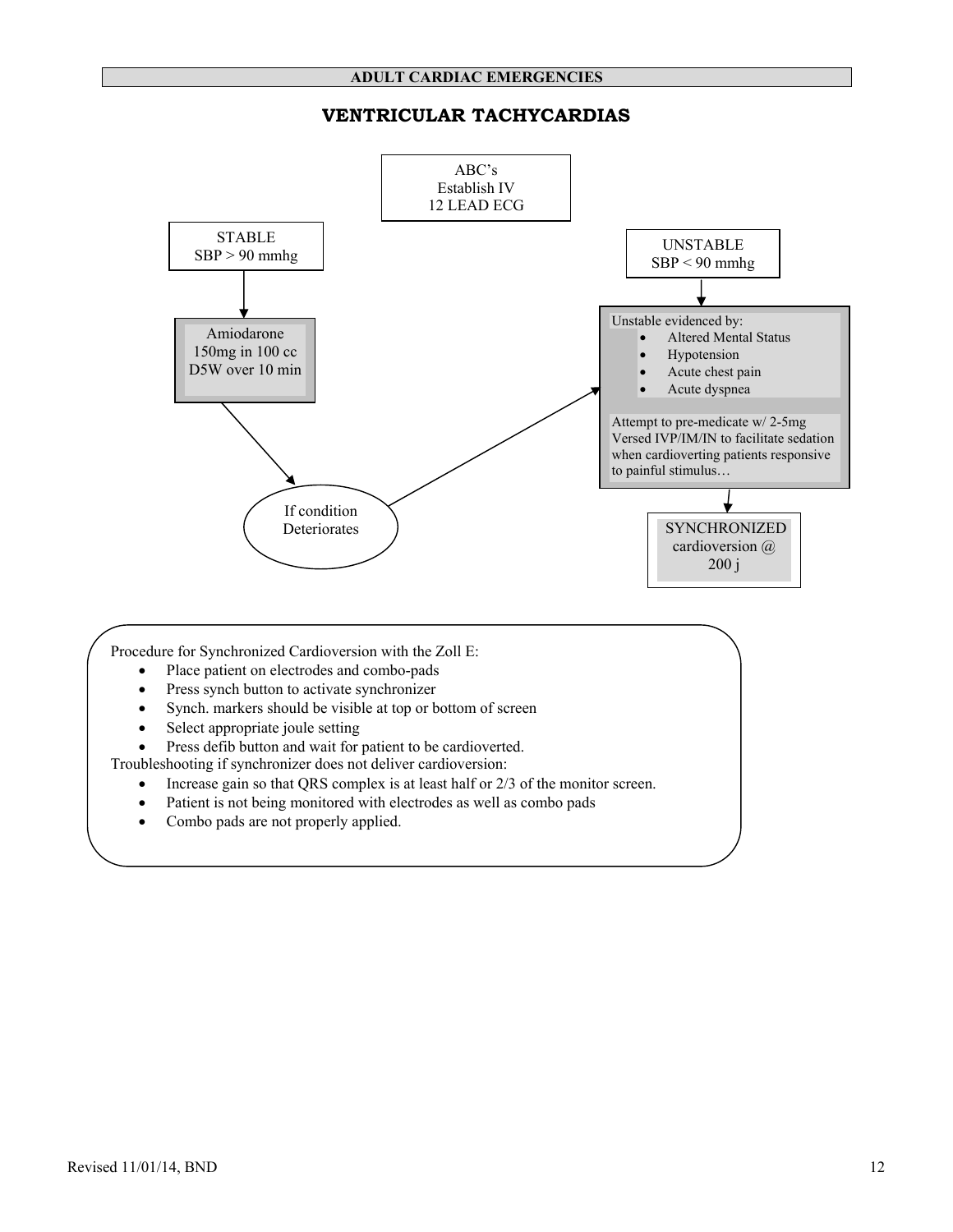# **ATRIAL TACHYCARDIA (Supraventricular Tachycardia)**

#### **THE FOLLOWING CRITERIA MUST BE MET TO CONFIRM SVT PRIOR TO TREATMENT:**

- **No history to suggest a compensatory tachycardia**
- **Regular R-R intervals of the QRS complexes**
- **QRS width less than or equal to 1 small block / 0.04 seconds / 1 mm**
- **Heart rate must be greater than 150/min in Adult, 180/min in Child, 220/min in Infant**

# \*If patient **is unstable** initially, you may proceed with SYNCHRONIZED cardioversion… see below… ABC's Establish IV 12 LEAD ECG Adenosine 6 mg over 1-2 sec. Adenosine repeat  $\omega$  12 mg after 1-2 min PRN for SVT refractory to initial 6mg repeat only once more at an additional 12 mg PRN, if no change still, proceed to below Amiodarone 150 mg in 100 cc D5W over 10 min. If condition **Deteriorates** Attempt to premedicate w/ 2-5mg Versed IVP/IM/IN before shock if possible. **SYNCHRONIZED shock @ 200J**  If condition persists, contact online medical control for further orders

#### **Confirmed SVT? Proceed with below…**

Procedure for Synchronized Cardioversion with the Zoll E:

- Place patient on electrodes and combo-pads
- Press synch button to activate synchronizer
- Synch. markers should be visible at top or bottom of screen
- Select appropriate joule setting
- Press defib button and wait for patient to be cardioverted.

Troubleshooting if synchronizer does not deliver cardioversion:

- Increase gain so that ORS complex is at least half or 2/3 of the monitor screen.
- Patient is not being monitored with electrodes as well as combo pads
- Combo pads are not properly applied.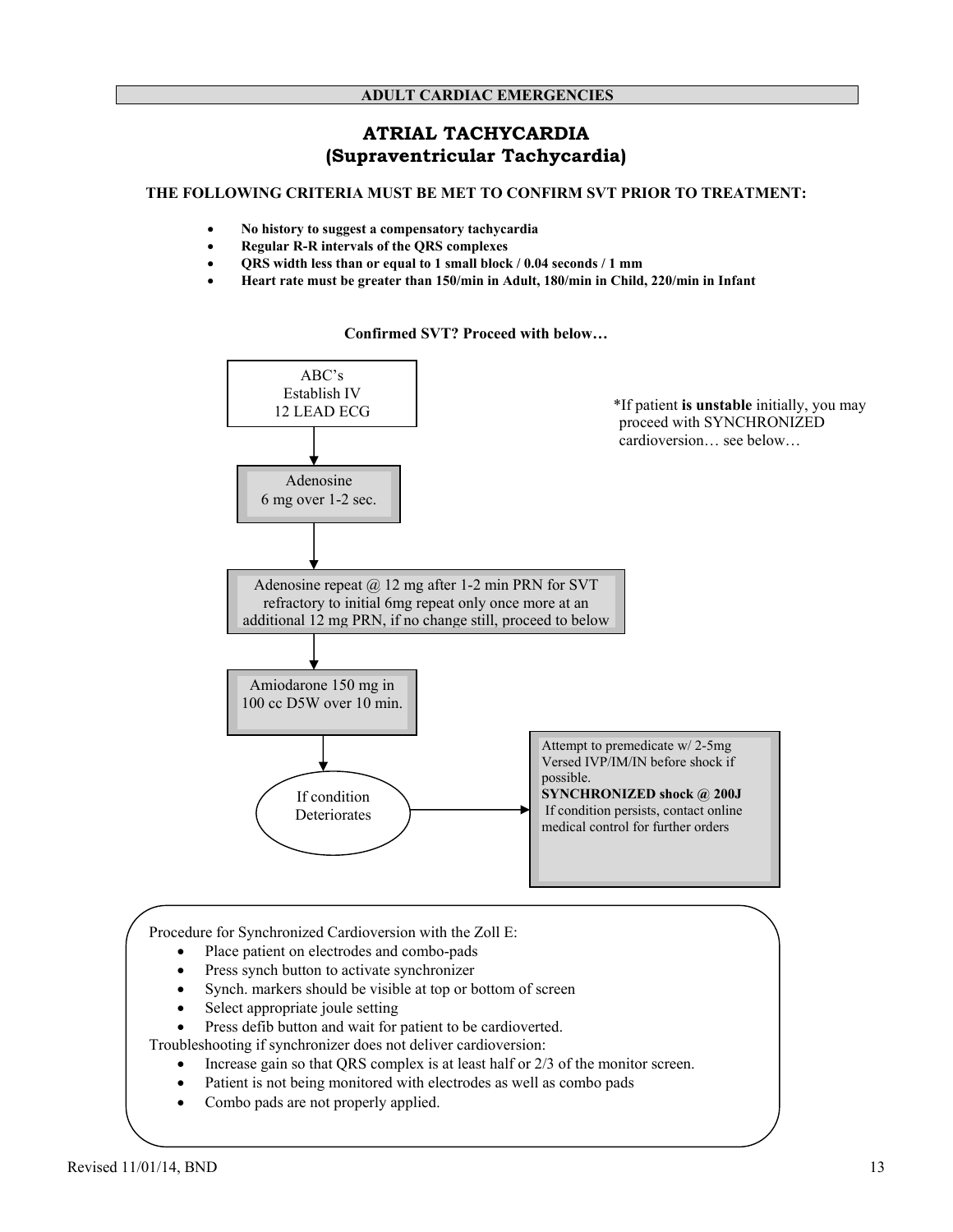# **ATRIAL FIBRILLATION**

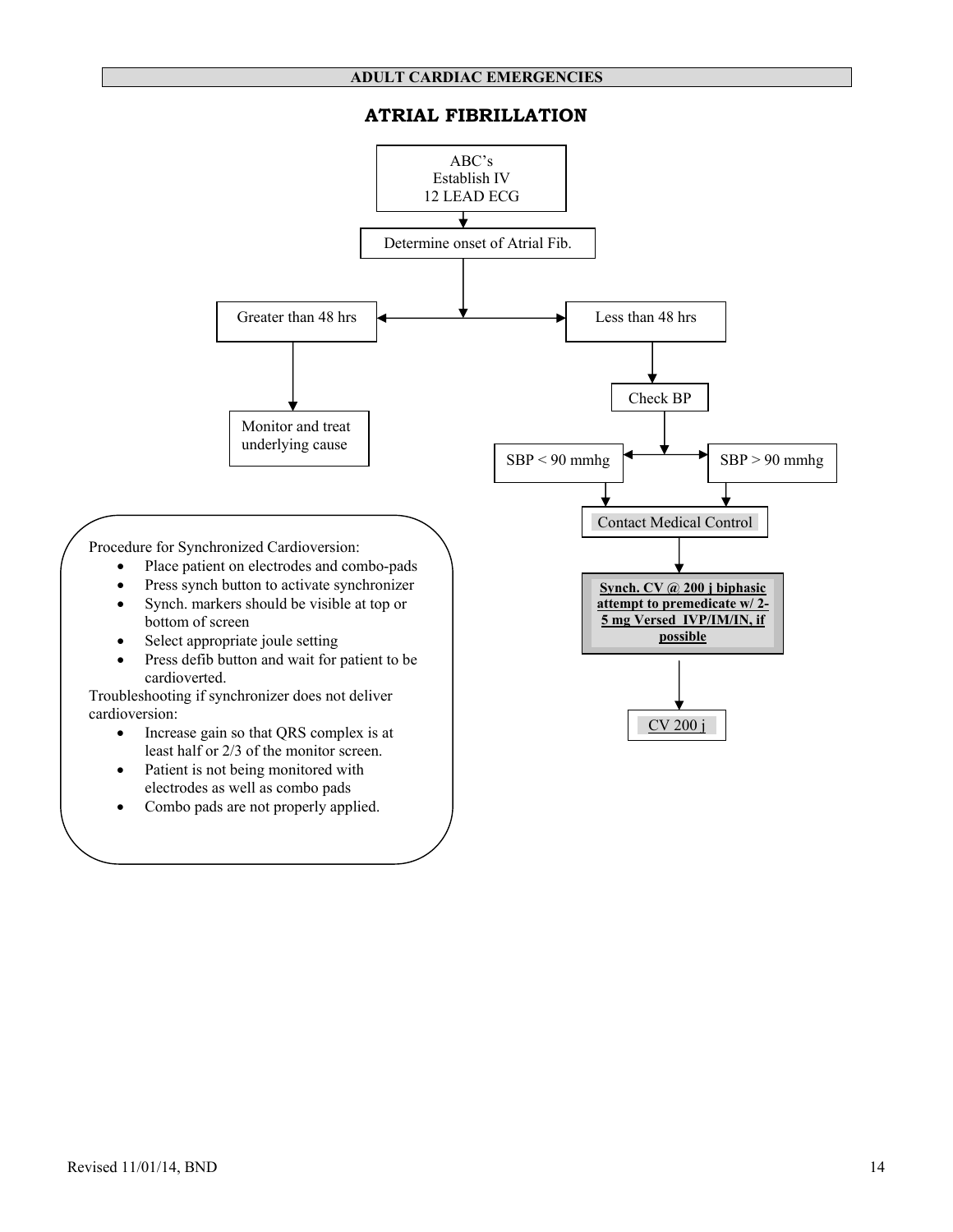# **ALLERGIC REACTIONS**



*\*Consider using the first –aid sting swabs for assistance with pain relief if the patient has been stung by an insect.* 

**CONSULT WITH ON-LINE MEDICAL CONTROL FOR THE ADMINISTRATION OF AN EPINEPHRINE DRIP FOR REFRACTORY ANAPHYLAXIS WHEN 2 INTRAMUSCULAR DOSES DO NOT STOP THE CONDITION. (acceptable dosing range would be 2-10 mcg/min in Adults, and 0.1-1.0 mcg/kg/min in pediatrics)**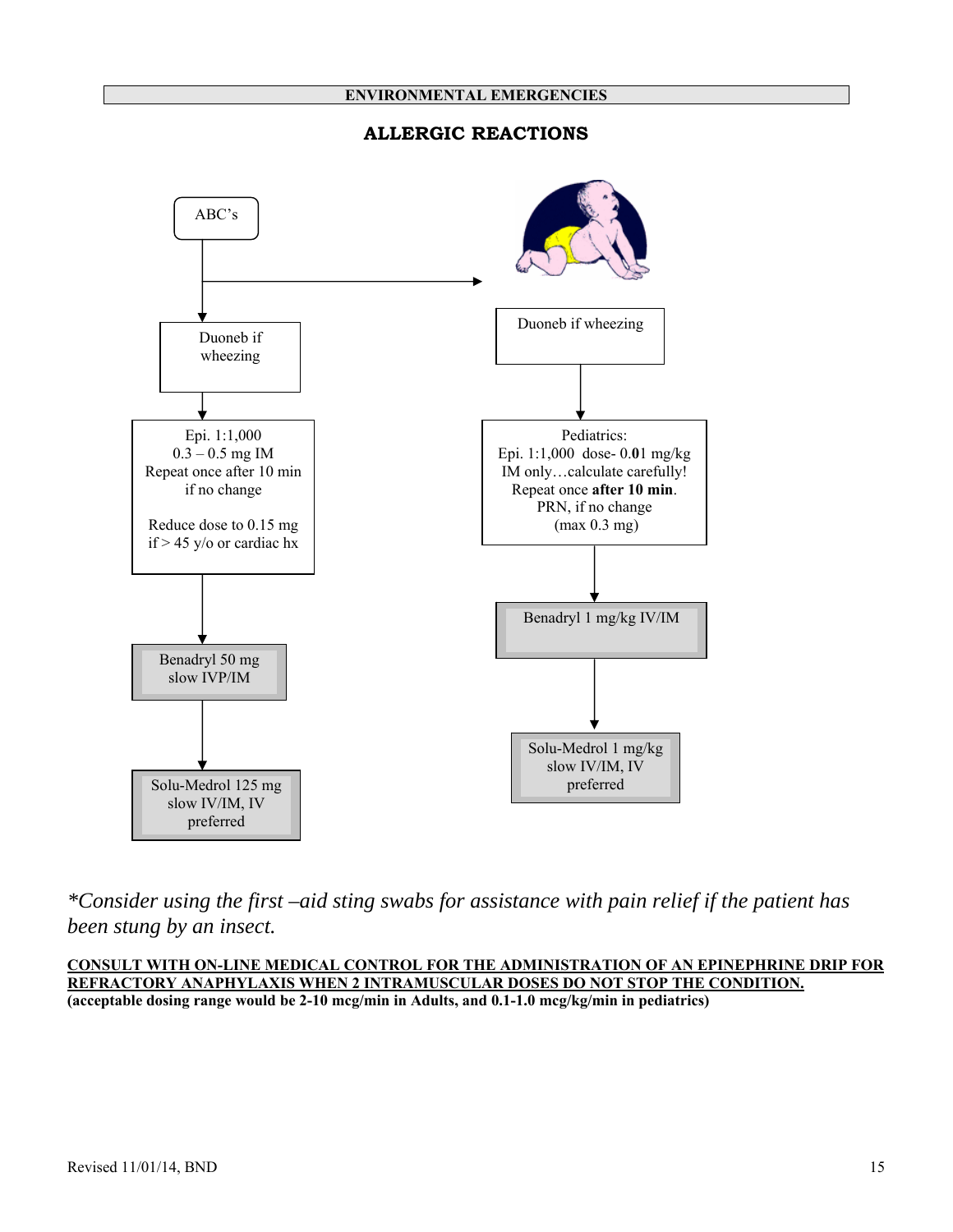#### **ENVIRONMENTAL EMERGENCIES**

# **POISONINGS/OVERDOSES**

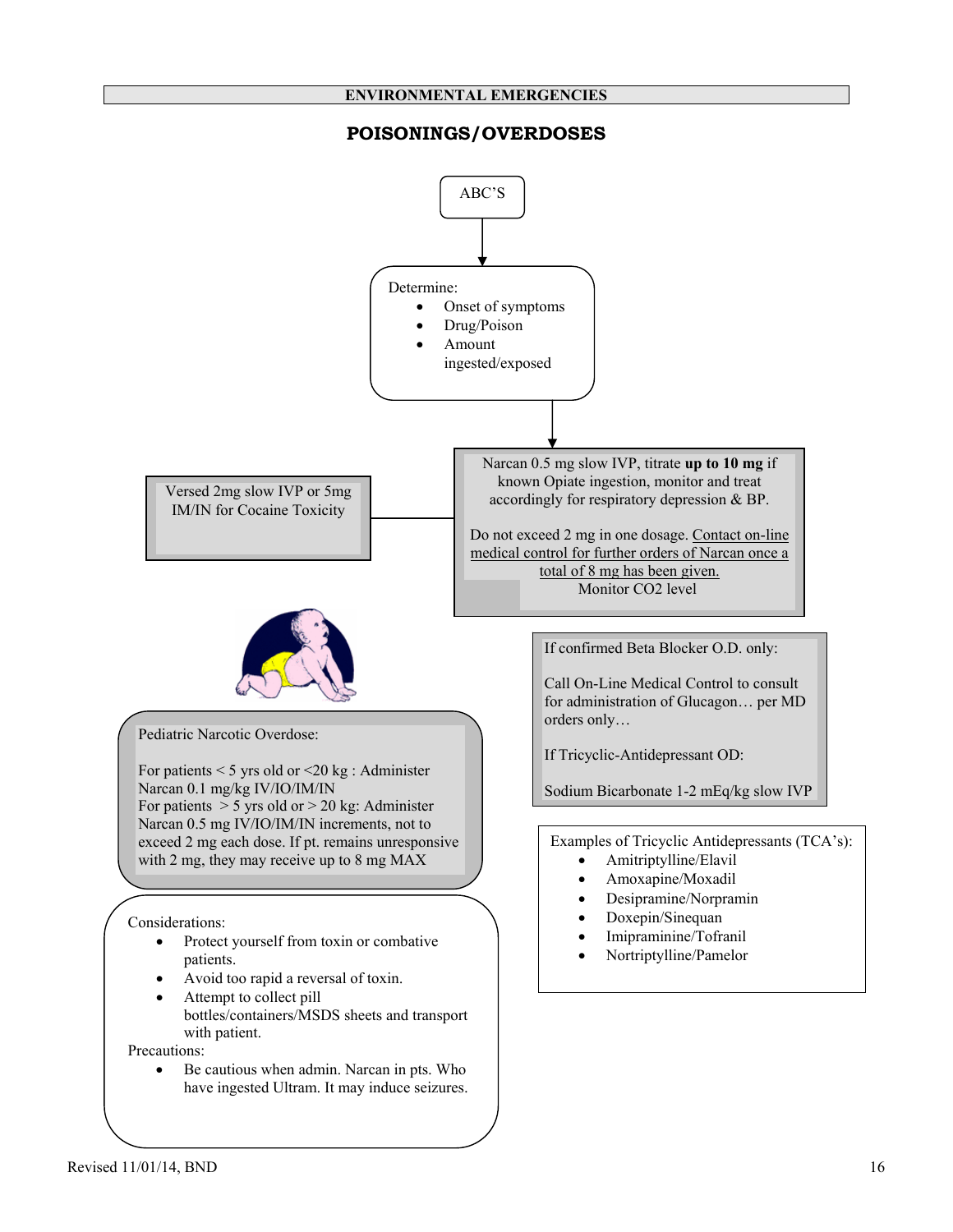#### **ENVIRONMENTAL EMERGENCIES**

#### **THERMAL EXPOSURES**

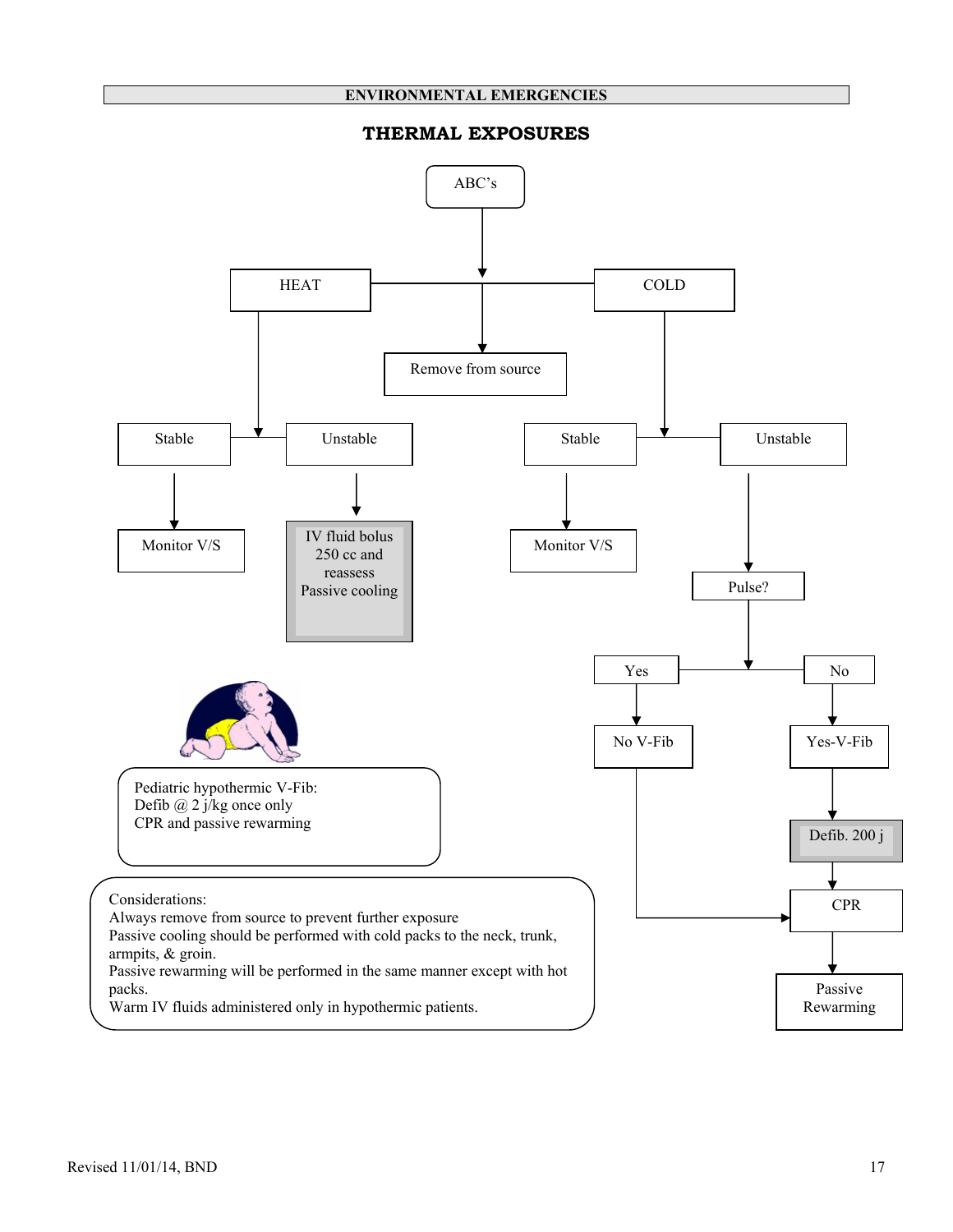#### **ENVIRONMENTAL EMERGENCIES**

# **POISONOUS SNAKE BITE**



Considerations:

Never place yourself in danger attempting to identify the cause of the bite.

Do not apply constricting bands on extremities.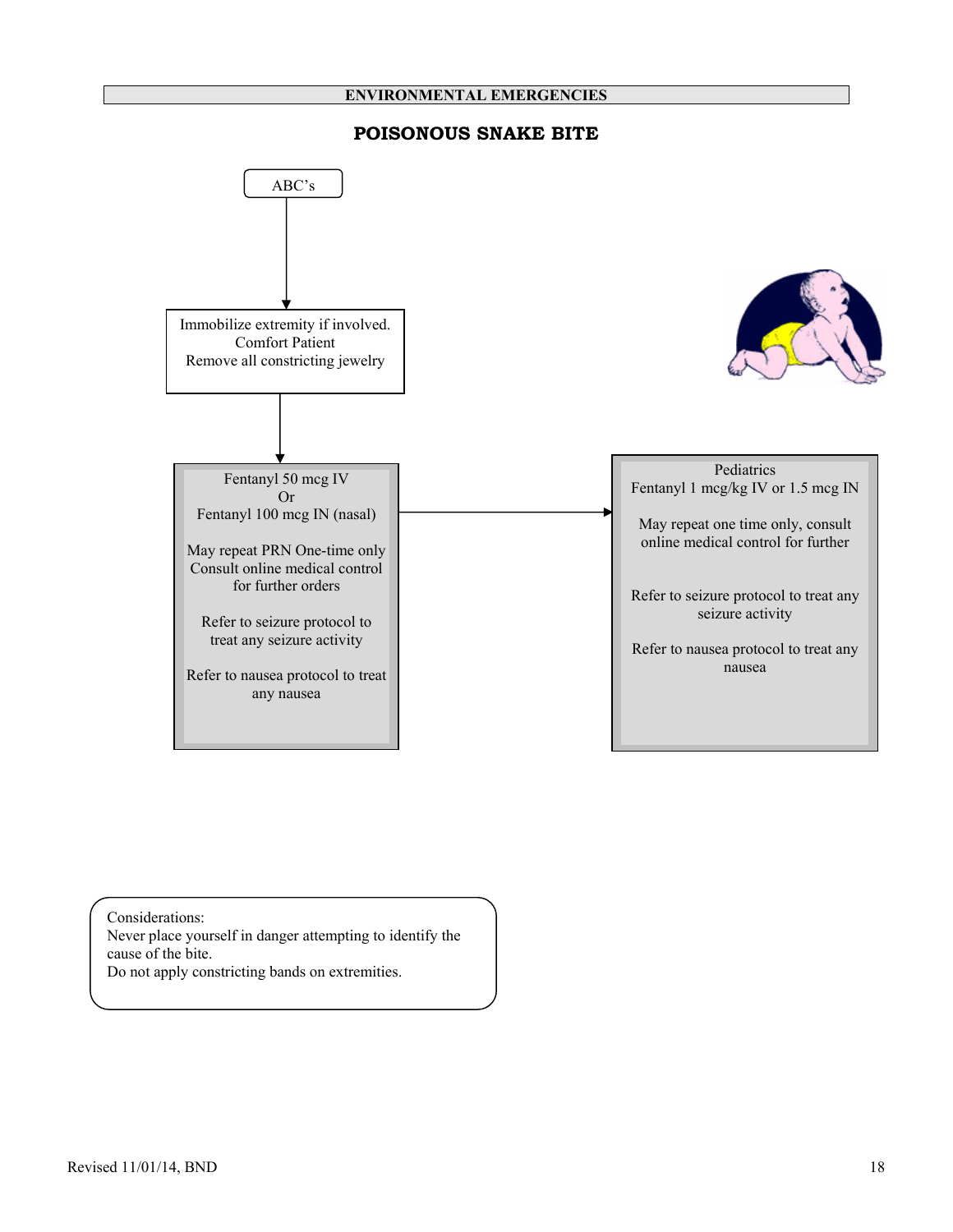#### **MEDICAL EMERGENCIES**

# **DIABETIC EMERGENCIES**

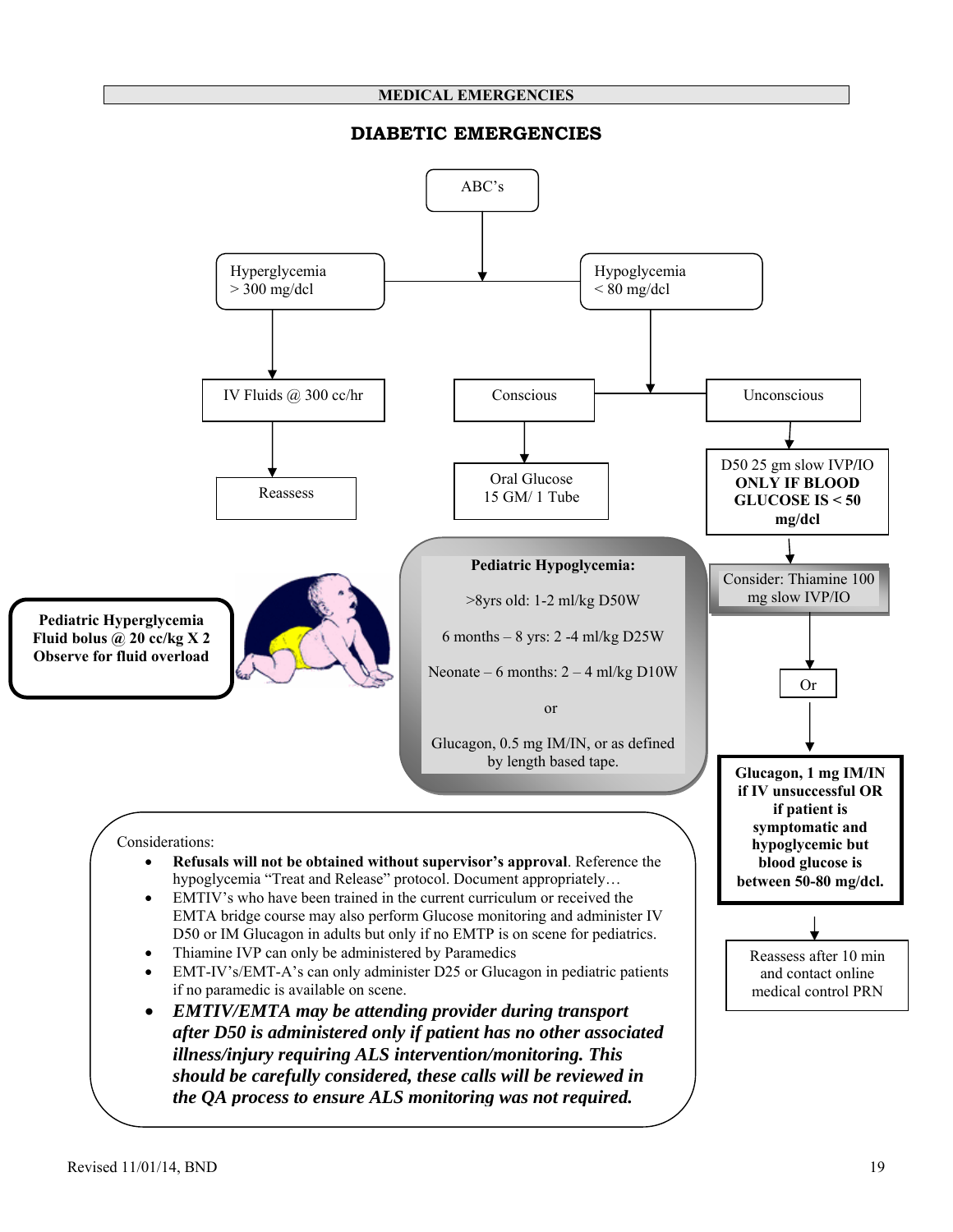#### **ADULT MEDICAL EMERGENCIES**

# **HYPERTENSIVE CRISIS**

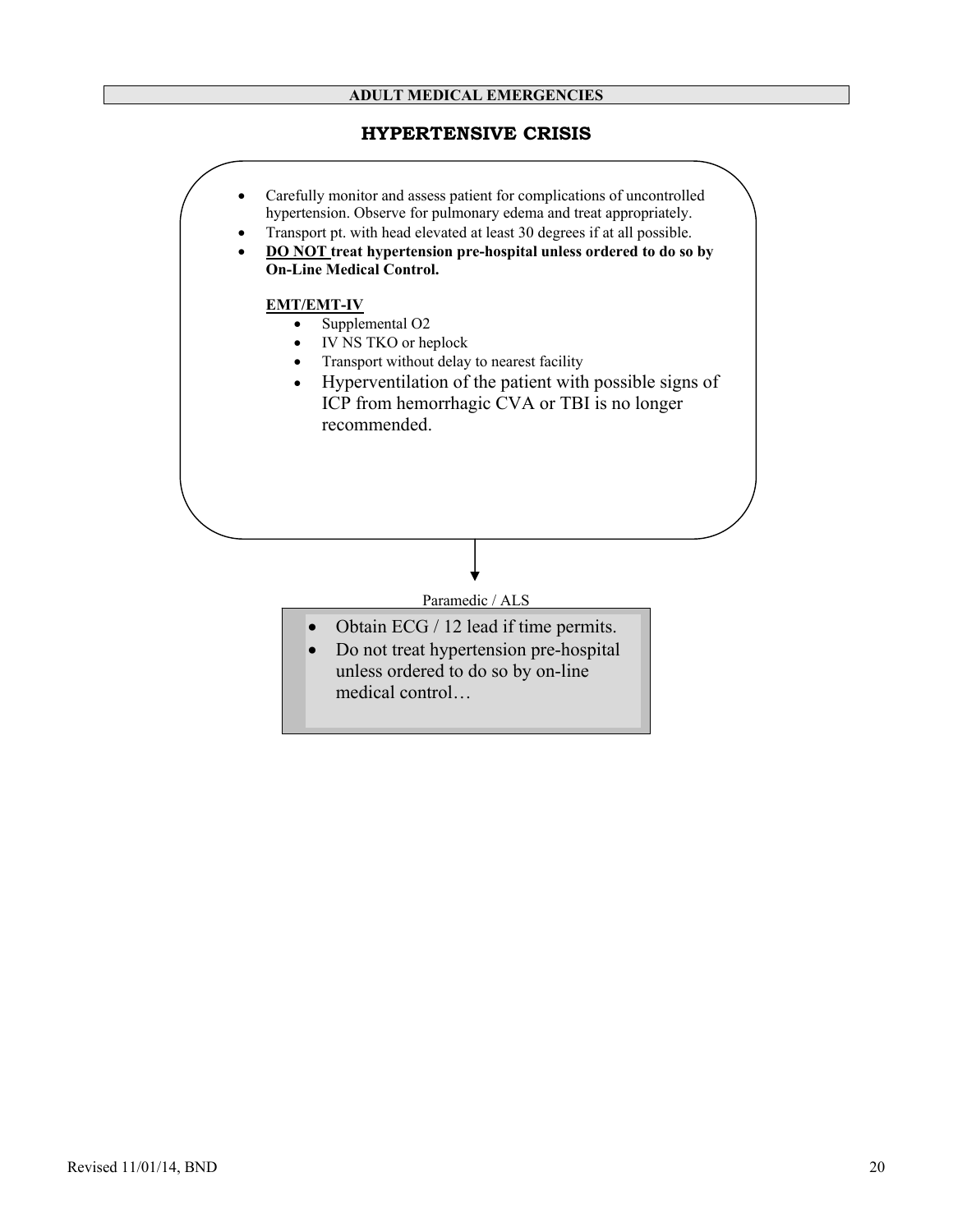# **NAUSEA/VOMITING**

Indication:

Uncontrollable/active vomiting, or nausea alone… also to be used in conjunction with trauma, suspected AMI pt.'s, and suspected ICP from Traumatic Brain Injury or Hemorrhagic CVA to be a prophylactic against retching (dry heaves) that could worsen the ICP.



**Cirrhosis**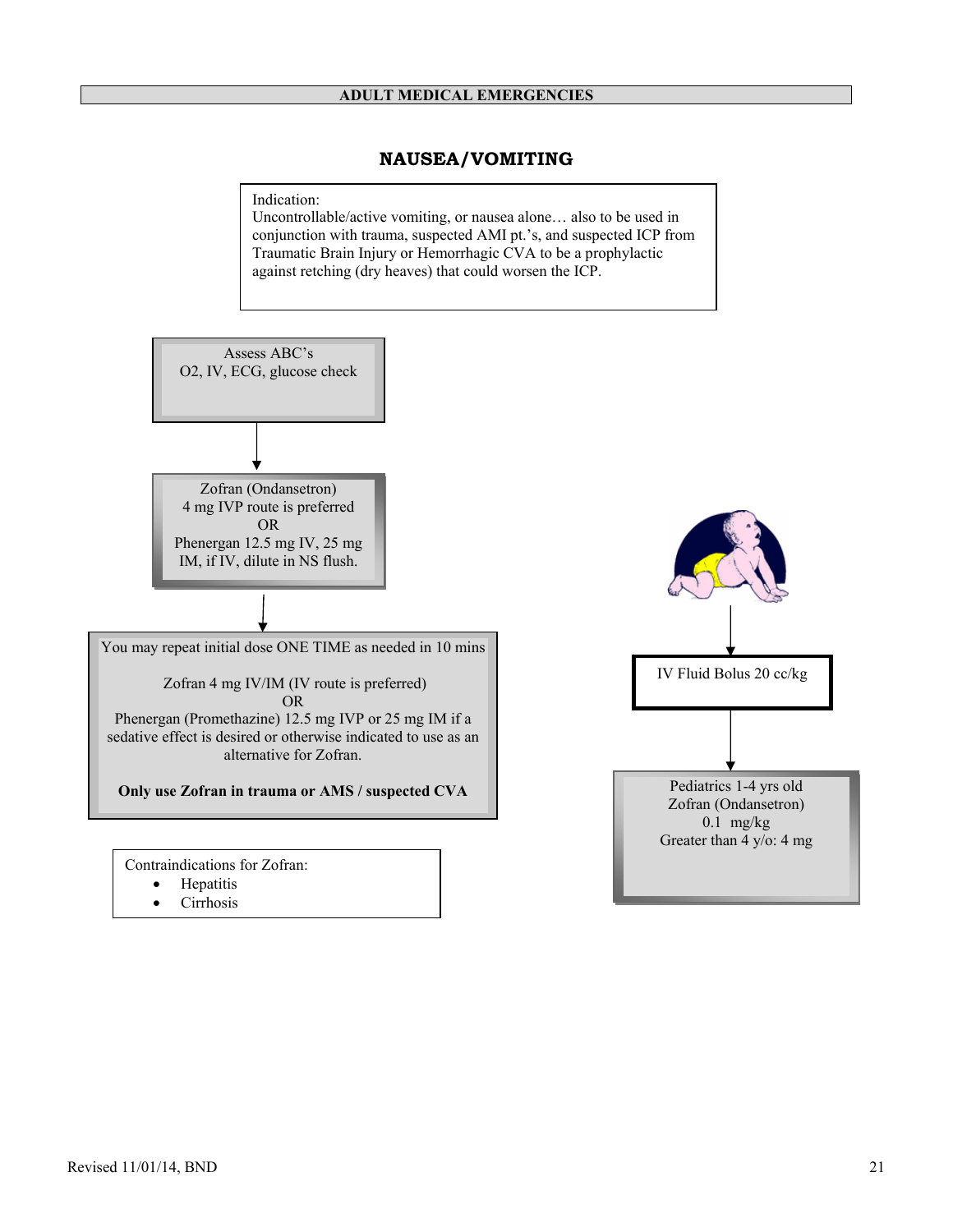#### **ADULT MEDICAL EMERGENCIES**



\*PPV – Positive Pressure Ventilations… use a BVM to supplement tidal volume… will likely yield need for intubation in many COPD exacerbation patients… reference PAI/RSI protocol as needed… page 30…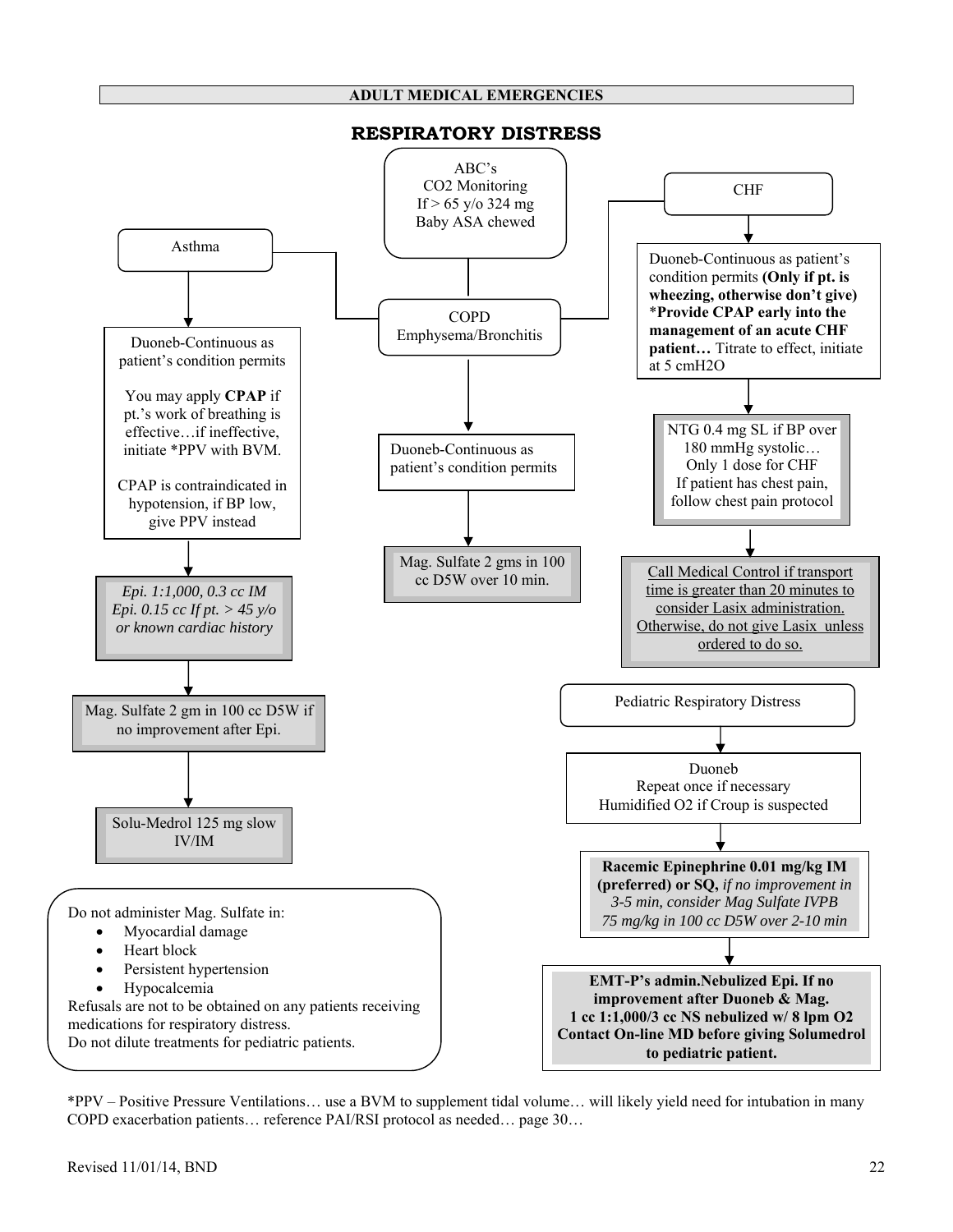#### **ADULT / PEDIATRIC MEDICAL EMERGENCIES**

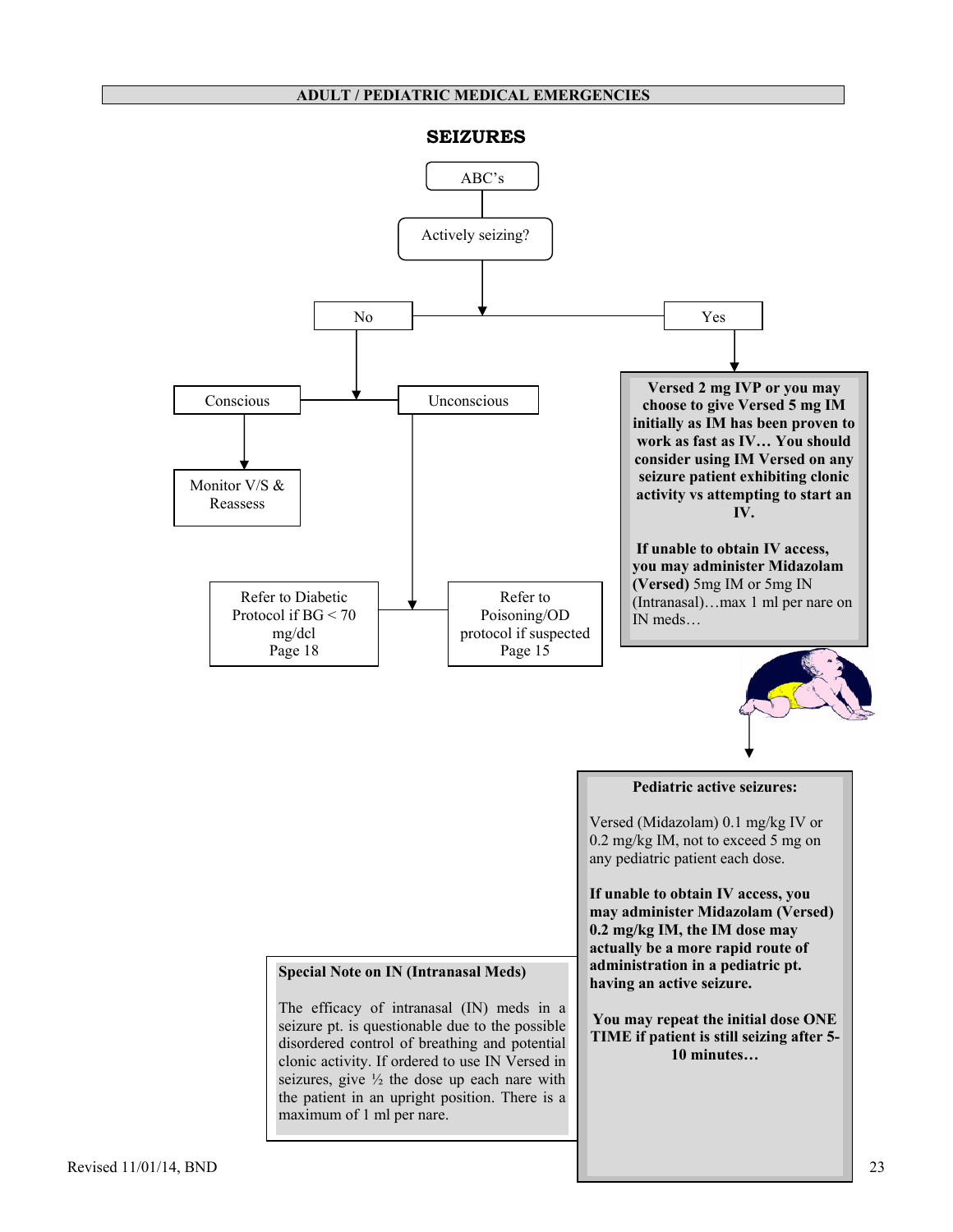#### **ADULT MEDICAL EMERGENCIES**

# **STROKE/CVA**

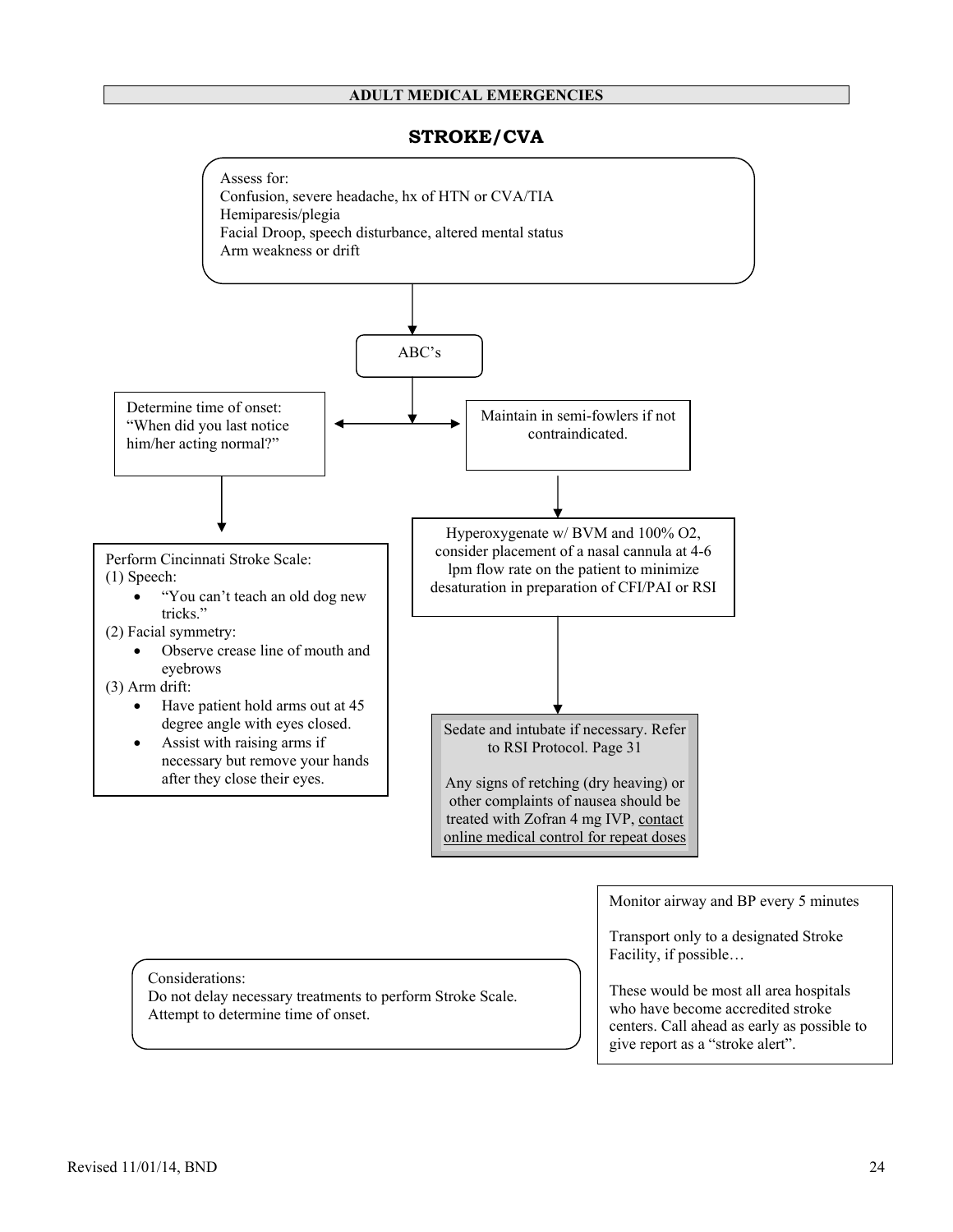# **SHOCK-NON-TRAUMATIC ORIGIN**



Contraindications: This protocol is not to be used for any patient that is presenting in shock due to trauma or Neurogenic or Anaphylactic Shock.

|                  |        | DOPAMINE QUICK REFERENCE CHART Patient Weight in KG |    |    |    |    |    |        |    |    |    |     |
|------------------|--------|-----------------------------------------------------|----|----|----|----|----|--------|----|----|----|-----|
| Ug/kg/min        |        |                                                     | 10 | 20 | 30 | 40 | 50 | 60     | 70 | 80 | 90 | 100 |
| 2 ug             | $\ast$ | ж                                                   | *  |    |    |    |    |        |    |    |    |     |
| $5 \text{ ug}$   | $\ast$ |                                                     |    |    |    |    |    |        |    |    |    | 10  |
| 10 <sub>ug</sub> |        |                                                     |    |    |    |    |    | $\sim$ | 26 | 30 | 34 | 38  |
| 15 <sub>ug</sub> | 4.4    |                                                     |    |    |    | 23 | 28 | 34     | 39 |    |    | ЭO  |
| 20 <sub>ug</sub> |        |                                                     |    | L) | 23 | 30 | 38 | 45     | 53 | 60 | 68 |     |
|                  |        |                                                     |    |    |    |    |    |        |    |    |    |     |

|               |     |    |     |    | <b>Epinephrine Drip</b> |    |     |     |                 |     |
|---------------|-----|----|-----|----|-------------------------|----|-----|-----|-----------------|-----|
| Ug/min        |     | -  |     |    |                         |    |     |     |                 |     |
| <b>Udrops</b> | ⊥ J | 30 | . . | 60 | ~                       | 90 | 105 | 120 | $\sim$<br>1 J J | 150 |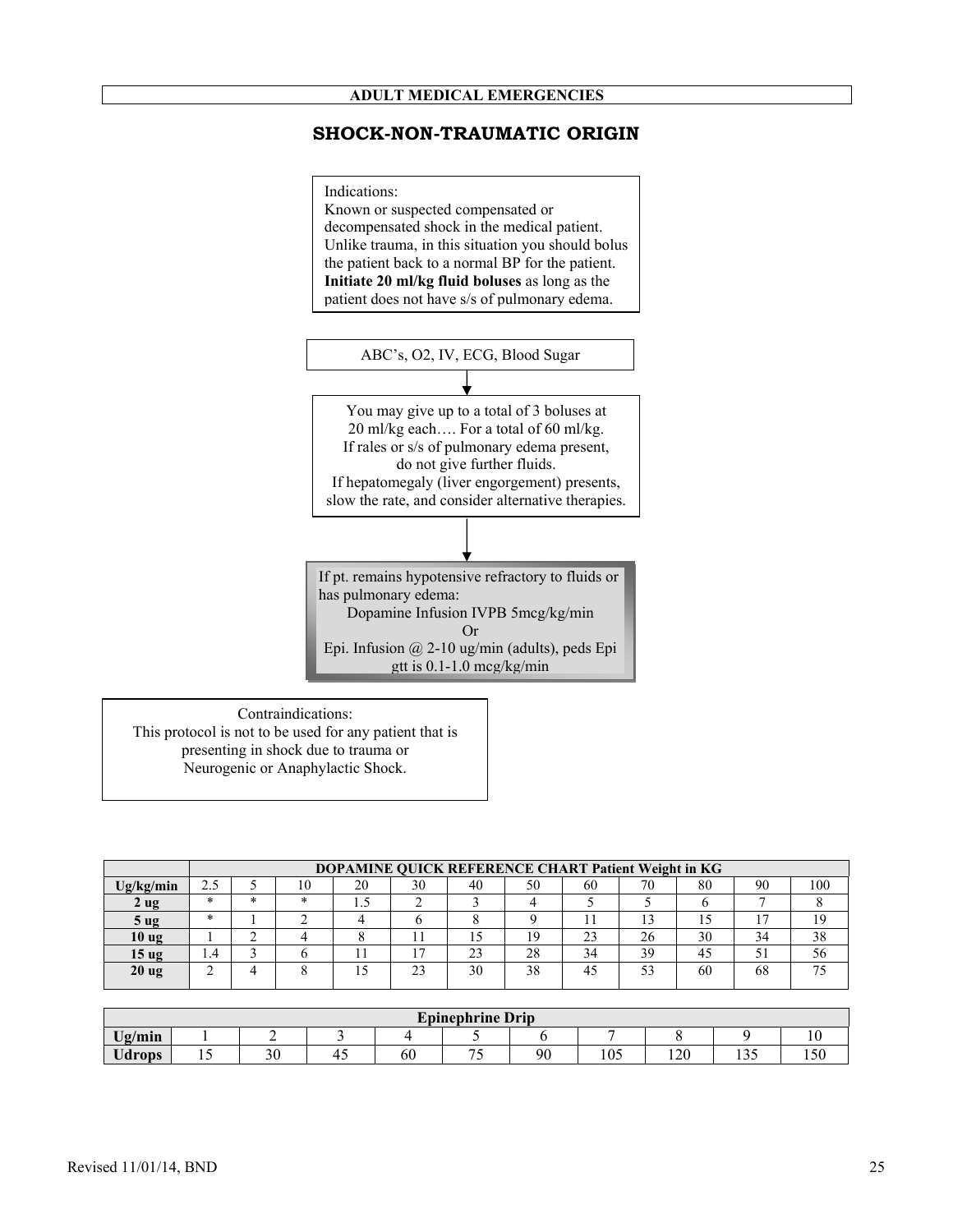

#### **BURN EMERGENCIES**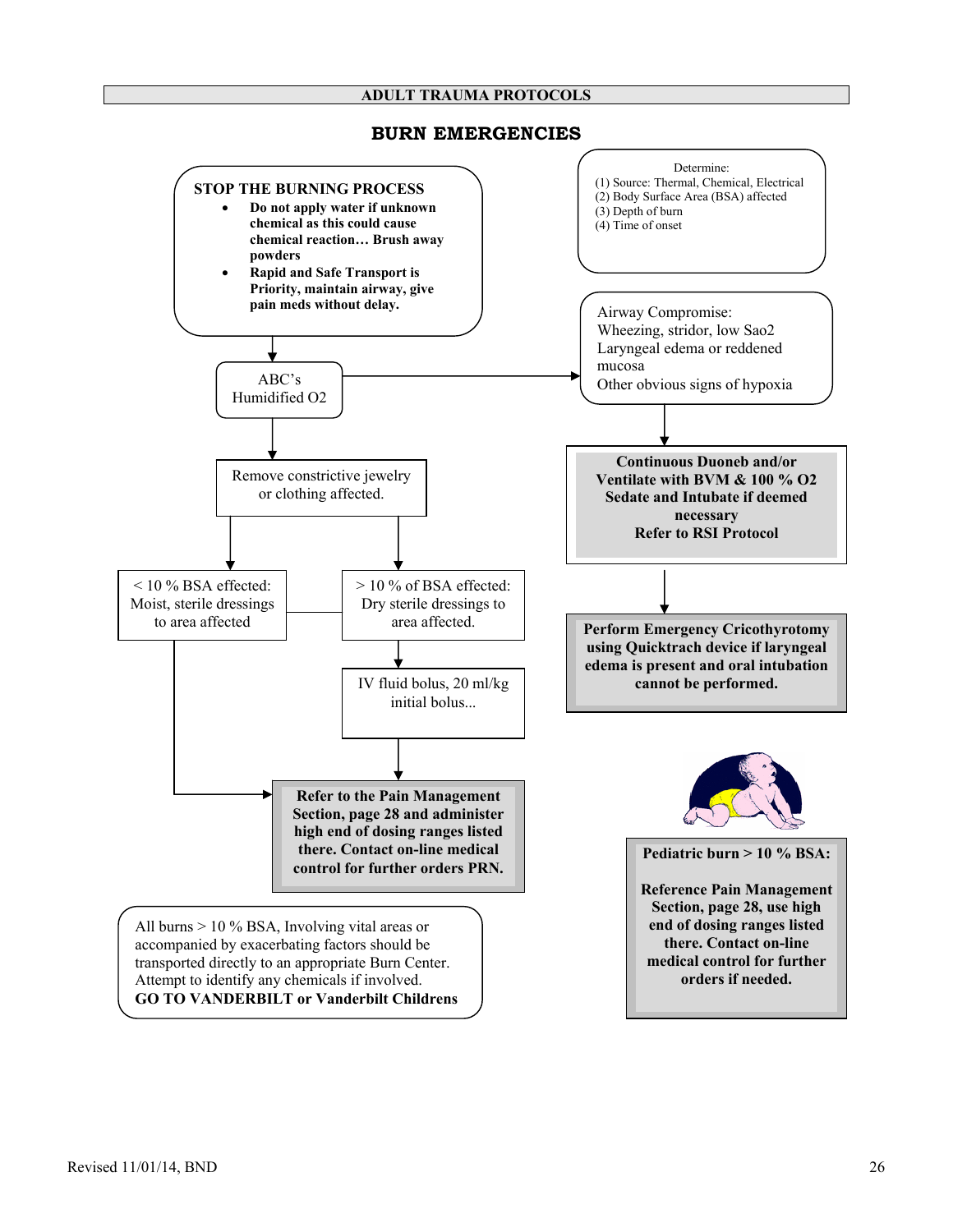# **THORACIC INJURIES/ CHEST DECOMPRESSION**

This procedure may only be performed by TN licensed EMT-Paramedics employed by Robertson County EMS.

Observe for: Thoracic injuries accompanied with decreased breath sounds. Tachycardia, Tachypnea, Decreased BP Decreased SaO2 and no improvement despite O2 therapy.

# **PROCEDURE**

- 1. ECG, IV'S, SaO2
- 2. Maintain Spinal precautions and immobilize if indicated
- 3. Administer O2 via 10-15 lpm NRB or PPV w/ BVM & 100% O2
- 4. Identify and prep site with Betadine and/or alcohol
- $2<sup>nd</sup>$  or  $3<sup>rd</sup>$  intercostal space at the mid-clavicular line.
- 5. Insert decompression needle with syringe attached at a 90 degree angle to the chest over the top of the rib
	- Confirm placement with aspiration or sudden "pop" or release of pressure/resistance
- 6. Remove needle and thread catheter until flush with chest wall.
- 7. If needle becomes possible occluded, attempt to aspirate occlusion with syringe or insert a second needle next to first site.

\***You are better off to perform a field thoracentesis in the patient who you think needs it and they don't rather than forego the procedure and the patient develop the tension pneumothorax that can cause them to rapidly deteriorate. Document your justification appropriately. (i.e. low SPO2 refractory to high flow O2, hypotension, JVD, tracheal deviation, absent breath sounds, asymmetrical rise and fall, paradoxical chest wall movement, acute dyspnea). If the pt. is in mild distress and breath sounds are only diminished, you can withhold while carefully monitoring for the above mentioned s/s to present. Note that mid-axillary placement is no longer recommended. You may use standard IV cath's in pediatric pt.'s.** 

> Considerations: Do not apply MAST trousers to any patients with Thoracic trauma. Do not administer Dopamine to patient with post-traumatic hemorrhaging. Do not wait for tracheal deviation and distended neck veins to become visible before decompression.

**\*For sucking chest wounds (open pneumothorax), you should apply the chest seals by following directions on the packaging of the HyFin Dressings carried on the ambulance. These may need to be "burped" occasionally in transport if s/s of pneumothorax present, but in this situation needle thoracentesis is not indicated.**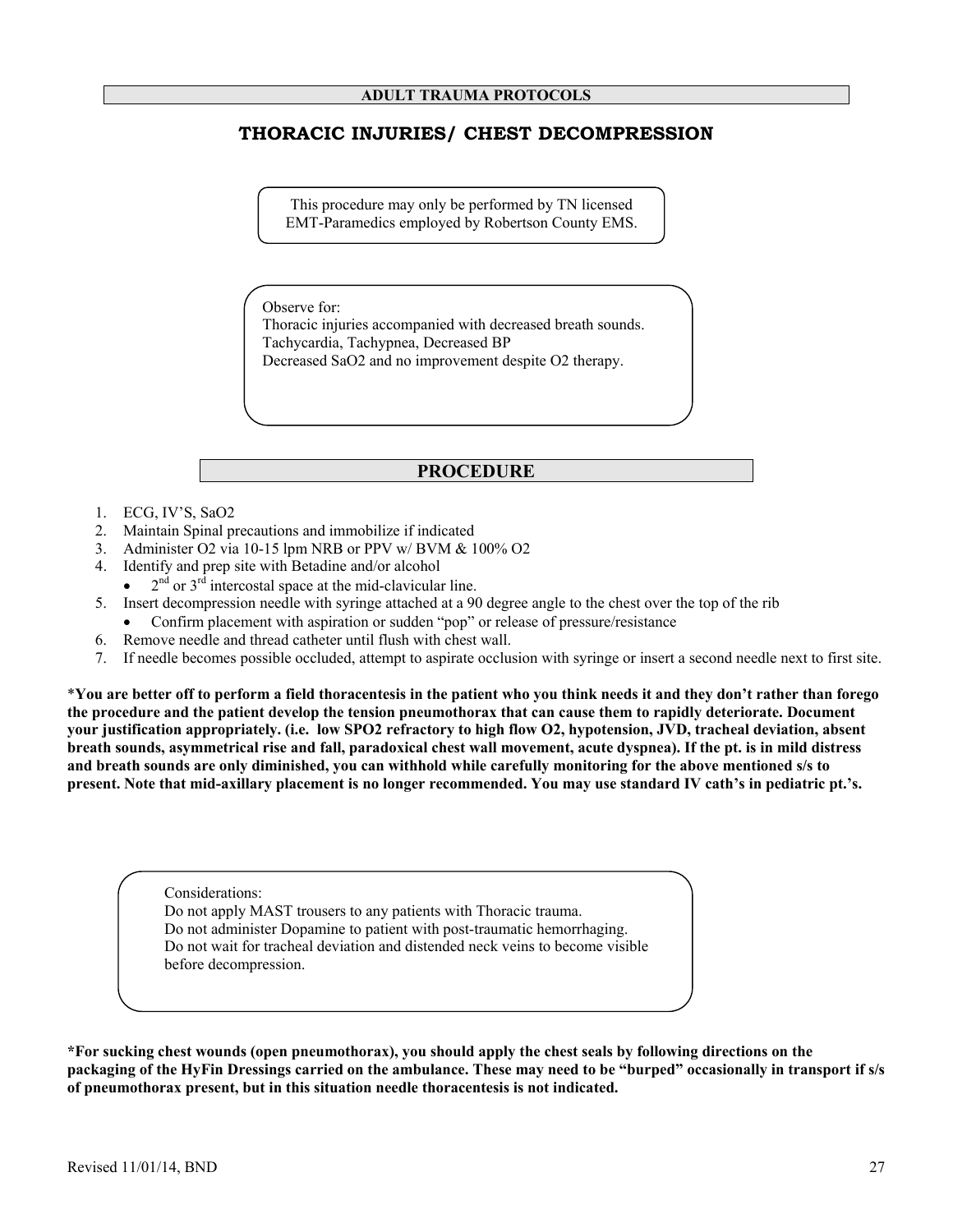# **PAIN MANAGEMENT POST-TRAUMATIC INJURIES**

Indications:

• Patients who have sustained minor or major traumatic injury requiring analgesics. Contraindications:

- Profound Hypotension prior to analgesic administration
- Acute Respiratory Depression prior to analgesic administration

Precautions: **(If presented with the following, contact On-Line Medical Control for consult)** 

- Critically injured patients in unstable condition
- Patients who are already "pre-medicated" from acute alcohol intoxication or under the effects of heavy regimens of prescribed narcotic analgesics

# **ADULT - Pain Management in Trauma:**

*\*\*\* Administer 4 mg Zofran (Ondansetron) with administration of analgesics to prevent associated nausea\*\*\** 

• For **Multi-System Trauma**, Soft-tissue Trauma, Musculoskeletal Injuries, and Burns administer:

#### **Fentanyl (Sublimaze) 50 - 100 mcg IVP initial dose – normally healthy adults** - MAY REPEAT ONE TIME IN 10 MINUTES IF NEEDED-

or

**50 mcg IVP initial dose for geriatric patients** ( > 65 yrs old )

- MAY REPEAT ONE TIME IN 10 MINUTES IF NEEDED

or

50 – 100 mcg Intranasal (IN) if no IV available in **stable patient**  - MAY REPEAT ONE TIME IN 15-20 MINUTES IF NEEDED

# **PEDIATRIC – Pain Management in Trauma:**

*\*\*\* Administer 0.1 mg/kg Zofran (Ondansetron) with the administration of analgesics to prevent associated nausea\*\*\** 

• For **Multi-System Trauma**, Soft-tissue Injuries, Musculoskeletal Injuries, and Burns administer:

**Fentanyl (Sublimaze)** 1 – 2 mcg/kg IV/IM…MAY REPEAT IN 10 MINUTES IF NEEDED. or

1.5 mcg/kg IN (Intranasal)… MAY REPEAT IN 10 MINUTES IF NEEDED **Special Notes:**

**IN (Intranasal)** – **Fentanyl only**…for patients without an IV in place who are stable, and may require analgesic effects… must be able to maintain their own airway... give  $\frac{1}{2}$  the dose up each nare with the patient in an upright position. There is a maximum of 1 ml per nare.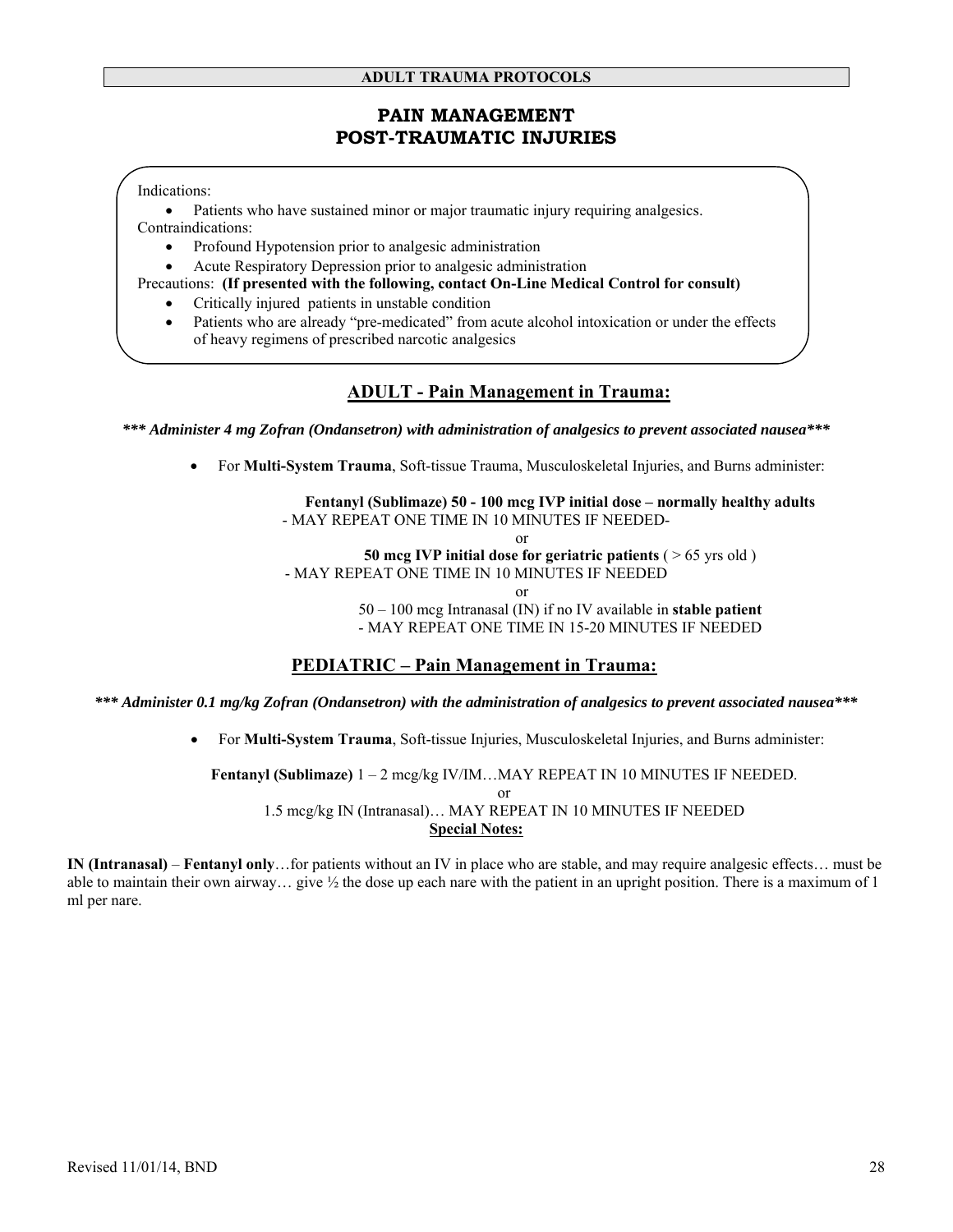# **ETOMIDATE FOR SEDATION IN PROLONGED EXTRICATION**



Note, if you do not have any Etomidate on hand at the time, you may administer Versed to sedate patients in complicated extrication situations. (As listed above) **NEVER HESITATE TO CALL ON-LINE MEDICAL CONTROL FOR FUTHER ORDERS IF NEEDED.**

Contraindications for Etomidate administration:

- Decreased respiratory drive prior to administration
- Decreased level of consciousness due to any etiology\cause

Be cautious of Trismus when administering Etomidate, be prepared to RSI if this occurs.

Also observe for muscle tremors.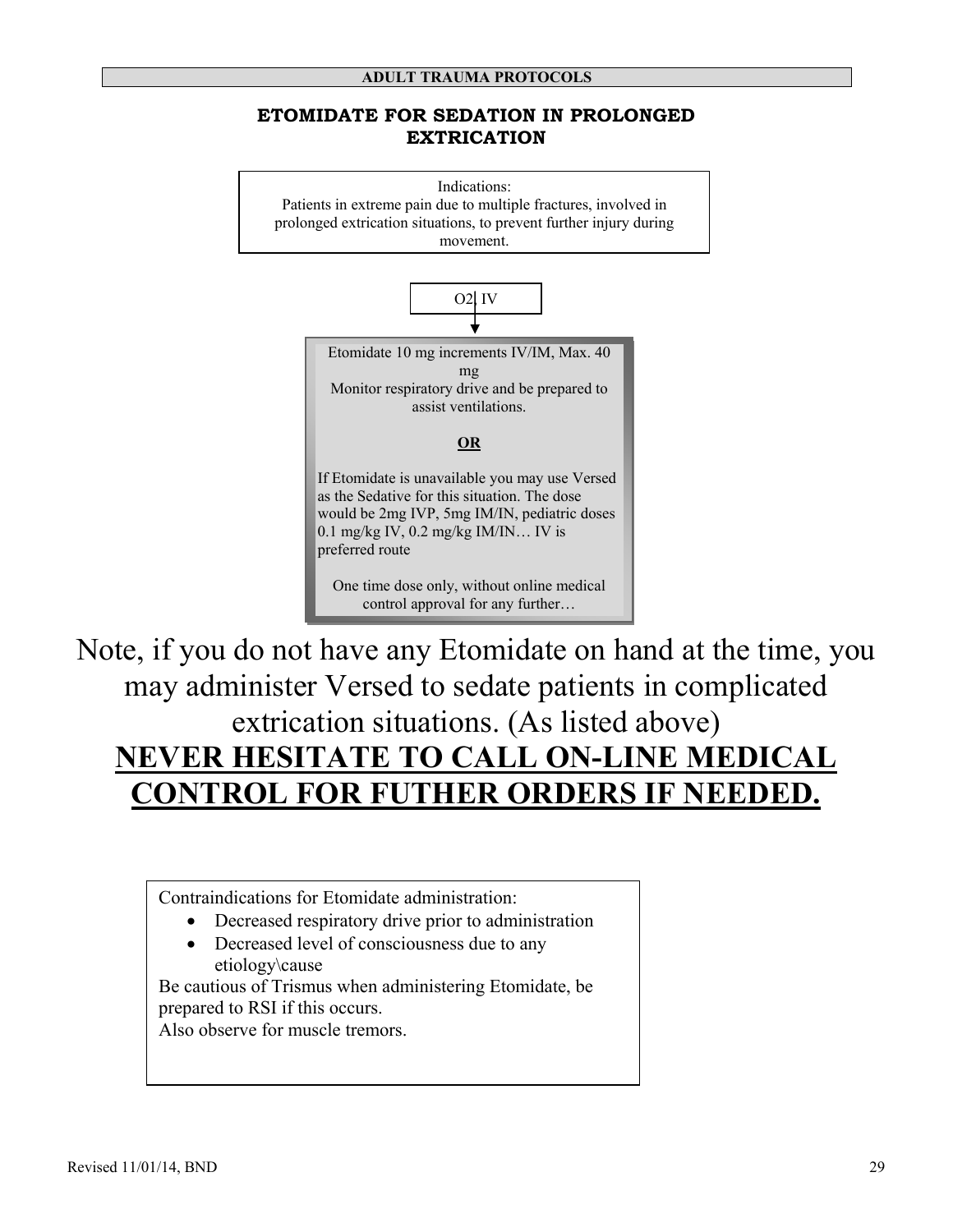#### **PHARMACOLOGICALLY ASSISTED INTUBATION (PAI)/RAPID SEQUENCE INDUCTION (RSI) PROTOCOL**

| Indications: |
|--------------|
|              |

1. Any medical or trauma patient over the age of 8 y/o who may be anxious, combative, and/or confused due to hypoxia and in

- need of prolonged ventilatory support via ETT.
- 2. Other means of maintaining oxygenation and adequate airway control are unsuccessful
	- 1. Assess ABC's, confirm need for PAI or RSI
- 2. O2 via PPV & 100% O2, SaO2
	- **a. CONSTANTLY MONITOR SAO2**
- 3. **ECG** and IV access, PLEASE CONSIDER PLACING CANNULA AT HIGH FLOW RATE IN NARES OR DIRECTED INTO OROPHARYNX TO MINIMIZE DESATURATION…
- 4. **Lidocaine 1 mg/kg slow IVP give only if you suspect ICP** with Traumatic Brain Injury (TBI) or likely hemorrhagic stroke patients… often evidenced by widened pulse pressure, aniscoria (unequal pupils), posturing, HTN with bradycardia (Cushing's Reflex)
	- a. **Etomidate 40 mg slow IVP or Versed 5 mg IVP** (if Etomidate is unavailable at the time)
	- **b. PEDIATRIC** Atropine 0.02 mg/kg slow IVP to prevent reflex bradycardia
- 5. Assess airway and jaw tone
- 6. Perform Sellick's Maneuver and **attempt to intubate**
- 7. If **unsuccessful** and/or **patient is still combative** and/or mandible is still **clenched**:
	- a. Admin. **1-1.5 mg/kg Succinylcholine** slow IVP
- 8. Reassess airway status and/or jaw tone
- 9. Perform Sellick's Maneuver and attempt to intubate
	- **a. If successful,** 
		- **i. Confirm placement** with breath sounds and colormetric capnometer.
	- **b. If unsuccessful,** 
		- **i. insert double lumen airway and/or continue to ventilate with BVM**
		- **ii. No further administration of a NMB is permitted**
- 10. If endotracheally intubated after Succinylcholine & **transport time > 10 min:**
	- a. **Norcuron, 0.1 mg/kg slow IVP** to maintain paralysis and inhibit fasciculations
- 11. **Maintain sedation PRN (as needed)** with **Versed (Midazolam) 5 mg IVP**, may repeat in 5-10 minutes if necessary to maintain sedative effect. Contact on-line medical control for further orders if needed to facilitate appropriate management of any intubated patient.
- 12. Note time of medication administration and document accordingly.

#### **Note:**

- **This procedure is only to be performed by TN licensed EMT-Paramedics, who have received the training and are approved by Robertson County EMS, its EMS Director(s) and Medical Director.**
- **Medical control must be consulted before this procedure can be performed in pediatric patients less than 8 y/o**
- **Fasciculations may only present as rapid eye twitching and excessive salivation. Full tonic-clonic activity may not be present.**
- **Ensure that patient is properly sedated prior to NMB administration and while intubated.**

• **Be cautious of Succinylcholine administration in patients with burns and pediatric patients less than 8 y/o. Contraindications:** 

- **Known hyperkalemia** 
	- **Renal failure**
- **Facial Trauma that precludes endotracheal intubation**
- **Eye injury**
- **Known recent history of Glaucoma**
- **Neck deformity or inability to locate landmarks for Cricothyrotomy as a emergency airway**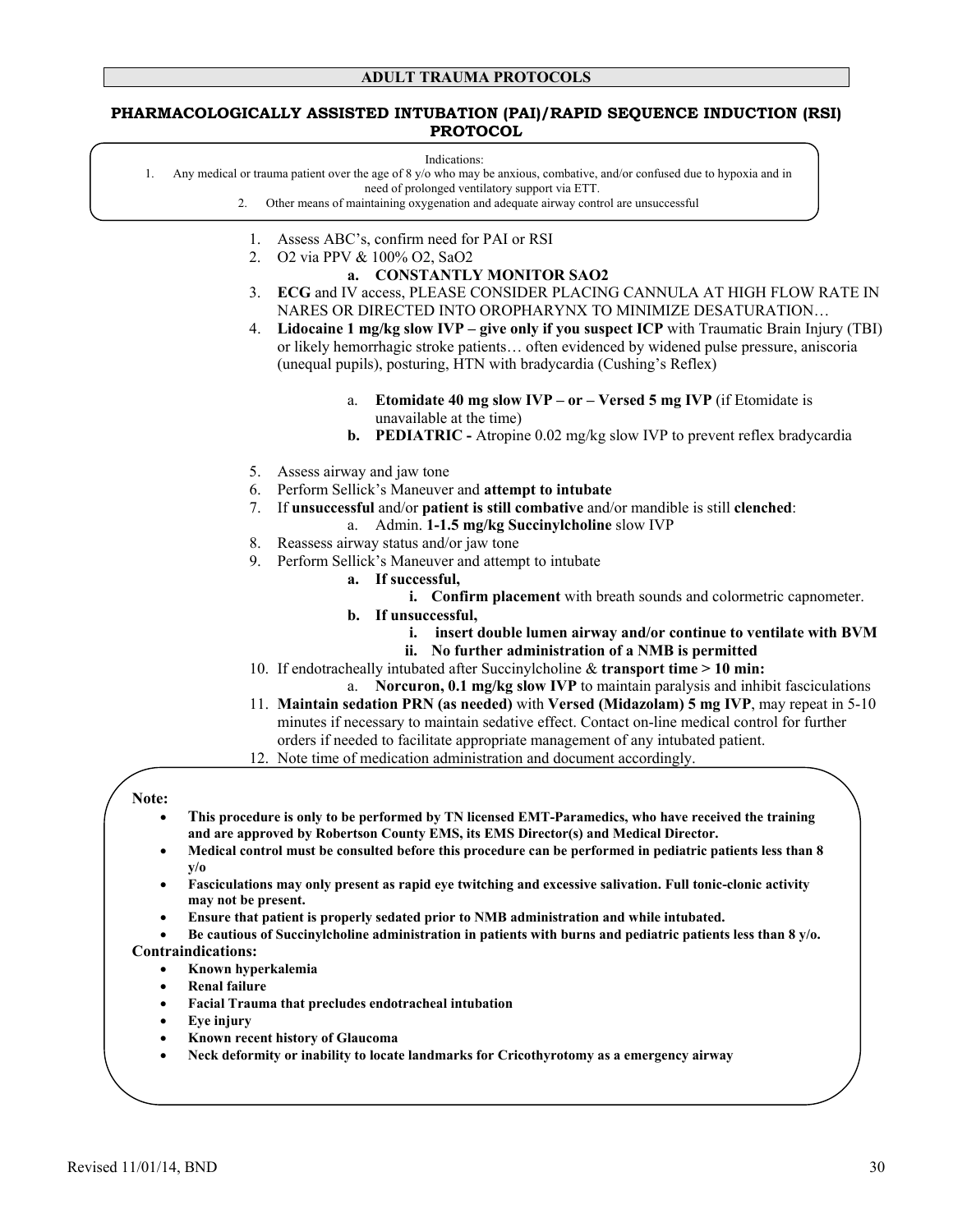# **SPINAL CORD INJURIES / SELECTIVE SPINAL IMMOBILIZATION PROTOCOL**

# CERVICAL SPINE CLEARANCE

This protocol shall only apply to patients that are alert, oriented appropriately, and ambulatory. The patient must be older than 8 yrs. Special caution should be applied in geriatric patients due to age, bone conditions, pain tolerance of the later generation populations, and other special considerations to decide if spinal immobilization is required. If immobilization would worsen the geriatric patient's condition with underlying past medical histories such as CHF, acute kyphosis, etc. then the EMS provider may elect to forego immobilization assuming the criteria below is met. The following criteria must be satisfied in order to forego spinal immobilization:

- Low energy mechanism of injury (low speed MVA under 25 mph, falls from standing or sitting)
- No neurological complaints of weakness, paresthesia, paralysis, or loss of consciousness
- No distracting injuries (small lacerations are ok)
- Not under the influence of alcohol or drugs
- No spine tenderness on palpations and no complaints of neck or back pain

# **If spinal immobilization is not initiated, the medical record must reflect assessment of the points listed above.**



- Normal, warm skin
- Normal Heart Rate
- **Hypotension**

Most common area of spinal cord insult for neurogenic shock: Lumbar

Note that the area superior to the point of spinal cord insult could present with typical shock signs.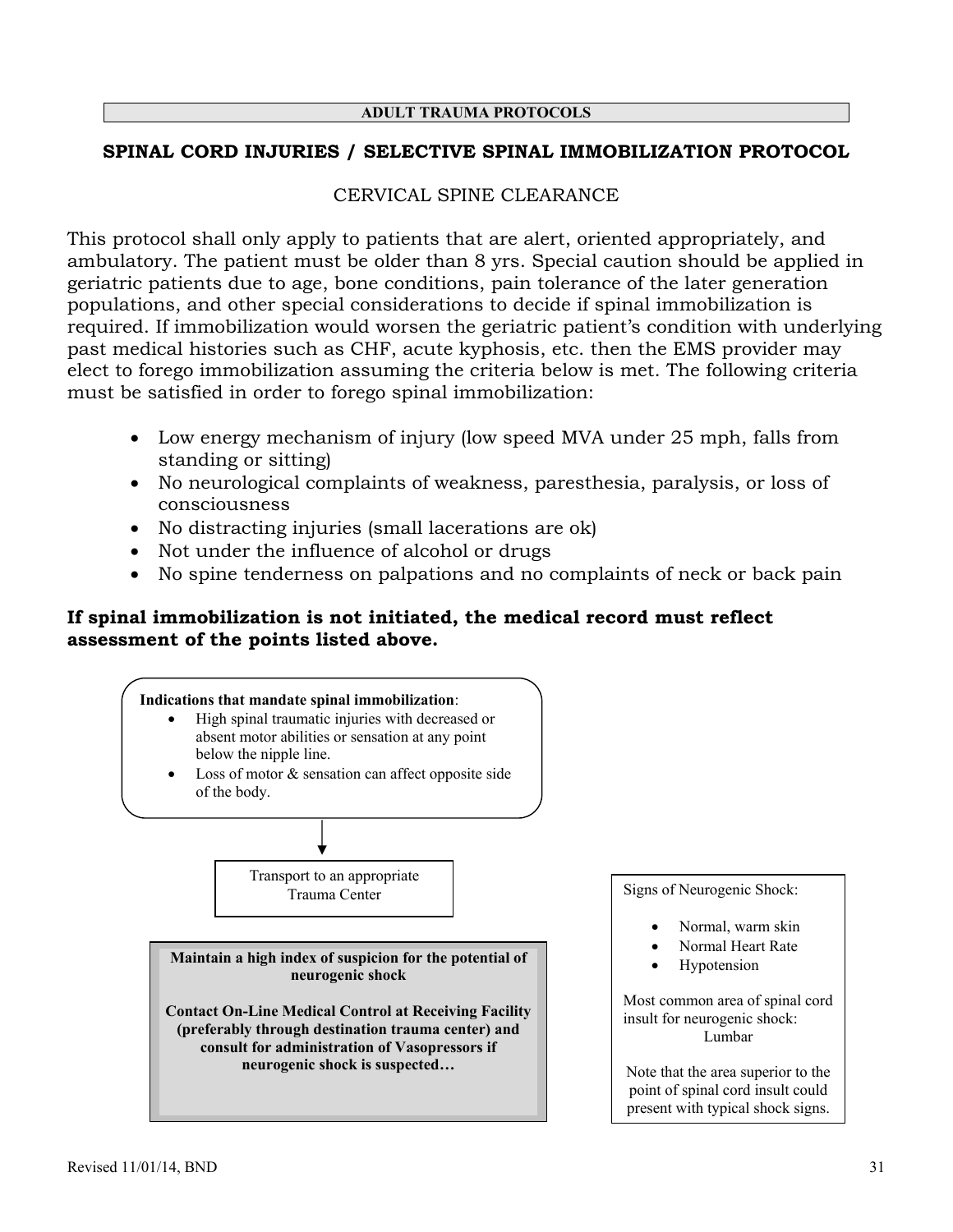# **TRAUMA CENTER DESTINATION GUIDELINES**

When transporting to a Trauma Center will exceed thirty (30) minutes, the patient will be transported to the closest facility unless doing so will adversely affect the overall outcome of the patient's condition. Medical Direction as well as local state and local guidelines will ultimately have final jurisdiction concerning the decision.

Any person of legal age (18 y/o or older) or the parent or legal guardian of any minor, patient or any member of the patient's family shall have the right to request transport to a specific destination. If a destination further than the one chosen would be more appropriate for the patient's condition, the attending EMT/Paramedic will recommend this change to the deciding party. If the recommendation is still against the responsible party's decision then the attending EMT/Paramedic will transport to the requested facility but document accordingly on the run document at the appropriate available time.

Transport of the patient to the requested destination shall not violate this rule and shall not constitute refusal of care, of neglect of the duty imposed by law on all emergency medical service personnel and providers if:

- 1. The person making the decision is informed that Tennessee has a Trauma system, which would, in the patient's circumstances, usually take him/her to another facility.
- 2. The trauma center chosen as the patient's destination is overloaded and cannot treat the patient.
	- $\triangleright$  The patient or responsible party may still choose transport to the facility at which time their request must be carried out regardless of the accepting facilities capabilities.
- $\triangleright$  If the patient's condition deteriorates during transport, such that the patient's life or health are in serious jeopardy if the requested or, planned destination is pursued, or, if the Medical Control deems transport to a Level I Trauma Center, may not be necessary, the patient may be transported to another appropriate facility.

#### **Physiologic Criteria:**

GCS < 13 (does not follow commands) S/S of shock (rapid HR; altered mental status; cool, clammy, pale skin, etc.) Remember hypotension is a late sign of shock. Pediatric Trauma (may not see S/S of shock until late) Geriatric Trauma (also may not see S/S of shock until late) Hypothermia Airway compromise (actual or potential)

#### **Anatomic Criteria:**

Penetrating injuries to the torso Limb paralysis Limb amputation proximal to the wrist or ankle where bleeding cannot be controlled Trauma combined with burns of > 15% particularly those involving the face or airway

#### **Mechanism of Injury:**

High speed MVA Prolonged extrication Fatality within the same vehicle Ejection from the same vehicle Intrusion into the passenger compartment of vehicle by > 12 inches *Mechanism of injury should accompany either a physiologic or anatomic criterion*

*You may transport to Skyline ER for all trauma center criteria patients, with the exception of any trauma patient having: Burns, Amputations, PEDIATRIC patients, or OB/GYN patients, these must be transported to Vanderbilt, Vanderbilt Childrens's if patient is pediatric. Do not bypass the closest appropriate trauma center unless you have physician orders or otherwise feasible justification that can be documented and upheld*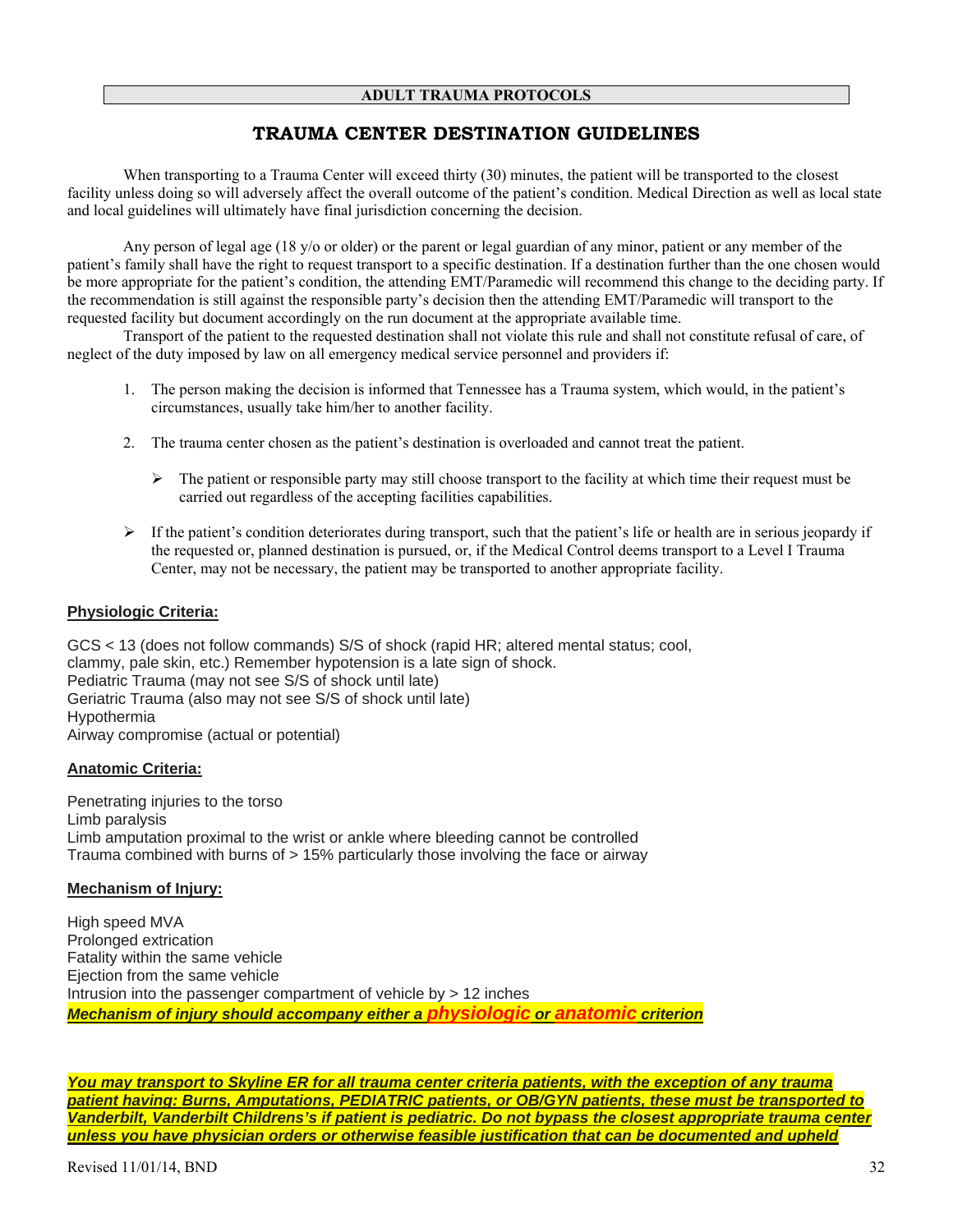# **TRAUMA FLUID RESUSCITATION**

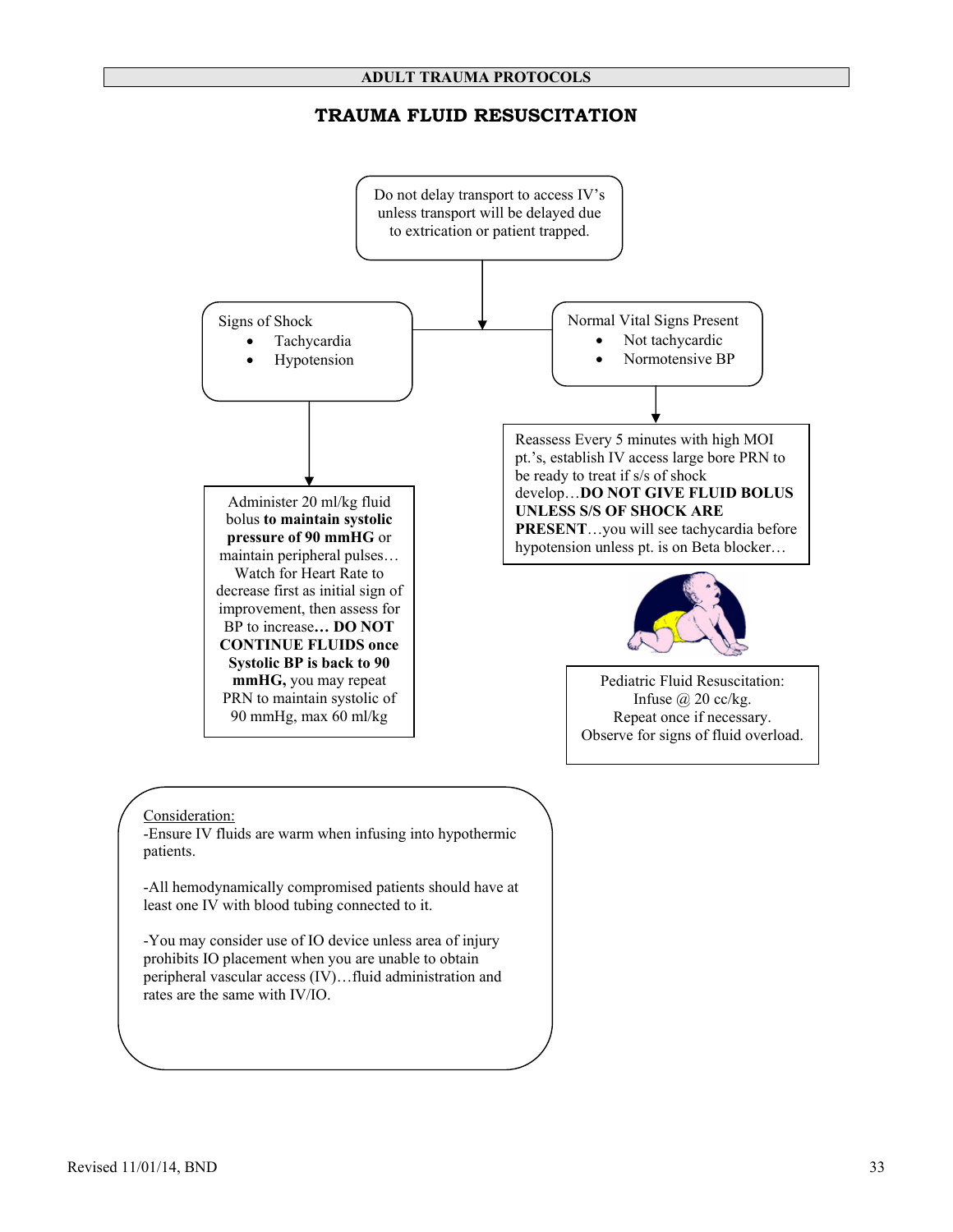# **UNCONTROLLABLE EXTREMITY BLEED / EXSANGUINATING HEMMORHAGE**

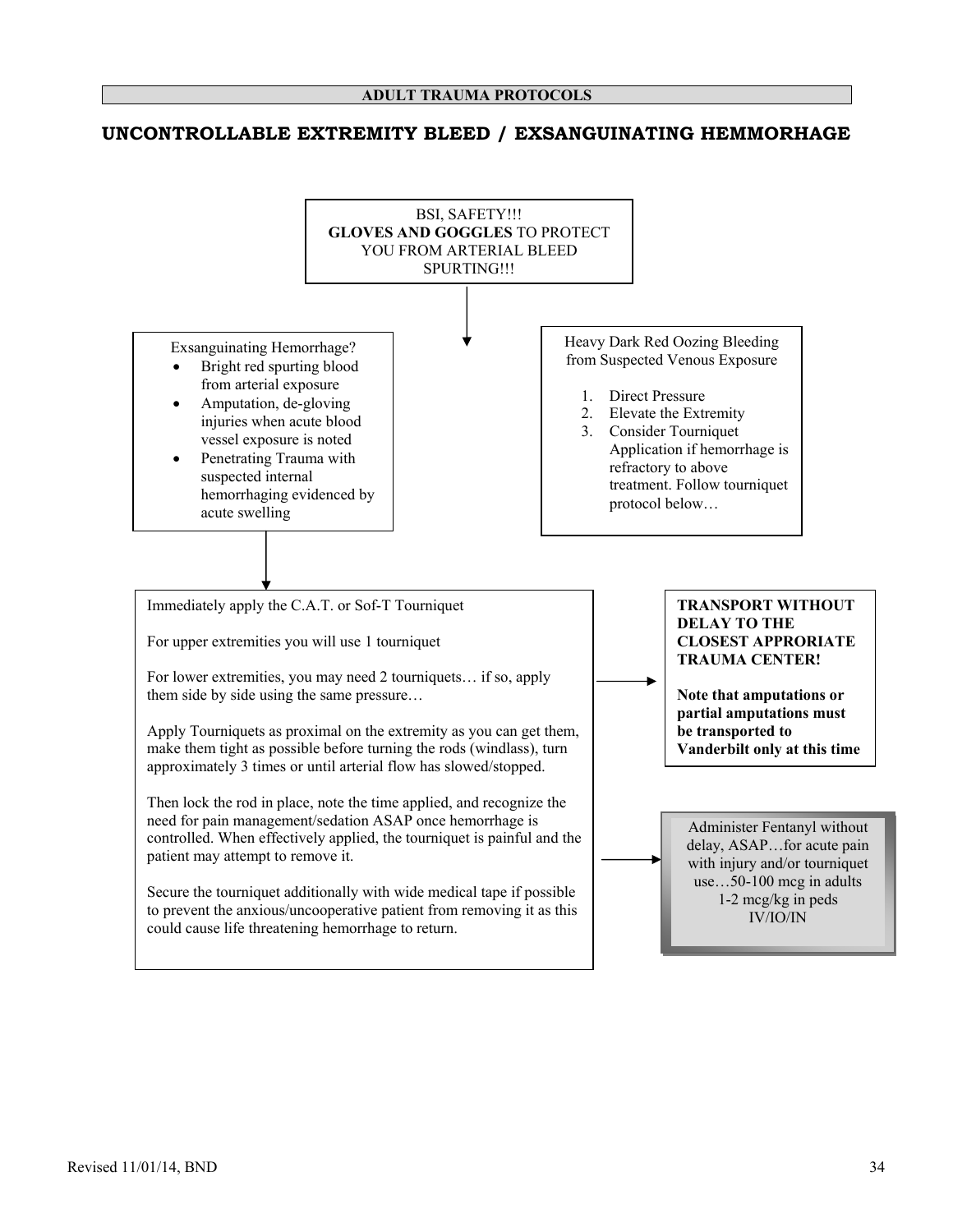# **BREECH OR LIMB PRESENTATION**

- ¾ ABC's, O2, SaO2, IV, **ECG, Glucose check**
- $\triangleright$  Place mother in knee-chest position
- $\triangleright$  Allow infant to deliver spontaneously while supporting it.
- $\triangleright$  If head delivers, ensure that cord is not wrapped around the neck.
	- $\Box$  If so, gently slip 2 fingers underneath cord and attempt to slip cord over head.
	- $\Box$  Gently extract legs downward until buttocks is delivered.
	- $\Box$  Then rotate upward until both shoulders deliver.
- $\triangleright$  If the head does not deliver within 4-6 min, insert a gloved hand into the vagina and create an airway between the face and vaginal wall.
- ¾ Be prepared for immediate suctioning as necessary.
	- Avoid placing excessive pressure on infants eyes
- ¾ Transport immediately and DO NOT remove your hand until relieved by hospital staff.
- ¾ Contact Medical Control

# **PROLAPSED CORD**

- ¾ ABC's, O2, SaO2, IV, **ECG, Glucose check**
- ¾ Place mother in trendelenburg or knee-chest position.
- ¾ Insert a gloved hand into vagina and gently push the infant's head off of cord.
- ¾ Transport immediately and DO NOT remove your hand until relieved by hospital staff.
- ¾ *Contact Medical Control to consider cutting of cord if possibility of strangulation.*

All patients in active labor or imminent delivery should have oxygen, IV access, and ECG. Glucose checks should be performed on both the mother as well as the newborn.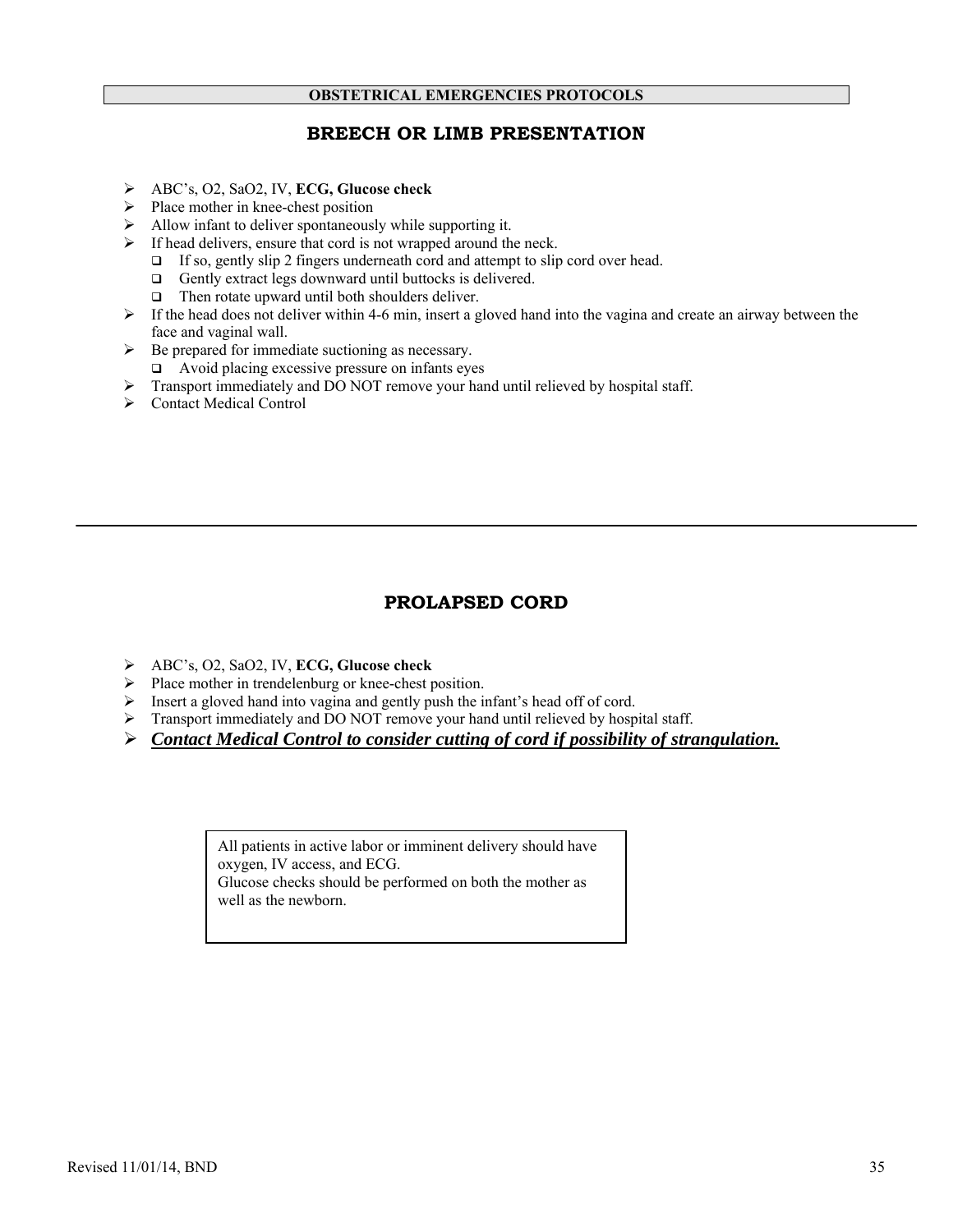# **TOCOLYSIS-PRETERM LABOR**



This protocol does not apply to patients who present in Preeclampsia or Eclampsia. Refer to those specific protocols if necessary. Page 38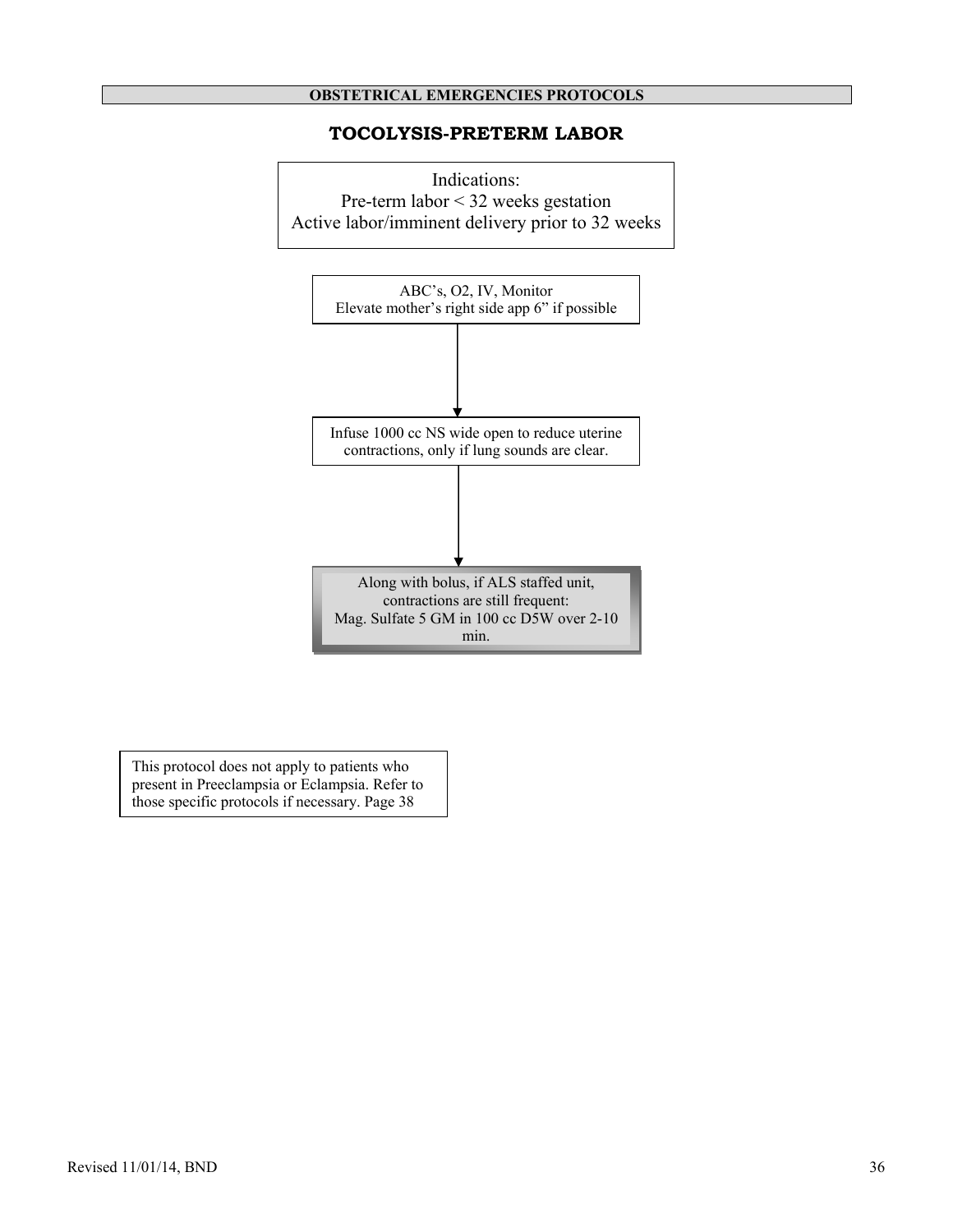#### **PREECLAMPSIA**

Indications: Patients < 32 EGD presenting w/ SBP > 180 and DBP > 110 with or without a hx of proteinuria and pedal or sacral edema



# **ECLAMPSIA**

Indications: EGD < 32 weeks w/ signs/symptoms of Preeclampsia and actively seizing



Note that if the patient is experiencing eclamptic seizures, you should treat with Mag Sulfate as noted above before giving Versed… unless otherwise directed by On-Line Medical Control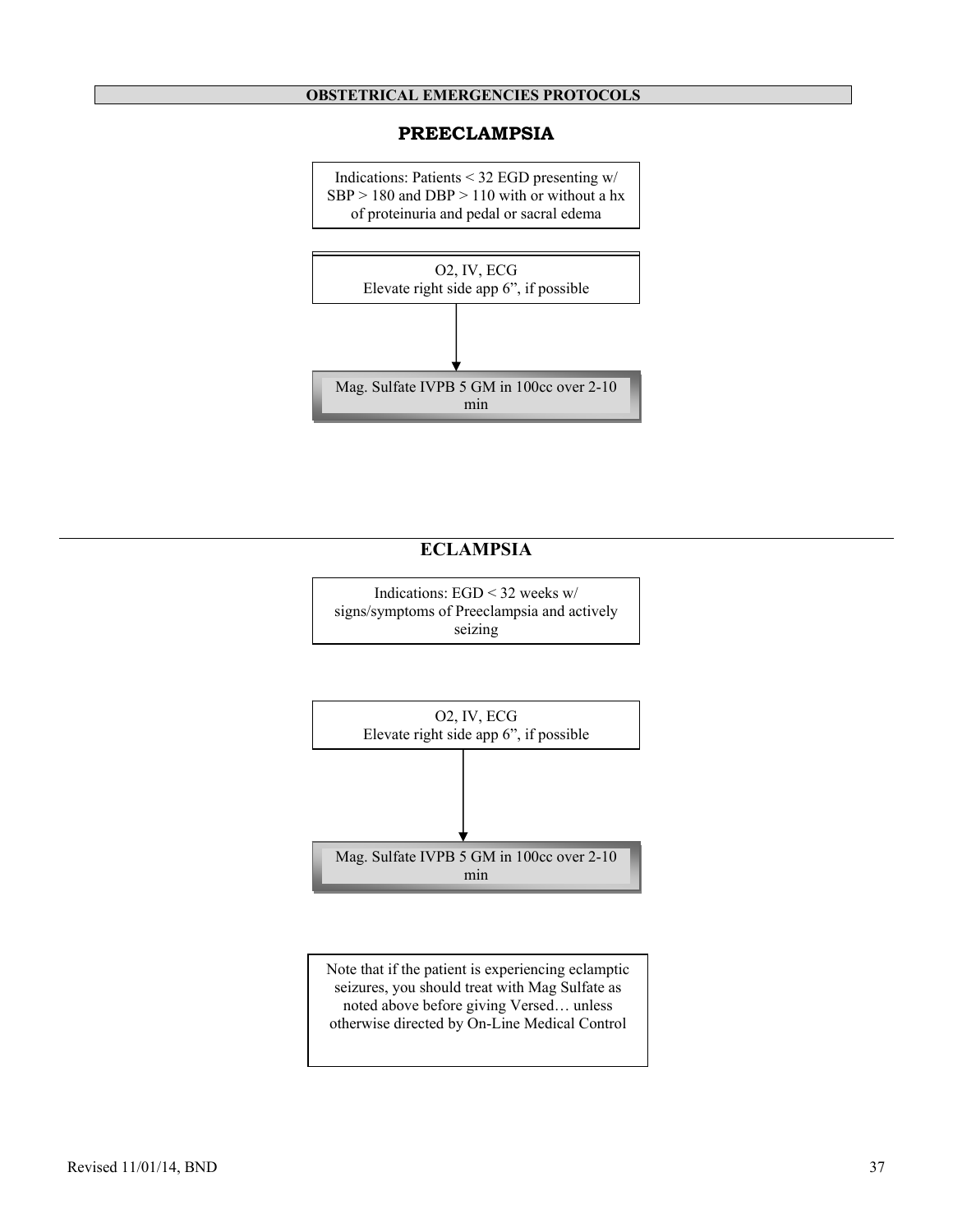# **NORMAL DELIVERY**

# A. ASSESSMENT

- ¾ Determine gestational age, due date, prenatal/past medical care
- $\triangleright$  Interval & frequency of uterine contractions
- ¾ Prior pregnancies (gravida)/deliveries (para)
- $\geq$  Any pregnancy associated complications<br> $\geq$  Urge to push or have a bowel movement
- Urge to push or have a bowel movement
- $\triangleright$  Loss of amniotic fluid, crowning

#### B. MANAGEMENT

- ¾ ABC's, O2, IV, **ECG, Glucose check**
- $\triangleright$  Determine if there is visible crowning/presenting part
- ¾ Place patient on back with buttocks elevated and knees spread apart
- ¾ Drape sheets under buttocks and over stomach and legs  $\Box$  Maintain patients dignity
- $\triangleright$  Place light pressure against presenting head with palm of head
- $\triangleright$  Suction mouth and both nares once head is delivered
- $\triangleright$  Continue to deliver body ensuring a firm but gentle hold
- $\triangleright$  Suction mouth and both nares again once fully delivered
- $\triangleright$  Clamp umbilical cord 8 & 10 inches from baby
- $\triangleright$  Maintain baby below level of patients heart until cord stops pulsating, then cut cord
- ¾ Vigorously dry infant and wrap with blanket to maintain heat.
- $\triangleright$  Check APGAR Score at 1 & 5 minutes post-delivery
- ¾ Place infant on mother's chest and allow to nurse.
- $\triangleright$  Be prepared for delivery of placenta but, do not delay transport.
- $\triangleright$  Once placenta delivers, massage fundus, just superior to umbilicus to decrease postpartum hemorrhaging.
- ¾ Observe for signs of Shock and treat appropriately.
- $\triangleright$  Be alert to the possibility of multiple births.
- $\triangleright$  Contact Medical Control
- C. Considerations
	- $\triangleright$  The greatest risk to the newborn is airway obstruction and hypothermia. Keep infant warm, covered, and its airway maintained with bulb syringe. Always remember to squeeze bulb syringe prior to insertion into mouth or nares.
	- $\triangleright$  The greatest risk to the mother is postpartum hemorrhage. Watch closely for signs of Hypovolemic Shock and excessive bleeding.
	- $\triangleright$  Consider the possibility of pregnancy in any female of childbearing age with complaints of vaginal bleeding, menstrual cycle irregularity, abdominal pain, cramping, or low back pain not associated with traumatic injury.
	- $\triangleright$  Spontaneous or induced abortions may result in copious vaginal bleeding. Reassure mother, elevate legs, treat for shock, and transport.

All patients in active labor or imminent delivery should have oxygen, IV access, and ECG. Glucose checks should be performed on both the mother as well as the newborn.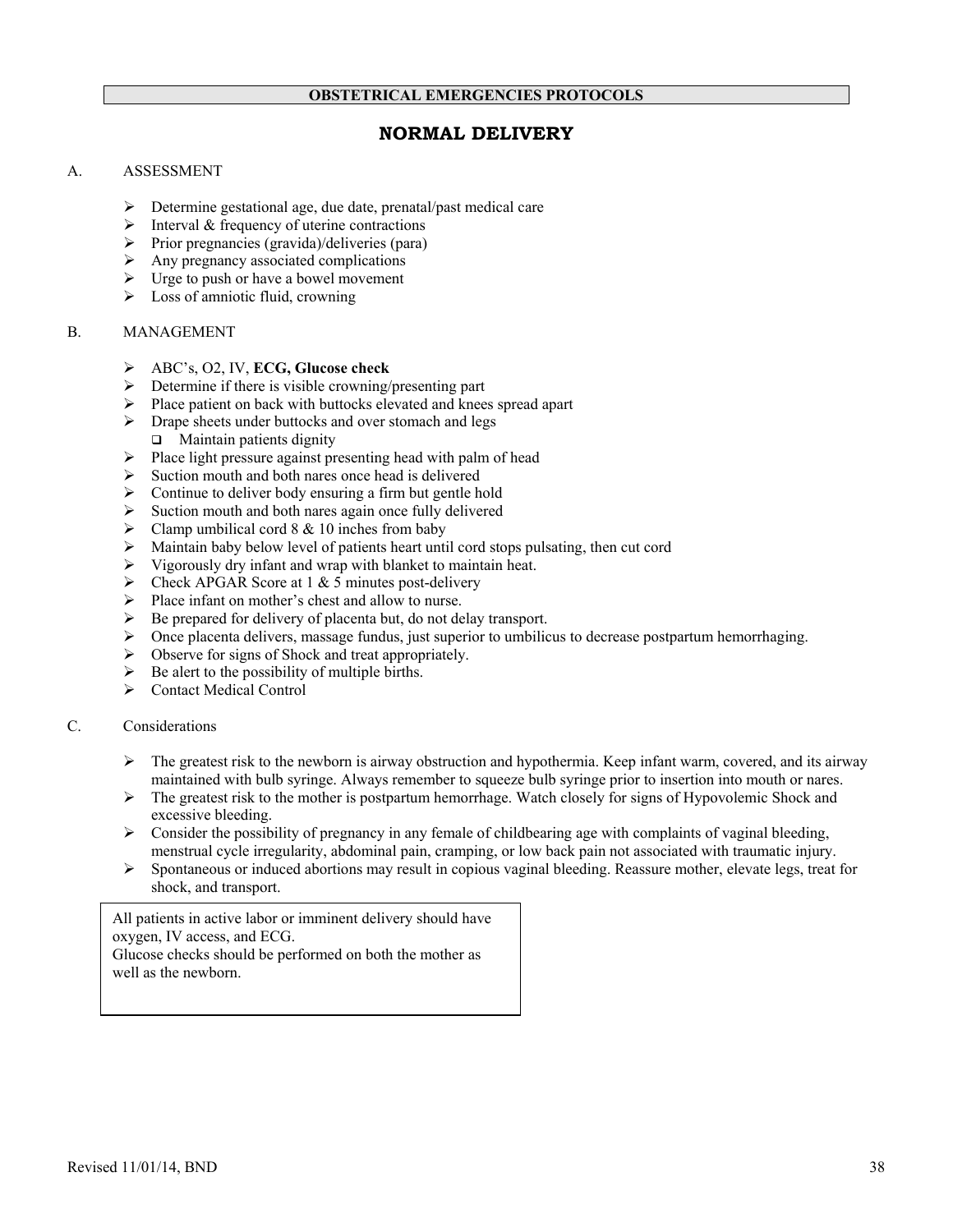# Epinephrine 1:10,000 0.01 mg/kg every 3-5 minutes Repeat PRN, no max dose Intubate PRN only if unable to effectively ventilate with BLS manuevers or if airway is compromised. Consider correctable causes: • Hypoxia • Hypoglycemia – 0.5 – 1 gram/kg Dextrose Solution • Acidosis – 4.2% Sodium Bicarb 1 meq/kg • Hypovolemia – 20 ml/kg NS bolus • Hypothermia – passive rewarming • Tension Pneumothorax – chest decompression • Cardiac Tamponade - treat underlying tension pneumothorax and give bolus of NS 20 ml.kg to support pre-load ABC's, IV/IO Confirm in at least 2 leads Quality CPR

# **PULSELESS ELECTRICAL ACTIVITY/ASYSTOLE**

Consideration:

Termination of efforts cannot be considered in children once CPR is initiated. Transport to the closest appropriate facility…

#### **ROBERTSON COUNTY EMS PATIENT CARE TREATMENT PROTOCOLS DEVIATIONS FROM WHAT IS ALREADY WRITTEN WILL NOT BE TOLERATED.**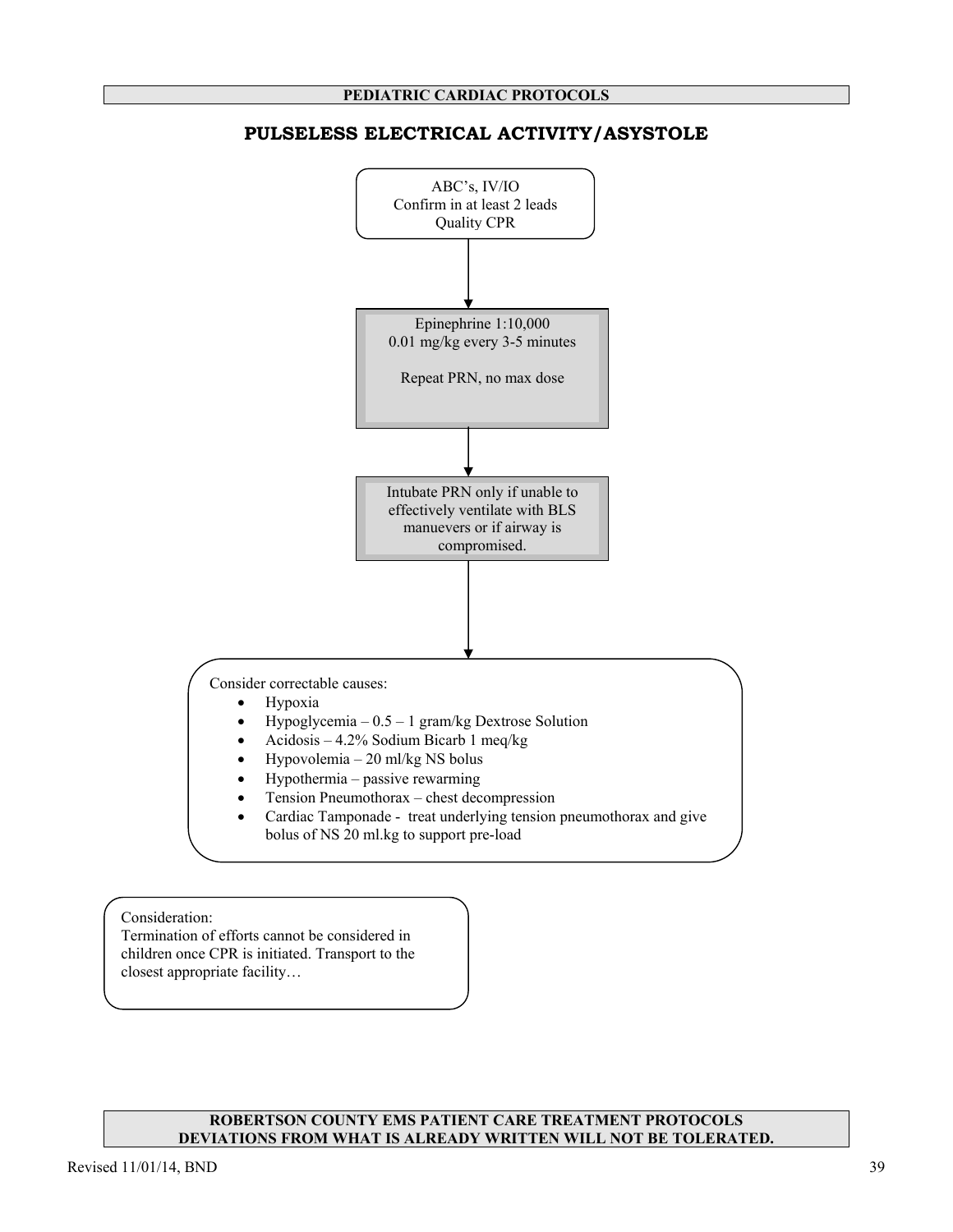## **SYMPTOMATIC BRADYCARDIA**

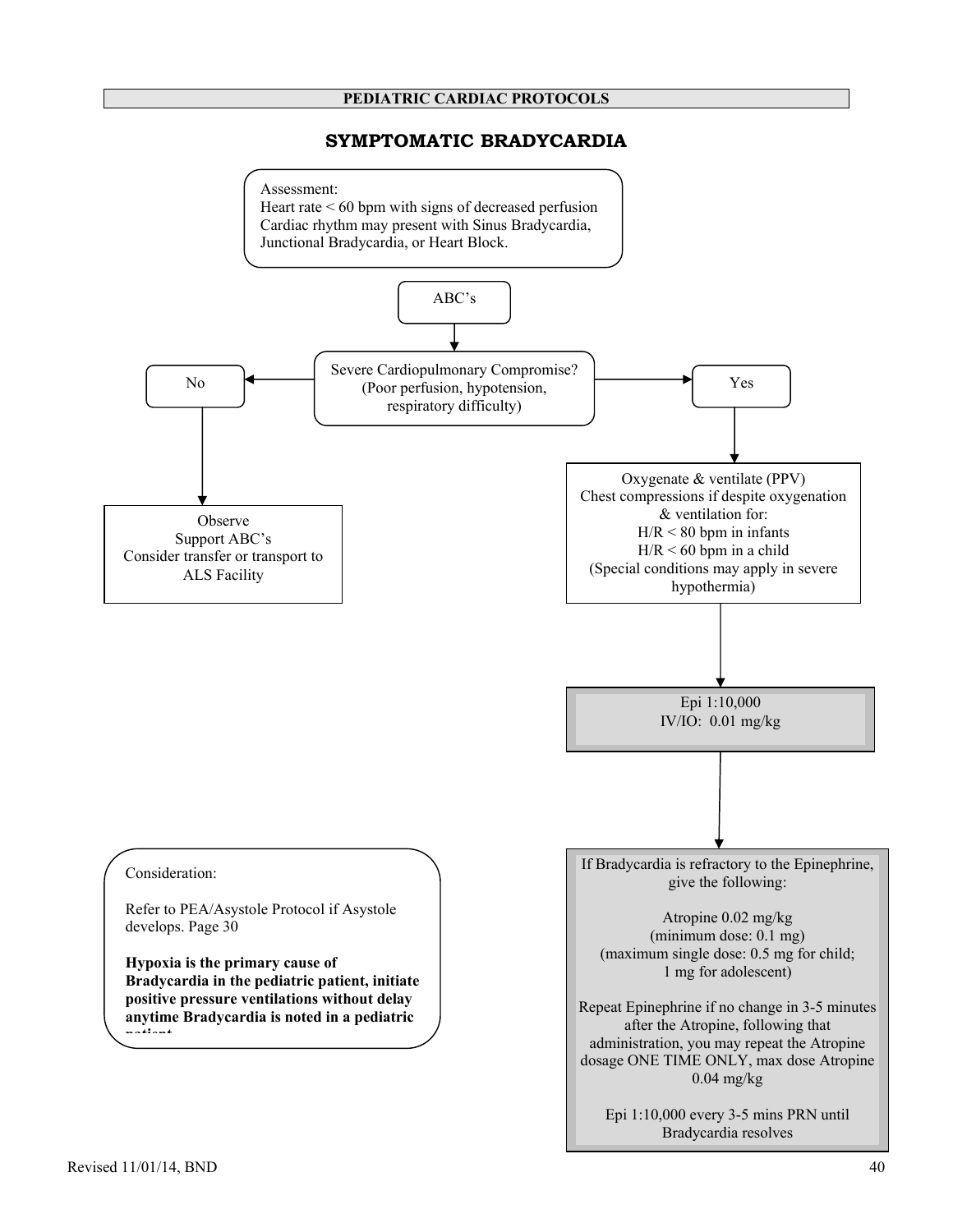# **SUPRAVENTRICULAR TACHYCARDIA (SVT)**

#### **RECOGNIZE THAT MOST PEDIATRIC TACHYCARDIAS ARE COMPENSATORY TACHYCARDIAS, GIVE FLUIDS IF HISTORY SUGGESTS:**

• Dehydration, excessive vomiting

#### **ASSESS FOR:**

- Pallor, poor skin turgor, sunken fontanelles
- Altered mental status, obtunded, unaware of family or environment
- Weak, thready pulse

#### **MUST CONFIRM TO TREAT AS S.V.T.**

- Heart rate of 180 or higher in children
- Heart rate of 220 or higher in infants
- Must have regular R-R intervals
- Must have narrow complex QRS, width of QRS must be no more than 1 small block (0.04 seconds)
- No associated history of potential hypovolemia as noted above



#### Consideration:

Do not delay Synchronized cardioversion to establish IV access and administer Adenosine.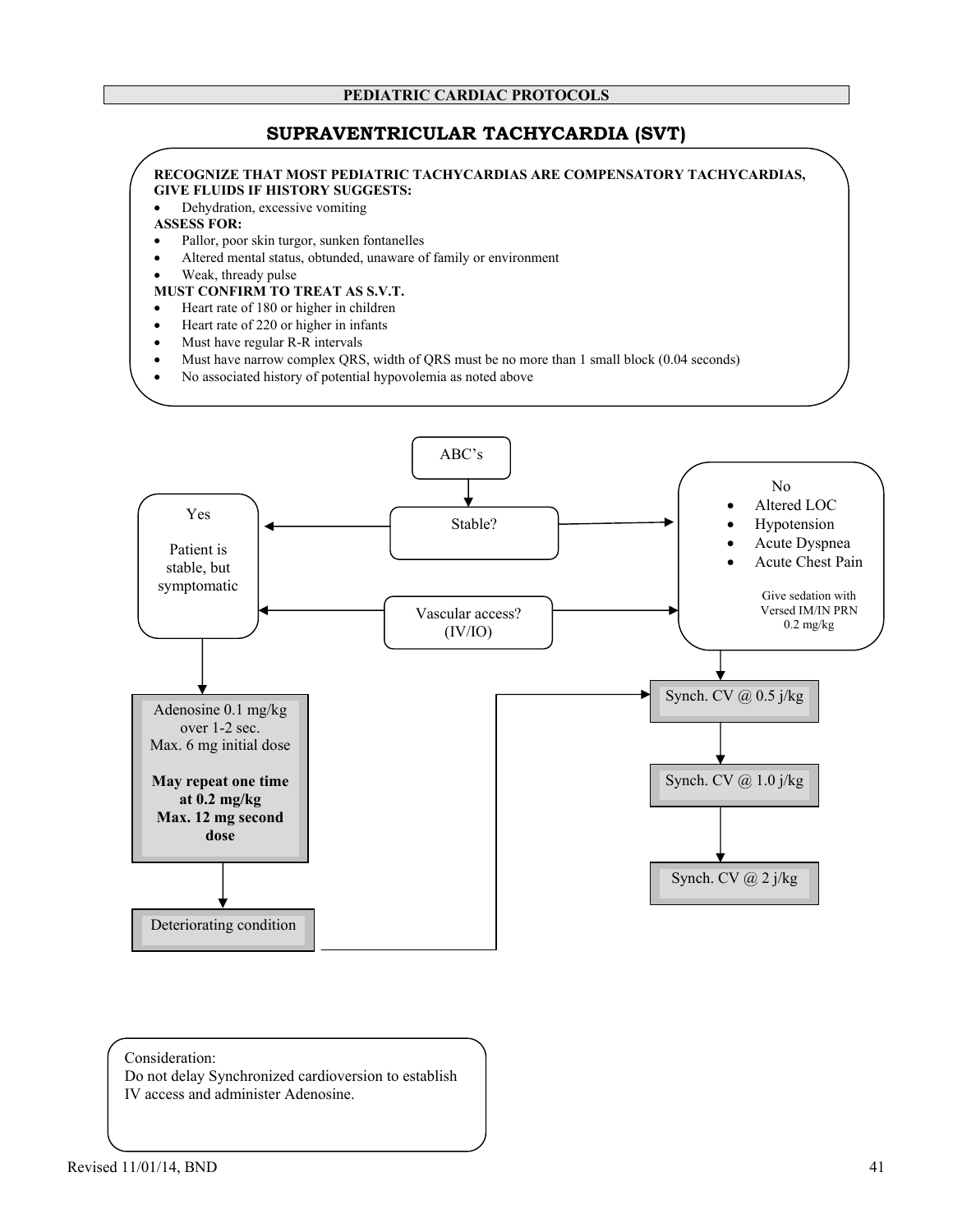# **VENTRICULAR FIBRILLATION/PULSLESS V-TACH**



#### Consideration:

Rule out reversible causes, H's and T's

Less than 5% of pediatric cardiac arrests are truly V-Fib in nature. Consider possibly Asystole and confirm in 3 leads. Apply Pediatric pads for any patient < 10 kg or 1 y/o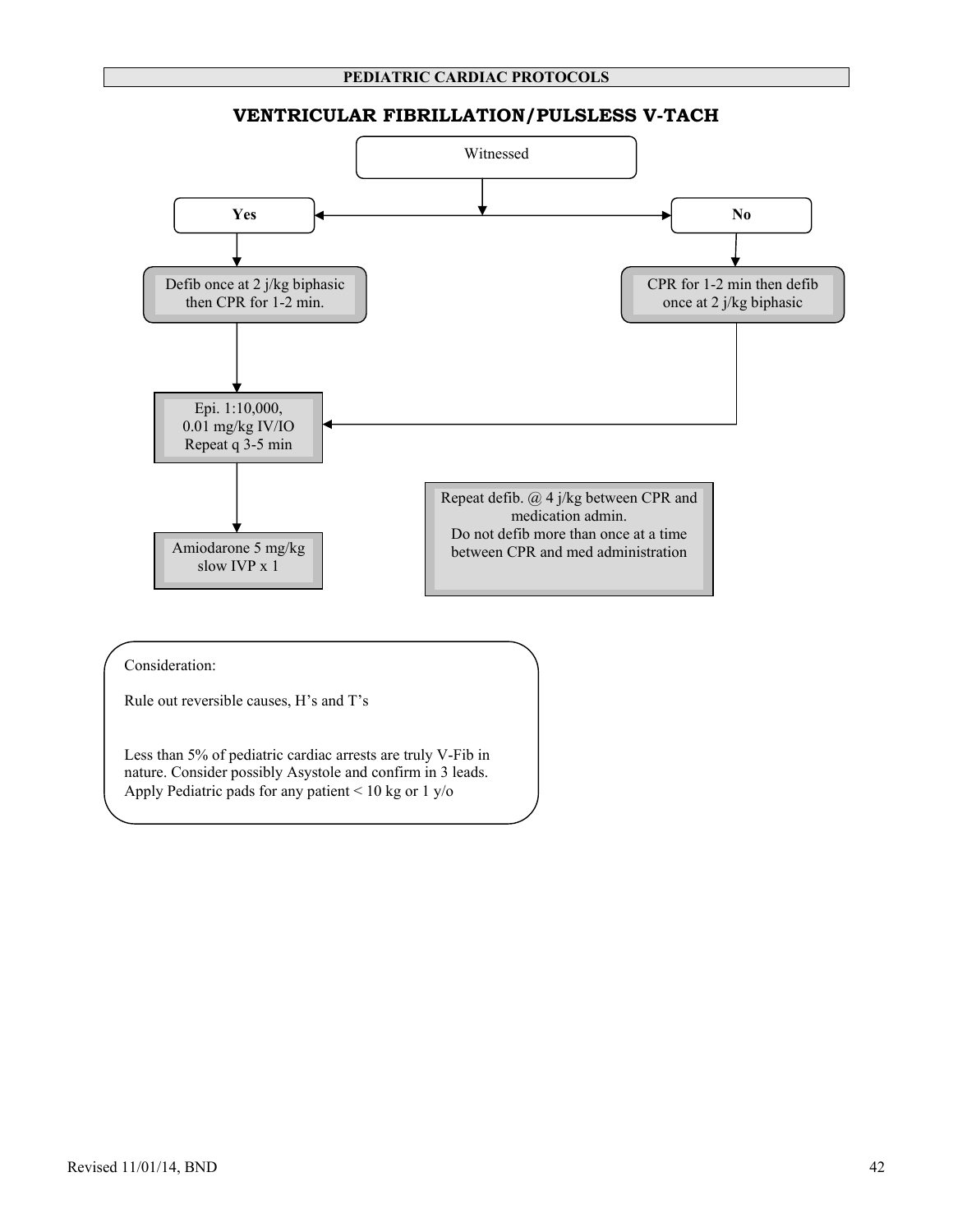# **VENTRICULAR TACHYCARDIA**

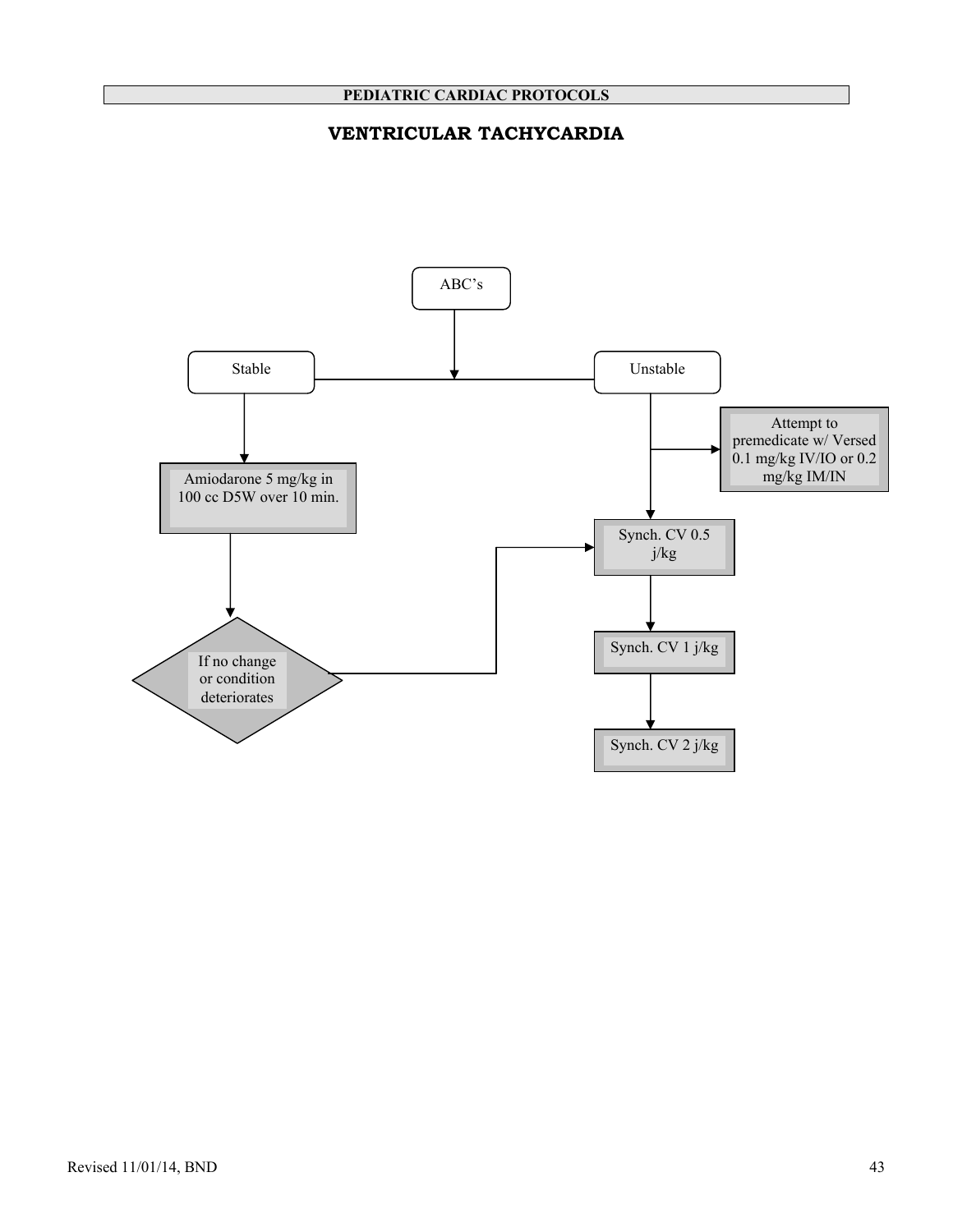#### **INTERFACILITY TRANSPORTATION OF BLOOD PRODUCTS**

#### **PURPOSE:**

Patients may require transportation to another, Medical/Trauma Center with blood or blood products infusing. A paramedic or registered nurse must accompany these patients in the patient compartment, or physician trained in these procedures. The paramedic shall be knowledgeable in the administration of blood, blood products, adverse reactions, and all necessary equipment used in administering and regulating the blood products. Emergency medical technicians who have IV certification are not authorized to transport patients with admixtures, blood, or blood products. Prior to initiating transportation the physician will provide the paramedic with written medical orders for the treatment of any adverse reaction(s) the patient might have. When transporting the patient, at least epinephrine, Benadryl, and a suitable diuretic should be available in the patient compartment. If the transporting paramedic has not received specific training, the paramedic may refuse to transport the patient with blood or blood products infusing. The ambulance service must maintain a record of all personnel completing this specialized training.

#### **PROCEDURE:**

Blood should be administered immediately after taken from the blood bank. Room storage should not exceed thirty (30) minutes. Carefully check blood type for compatibility with the patient prior to beginning the transfusion. Check vital signs prior to the transfusion. The blood should be run through at least an 18-gauge IV catheter or larger with the blood hung three to four feet above the patient. The IV line should be flushed with Normal Saline prior to beginning the transfusion. Blood should be administered only with Normal Saline IV fluid. Dextrose causes red cells to clump, swell, and hemolyze; calcium (Lactated Ringer's) may cause blood to clot. The transfusion should be initiated at a rate of 50 cc/hr, for the first ten minutes then as ordered by the referring physician. Patient condition and vital signs should be monitored closely during the transfusion. The blood should be mixed during the transfusion by inverting the bag occasionally. After, the transfusion is completed, flush the IV tubing until clear with Normal Saline and maintain the IV as ordered by the referring physician. If a reaction occurs during the transfusion, terminate the transfusion immediately. Initiate the treatment ordered by the transferring physician and establish medical control as soon as possible. Save the donor blood for testing at the receiving facility.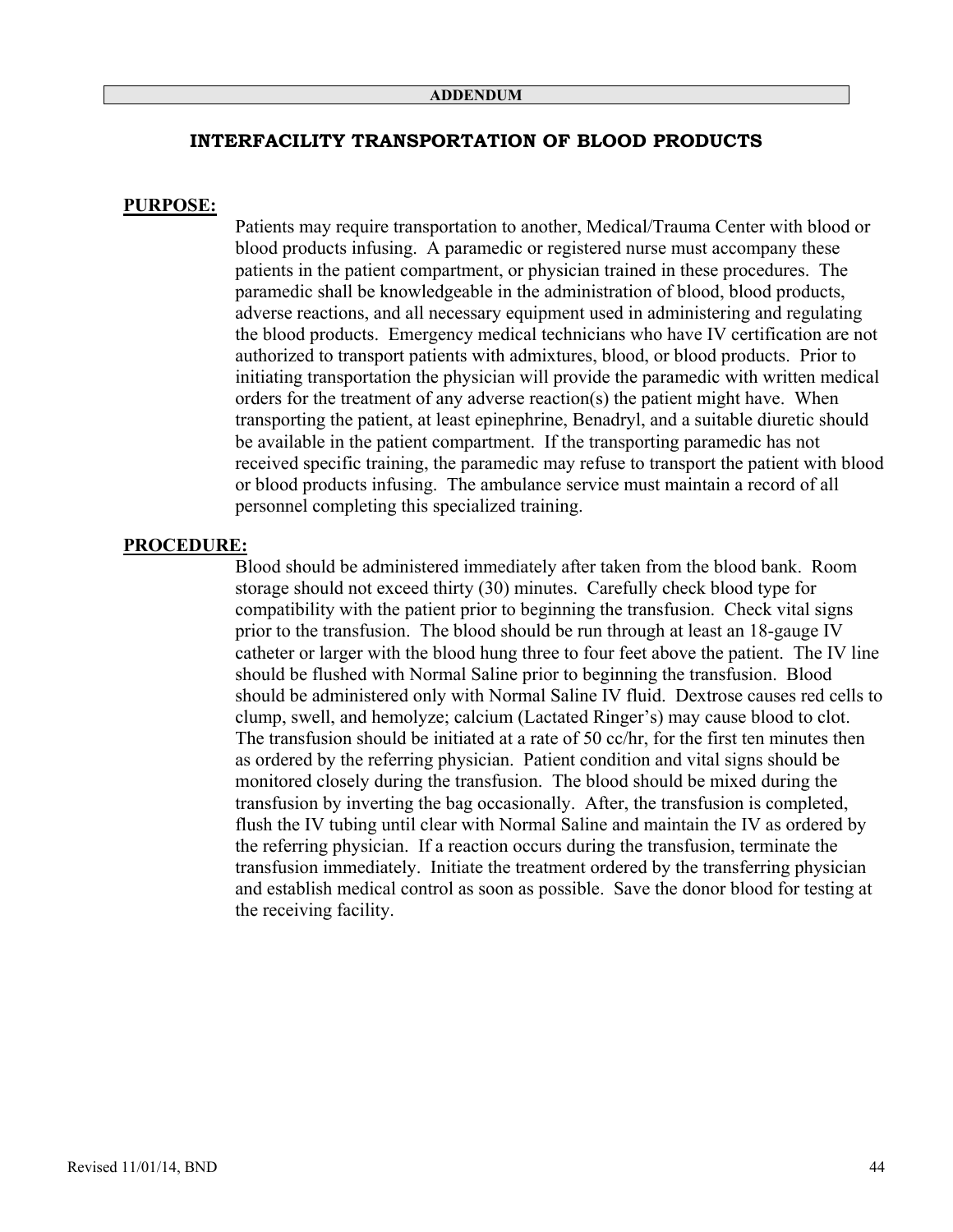# **INTERFACILITY TRANSPORTATION OF BLOOD PRODUCTS-CONTINUED**

# **ADVERSE REACTIONS:**

- Circulatory Overloading: Dyspnea, increase in blood pressure, and jugular vein distention.
- Febrile Reaction: Chilling, fever, headache, flushing, tachycardia and anxiety.
- Septic Reaction: Chilling, fever, headache, tachycardia, and hypotension.

# **IMMUNOLOGIC REACTION:**

- Flushing, itching, rash, urticaria and asthmatic wheezing.
- Acute Hemolytic Reaction:
	- o Severe reaction which may cause back pain
	- o dyspnea, hypotension
	- o diaphoresis
	- o cold skin
	- o jugular vein distention
	- o disseminated intravascular coagulation
	- o Death.

# **IF PROBLEMS OCCUR:**

\* Discontinue blood administration and flush tubing with saline Call Medical Control to consider:

\*Bendaryl 25 mg if allergic signs and symptoms are present

\*Lasix 40-80 mg

\*Fluids if hypotensive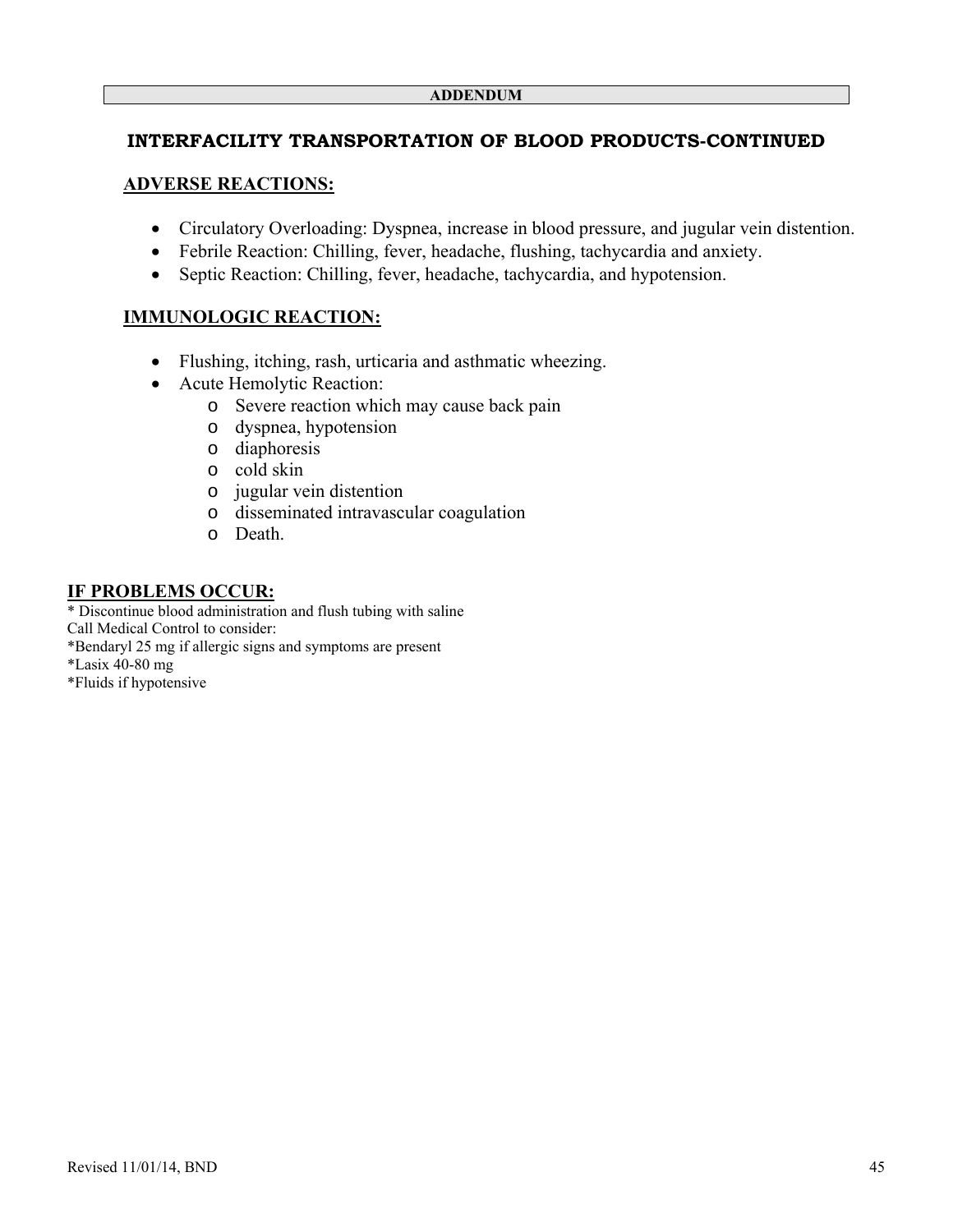# **Supraglottic Airway Device/King® Airway**

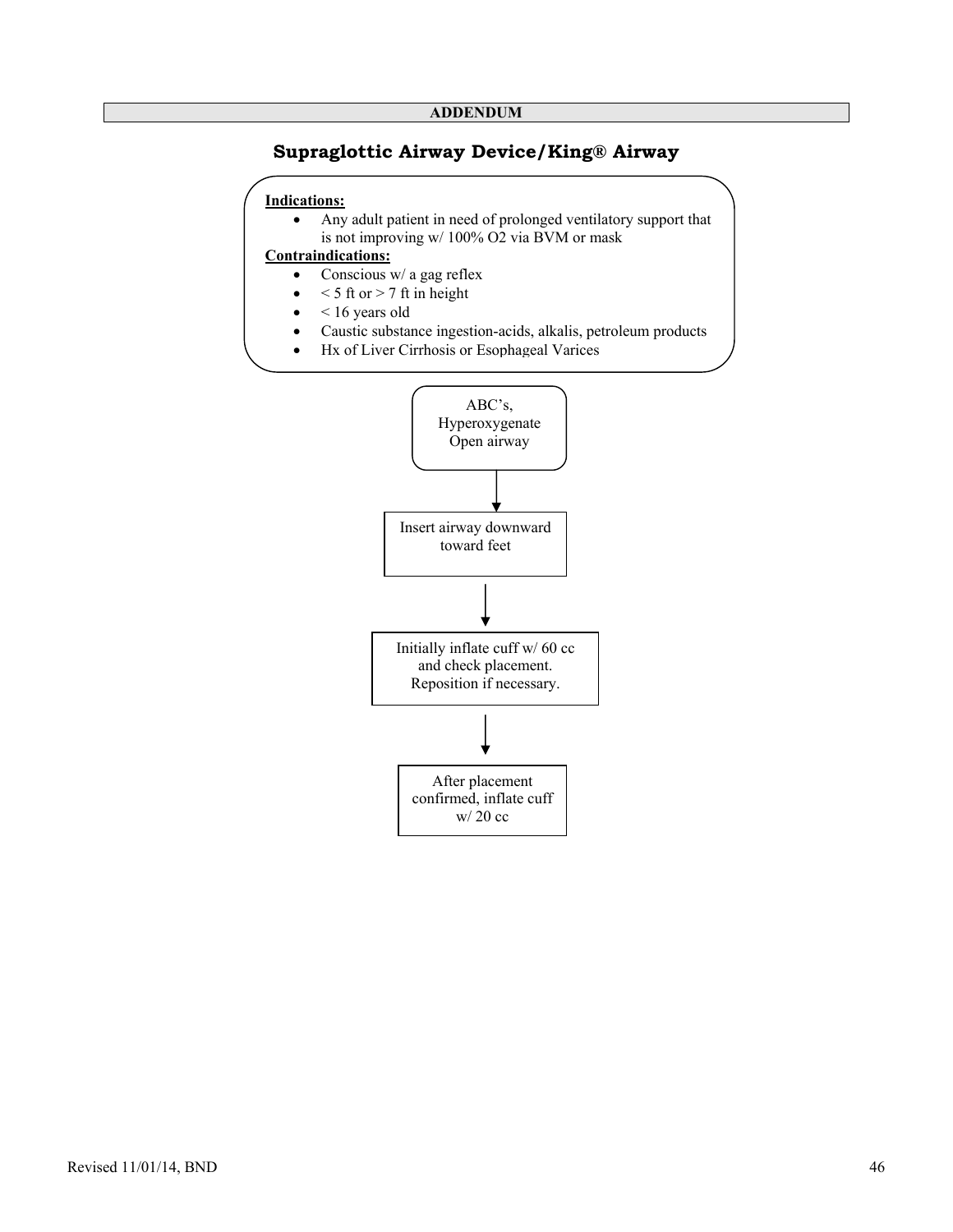# **NATURAL DEATH/CRIME SCENE MANAGEMENT**

#### Assessment:

Devastating Injuries/Signs of obvious death

• i.e. Decapitation, exsanguinations of body fluids, pupils dilated. lividity, rigor mortis, pupils fixed Identify time when last scene alive, cause, pmhx, meds., all, and recent hx of illness or complaints

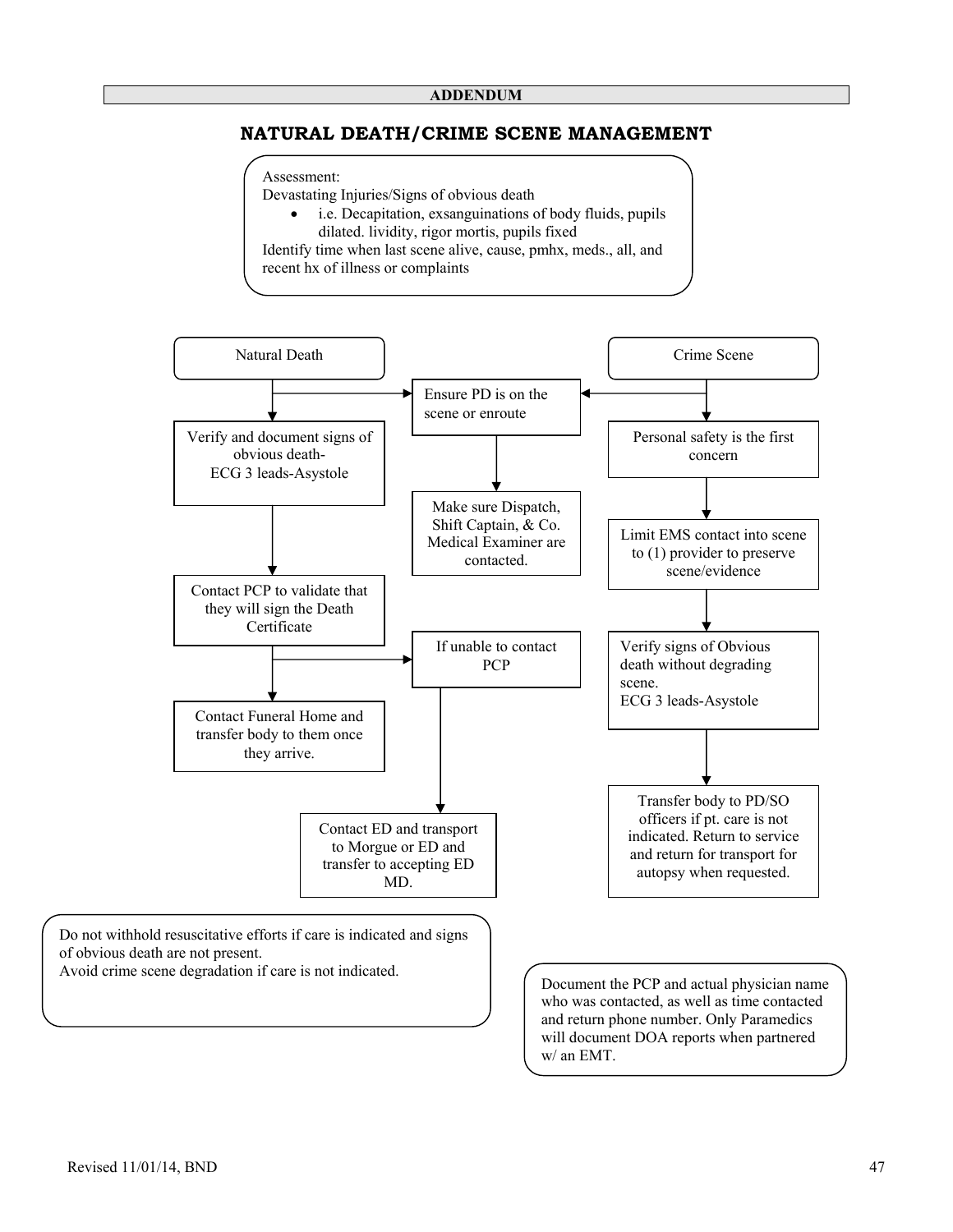#### **ADDENDUM**

#### **NERVE AGENT EXPOSURE, SYMPTOMATIC PATIENT NOTE: THIS IS PRIMARILY FOR EMS PROVIDERS AND PATIENTS WHO MAY BE INVOLVED IN POSSIBLE NERVE AGENT EXPOSURES.**

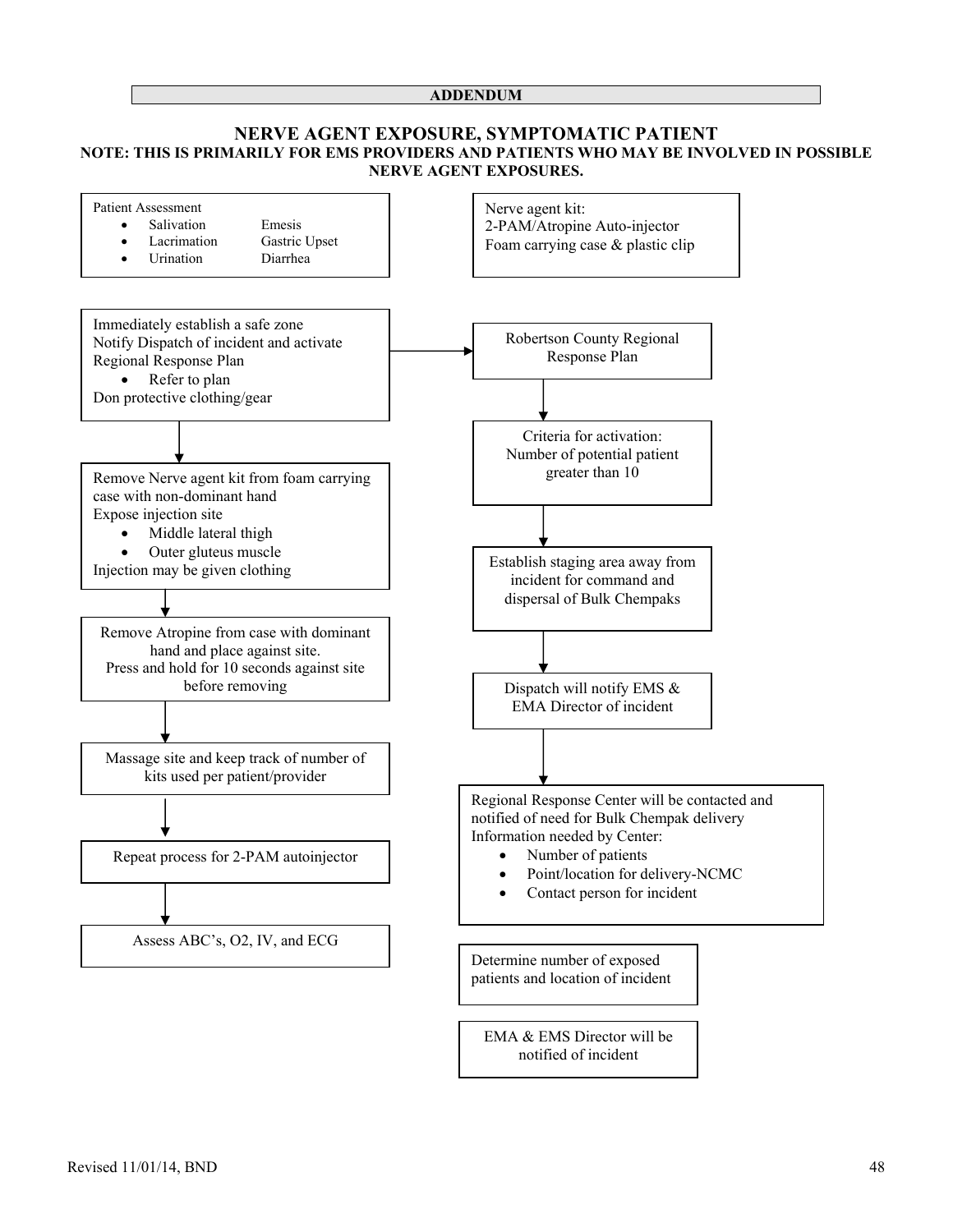# **EMERGENCY CRICOTHYROTOMY DEVICE Rusch Quicktrach**

# **Indications**

- 1. Acute upper airway obstruction, which cannot be relieved using basic airway maneuvers, finger sweep, or endotracheal visualization and Magill forceps removal.
- 2. Respiratory arrest with facial or neck anatomy or injury, which make endotracheal intubation impossible.
- 3. This procedure is only to be performed by TN licensed EMT-Paramedics who have received the training and are approved by Robertson County EMS, its EMS Director(s) and Medical Director.

# **Complications**

- 1. Bleeding
- 2. Vocal cord injury
- 3. Failure to place the catheter in the trachea

# **Contraindications**

- 1. Direct laryngeal injury
- 2. Known laryngeal condition:
	- Stricture
	- Tumor
- 3. Subglottic stenosis
- 4. Coagulopathy
- 5. Child less than 80 lbs or 12 yrs of age
- 6. Known tracheal transection
- 7. Expanding hematoma in the area of cricothyrotomy

# **Protocol**

- 1. Position the patient in the neutral recumbent position.
	- Maintain C-spine precautions if suspected cervical injury.
- 2. following exposure of the neck, identify the thyroid cartilage, cricoid cartilage and cricothyroid membrane.
	- Document at least 2 methods used to identify landmarks
	- Four finger widths from sternal notch upward to cricothyroid membrane
	- Fours finger widths from chin downward to cricothyroid membrane
- 3. Prep the skin with alcohol, povidine iodine pad, or chloraprep/chlorascrub device (Document aseptic technique)
- 4. Carefully palpate the cricothyroid membrane and maintain landmark identification while stabilizing the cartilage
- 5. Firmly hold the device and puncture the site at a 90 degree angle. (Note: Because of the sharp tip and conical shape of the needle, an incision of the skin with a scalpel is not necessary.) The opening of the trachea is achieved by dilating the through the skin. This reduces the risk of bleeding as only the smallest necessary opening is made.
- 6. After puncturing the cricothyroid ligament, check the entry of the needle into the trachea by aspirating air through the syringe. If air is present, the needle is within the trachea\*\*\*(see special note below)\*\*\*. Now, change the angle of insertion to 60 degrees and advance the device forward into the trachea to the level of the stopper. The stopper reduces the risk of inserting the needle too deeply and causing damage to the rear wall of the trachea.
- 7. Remove the stopper. After the stopper is removed, be careful not to advance the device further with the needle still attached.
- 8. Hold the needle and syringe firmly and slide only the plastic cannula along the needle into the trachea until the flange rests onto the neck. Carefully remove the needle and syringe. Next, secure the cannula with the neck strap, apply the connecting tube to the 15 mm airway connection, and connect the other end to the resuscitation bag or ventilation circuit.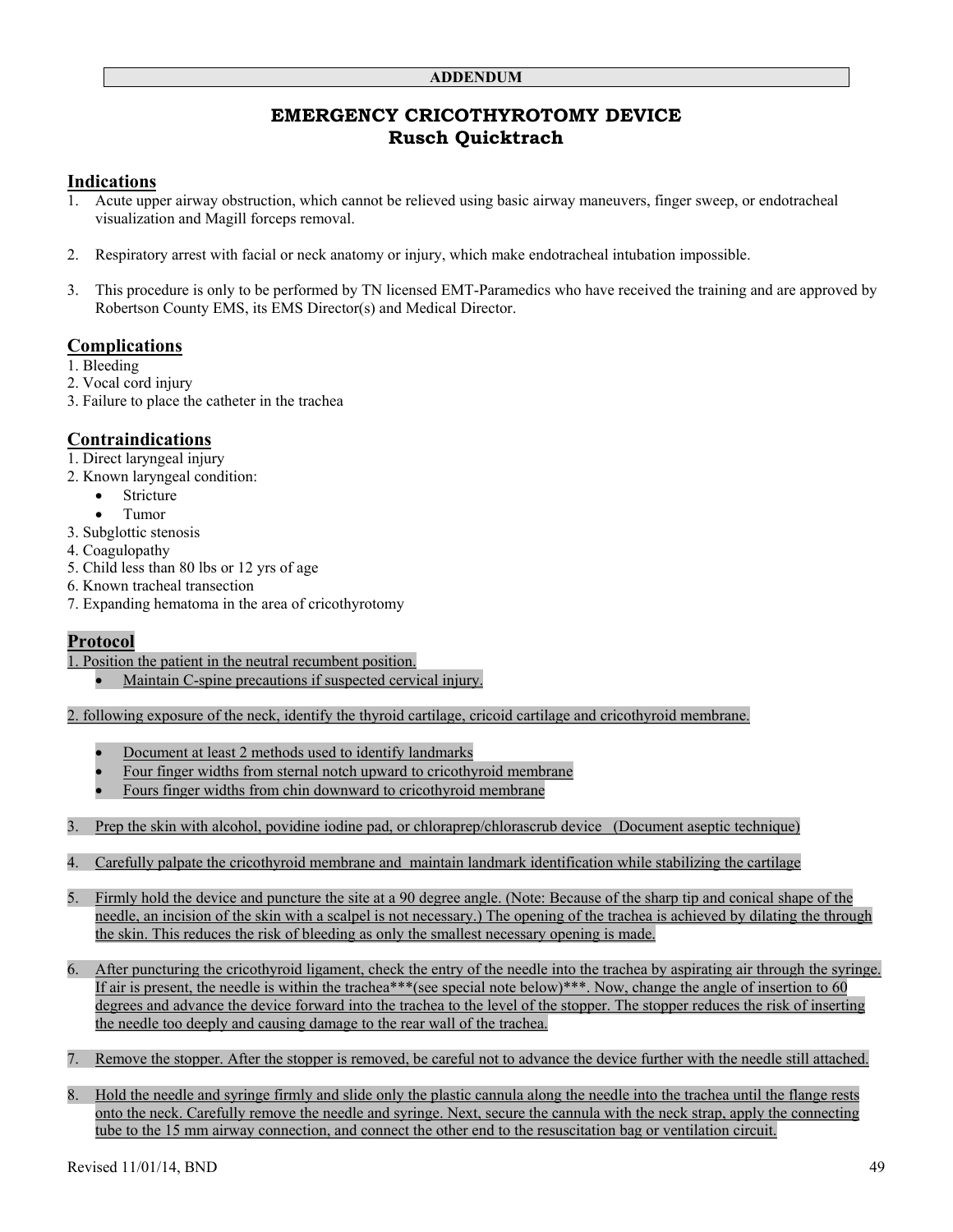#### **ADDENDUM**

# **EMERGENCY CRICOTHYROTOMY DEVICE Rusch Quicktrach**

(Continued from page 50)

9. Connect BVM and 100% Oxygen to airway and ventilate.

• End Tidal CO2 monitoring must also be performed if possible at time of transport.

# **Note**

**The Rusch Quicktrach kit is not designed for pediatric patients.** 

**\*\*\*special note from step procedure step 6\*\*\* - WARNING- Should no aspiration of air be possible in step 6 because of an extremely thick neck, it is possible to remove the stopper and carefully insert the needle further until entrance into the trachea is made. Once this is verified, continue as in Step 7.**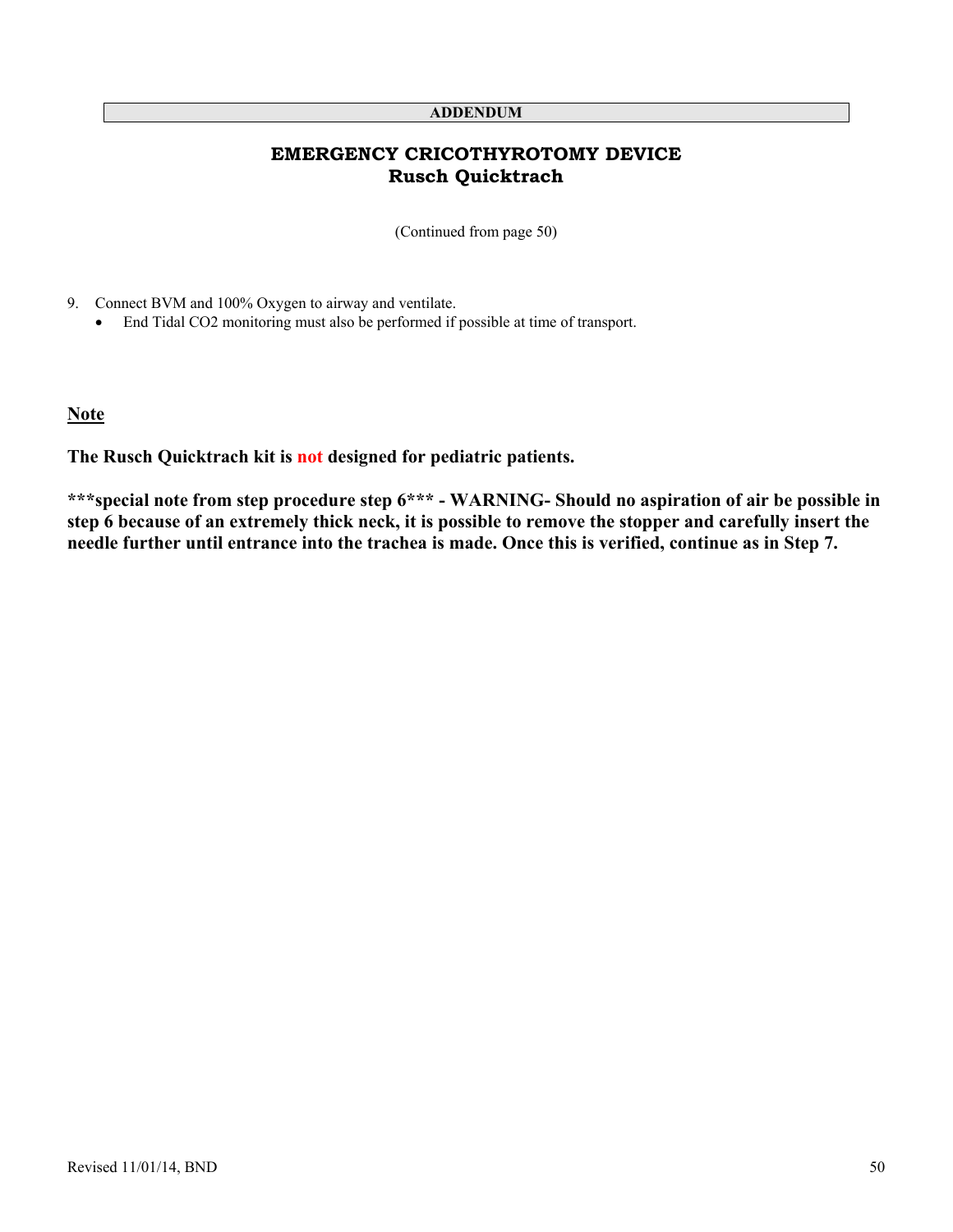#### **Ebola Criteria Protocol**

**In the event the we have a patient that meets criteria for a possible ebola, we have developed a protocol to limit exposure to personnel, as well as the public.** 

**Criteria For a patient to "meet criteria" for possible Ebola, they must present with a combination of the following Signs/Symptoms** 

#### **● Fever greater than 100.4 degrees**

- **● Severe headache** 
	- **● Muscle pain**
	- **● Weakness**
	- **● Diarrhea**
	- **● Vomiting**
- **● Abdominal pain**
- **● Unexplained hemorrhage (bleeding or bruising)** 
	- **○ bleeding from gums** 
		- **○ eyes**
		- **○ Nose**
		- **○ anus**

**AND any one of the following:** 

#### **RISK FACTORS**

**● Contact with blood or body fluids of a person known or suspected to have been infected with EVD in the last 21 days prior to symptom onset?** 

- **● Residency or travel to an area where EVD transmission is active in the last 21 days.**
- **● ·Direct handling with bats, rodents or nonhuman primates from disease/endemic areas.**

**NEVER USE THE WORD "EBOLA" OVER THE RADIO EXCEPT ON THE SECURE FREQUENCY.** 

**Dispatch/Response** 

**Dispatch will further question patients per dispatch protocol that indicate any of the above symptoms to identify if the patient meets the criteria for the Ebola protocol.** 

**For calls received in dispatch that meet the above symptoms AND have met the RISK FACTORS: ● dispatch the appropriate EMS unit and notify the shift supervisor**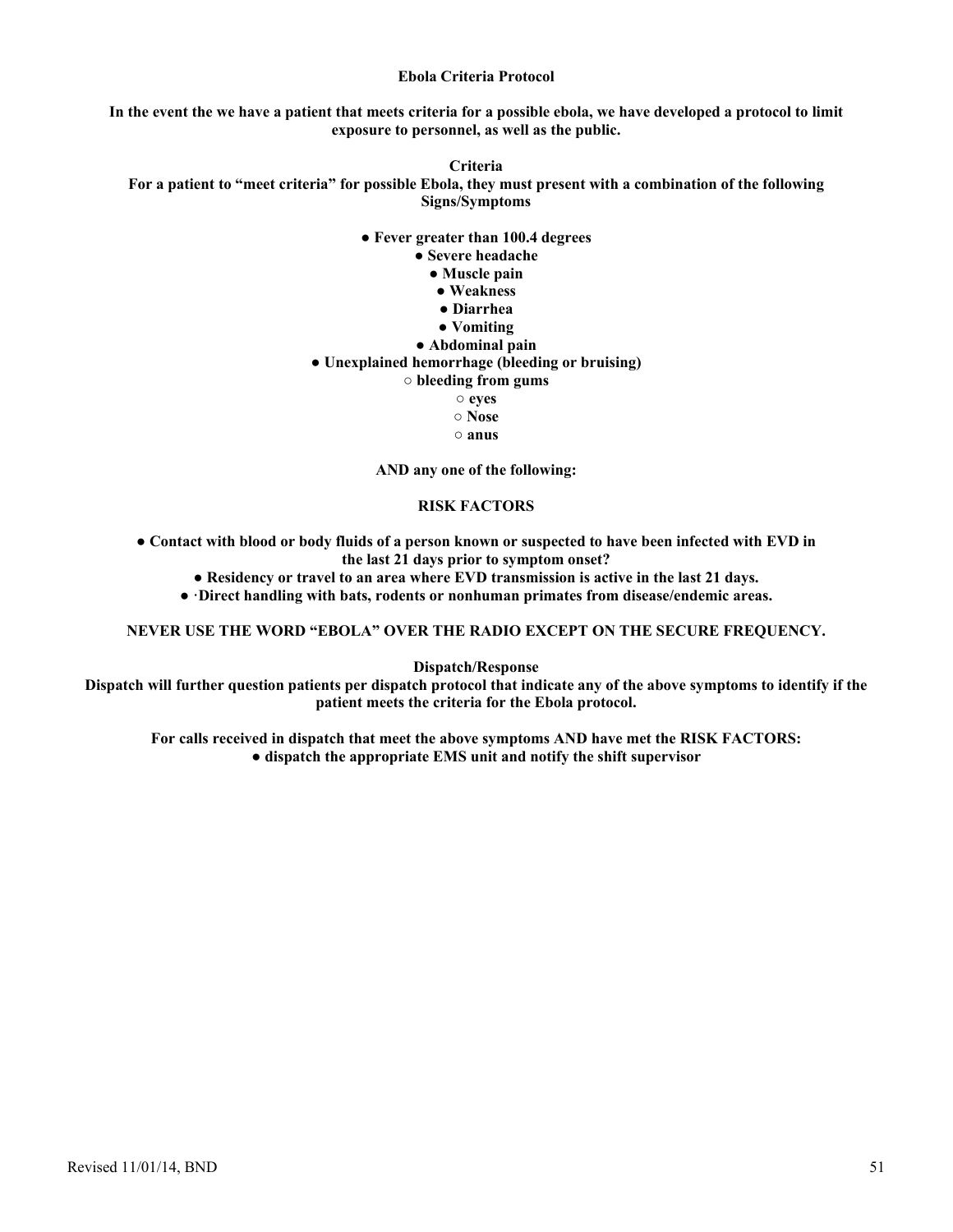# **ADDENDUM**

# **PHYSICIAN ON SCENE**

# **PURPOSE:**

To establish guidelines for determining patient care responsibility at the scene of a medical emergency when a physician is on the scene. The physician must be a licensed health care professional medically qualified to render emergency care in the State on Tennessee who specializes in the care that is needed. It is recognized that the presence of a qualified physician on scene may facilitate patient care.

# **PROCEDURE**

- 1. EMTs or Paramedics shall:
	- Inform the physician that the EMT or Paramedics must contact their Medical Control.
	- Inform Medical Control of the presence of the physician on scene.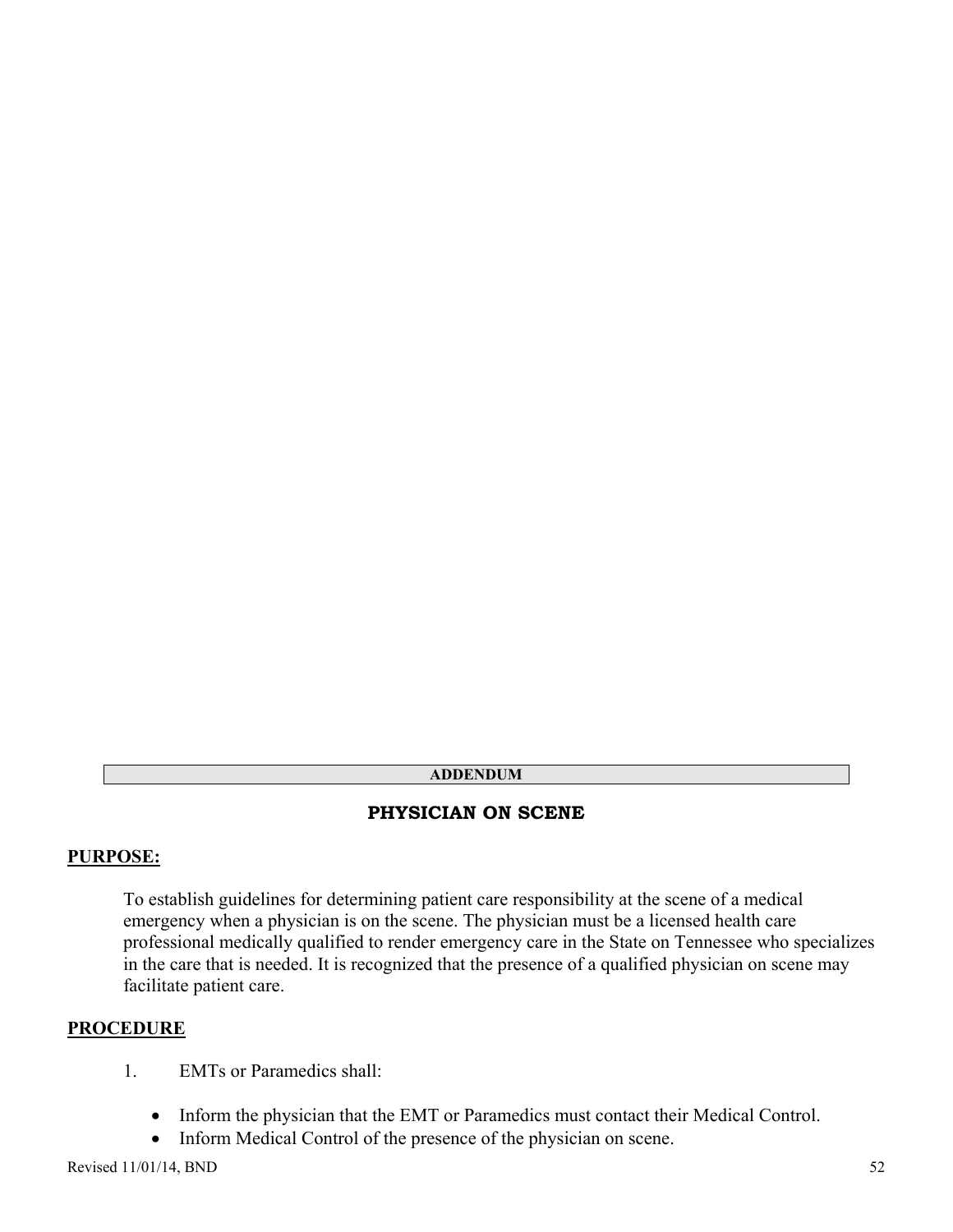- 2. Medical Control may:
	- Ask to speak to the physician to determine qualifications.
	- Request that EMT or Paramedics verify the licensure of the physician.
- 3. Any Physician may offer assistance, but:
	- Must provide proof that he/she if a licensed emergency room physician,
	- Allow the EMT/Paramedic to remain under Medical Control Direction or,
	- Request to talk to the base hospital to offer medical advise and assistance or,
	- Take **total responsibility** for care given by the EMT/Paramedic and **physically accompany** the patient until such time that the patient arrives at a hospital and responsibility is assumed by the receiving physician, and shall,
		- o Sign for all instructions given to the EMT/Paramedic
		- o Maintain Medical Control contact whenever possible.
- 4. If the patient's private physician arrives on the scene:
	- Inform the patient's private physician that the EMT/Paramedic must make contact with Medical Control.
	- May request that the patient's physician contact Medical Control.
	- At no time will the EMT/Paramedic take any Verbal orders over the phone unless they are coming from Medical Control. The **exception** to this rule is if the physician is a local physician and is known by the EMT/Paramedic.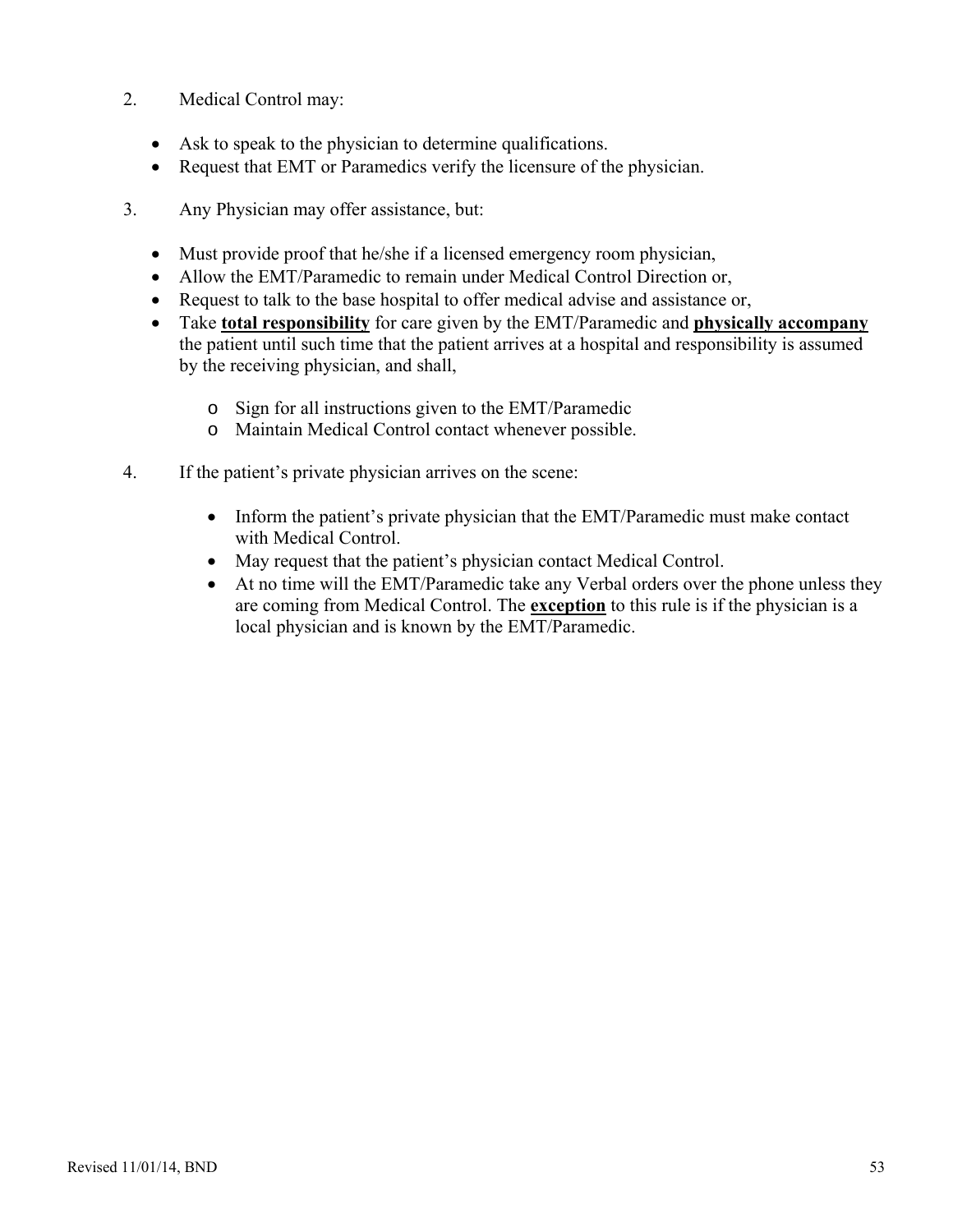# **Vidacare® EZ-IO Emergency Vascular Access Device**

Effective Summer 2014, Paramedics and Advanced EMT's may perform this skill **ONLY** if the EMTA has been through the update course, signed off on the skill, and licensure update has been completed. Paramedics and EMTA's both may perform Intraosseous access on both adult and pediatric patients.

Indications for Conscious or Unconscious Adult or Pediatric:

- Inability to establish peripheral IV access after 3 attempts or 90 seconds
- Need to administer medication or volume replacement
- Note that a visualization alone counts as an attempt
- 1. Gather and assemble equipment
- 2. Locate landmarks:
	- Tibial Tuberosity Approximately 2 3 fingers width below patella, slightly medially, assess for the flat part of the bone…
	- Humeral Head Place patients upper extremity in retracted/natural position and place the hand of the arm over the umbilicus region, assess for flat spot of posterior/lateral humeral head… consider using larger size IO needle for humeral head placement
- 3. Cleanse site
- 4. Attach correct sized EZ-IO needle to drill
	- Adult 40 kg and over: Blue, 15 ga. X 25mm (Blue)
	- Pedi 3 kg to 39 kg: Red, 15 ga.  $X$  0.6" (Pink)
	- Adult Obese or Adult Humeral Head: Yellow, 15 ga. X 45mm (Yellow)
- 5. Stabilize leg or arm, depending on site preference
- 6. Insert needle into site and remove stylette
- **7.** Consider 100 mg Lidocaine flush in conscious **ADULTS**
- 8. Confirm placement w/ 10 ml saline flush
- 9. Attach tubing and fluids
	- o Place pressure bag on IV bag
- 10. Secure needle at site…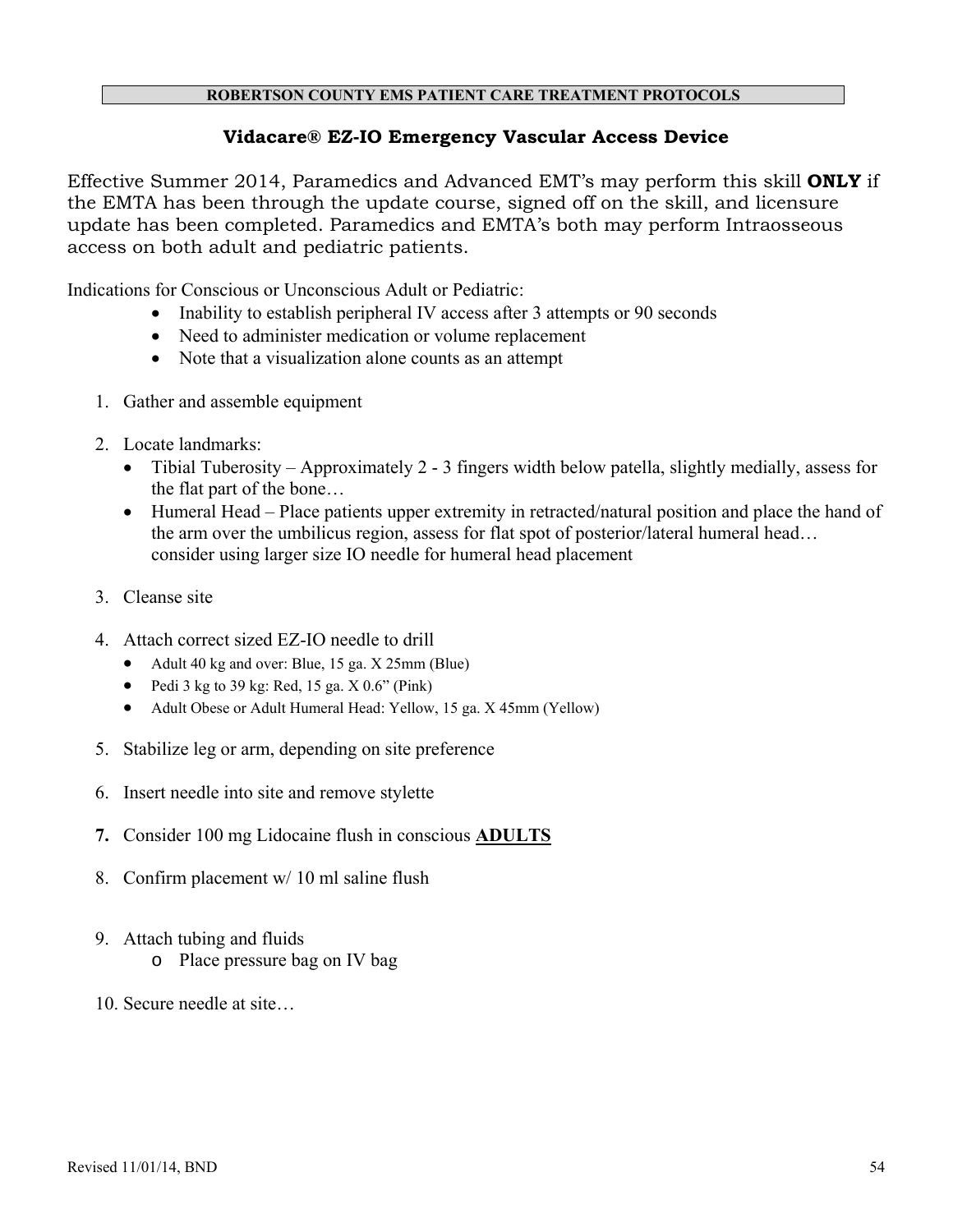We will no longer access porta caths, protocol removed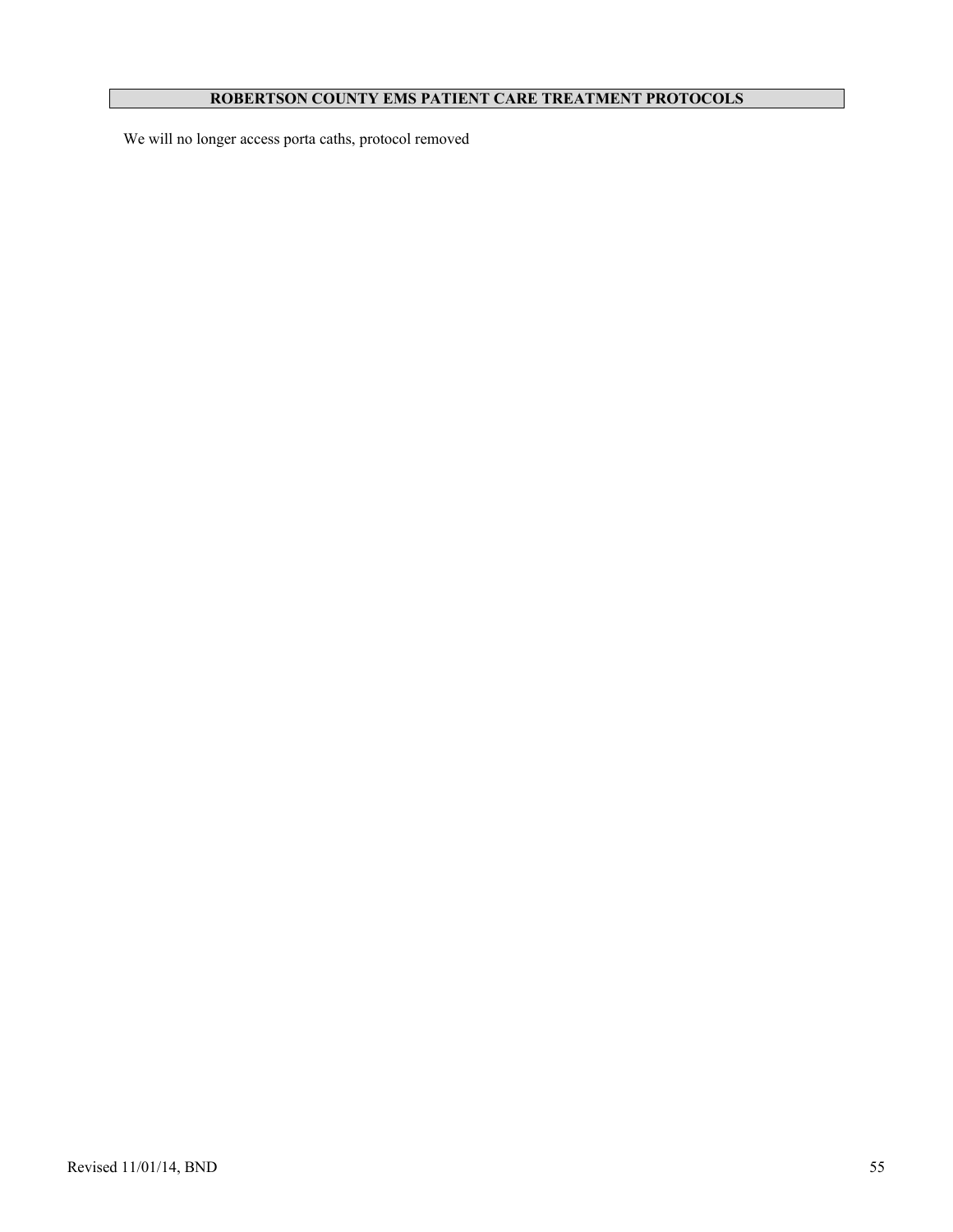# **PATIENT RESTRAINT (CHEMICAL AND PHYSICAL)**

Great consideration should be given before restraint of a patient, no patient should be restrained just to keep them quiet or get back at them for any reason. The patient should be significantly impaired (E.g., intoxication, medical illness, injury, psychiatric condition, etc.) and lack the capacity to make an informed decision regarding their own care **AND/OR** exhibits violent, combative or uncooperative behavior which does not respond to verbal de-escalation. The application of restraints must be done out of the necessary to ensure patient and/or provider safety or to facilitate patient treatment and assessment.

# **Treatment**

- Safety of personnel is the main priority in any situation where a patient exhibits aggressive or combative behaviors and needs to be restrained.
- Basic assessment and management (up to your scope of practice)
- Use the minimum amount of force and restraint necessary to safely accomplish patient care and transportation with regard to the patient's dignity. Avoid unnecessary force.
- Attempt less restrictive measures to control before restraining such as verbal de-escalation.
- Assure that adequate personnel are present and that police assistance has arrived, if available, before attempts to restrain patient.
- Plan your approach and activities before restraining the patient.
- Consider the patient's amount of strength and range of motion when determining how to apply the restraints.
- Have one person talk to and reassure the patient throughout the restraining procedure.
- Approach with a minimum of four persons, one assigned to each limb, all to act at the same time.
- Initial take down may best be accomplished leaving the patient in the prone position. After restraint, the patient should be placed in a supine position.
- Call for additional help if patient continues to struggle against restraint.
- Restrain all 4 extremities with patient supine on stretcher.
- Use soft restraints to prevent the patient from injuring him or herself or others.
- A member of law enforcement should accompany a patient in the ambulance if the patient has been restrained.
- Consider secondary injuries or medical condition such as hypoglycemia.
- Do not place restraints in a manner that may interfere with evaluation and treatment of the patient or in any way that may compromise patient's respiratory effort.
- Evaluate circulation to the extremities frequently.
- Thoroughly document reasons for restraining the patient, the restraint method used, and results of frequent reassessment.
- Initial "take down" may be done in a prone position to decrease the patient's visual field and stimulation, and the ability to bite, punch, and kick. After the individual is controlled, he/she shall be restrained to the stretcher or other transport device in the supine position.
- **DO NOT** restrain patient in a hobbled, hog-tied, or prone position.
- **DO NOT** sandwich patient between devices, such as long boards or Reeve's stretchers, for transport. Devices like backboards should be padded appropriately.
- A stretcher strap that fits snuggly just above the knees is effective in decreasing the patient's ability to kick.
- Padded or leather wrist or ankle straps are appropriate. Handcuffs and plastic ties are not considered soft restraints.
- Never apply restraints near the patient's neck or apply restraints or pressure in a fashion that restricts the patient's respiratory effort.

(CONTINUED ON NEXT PAGE)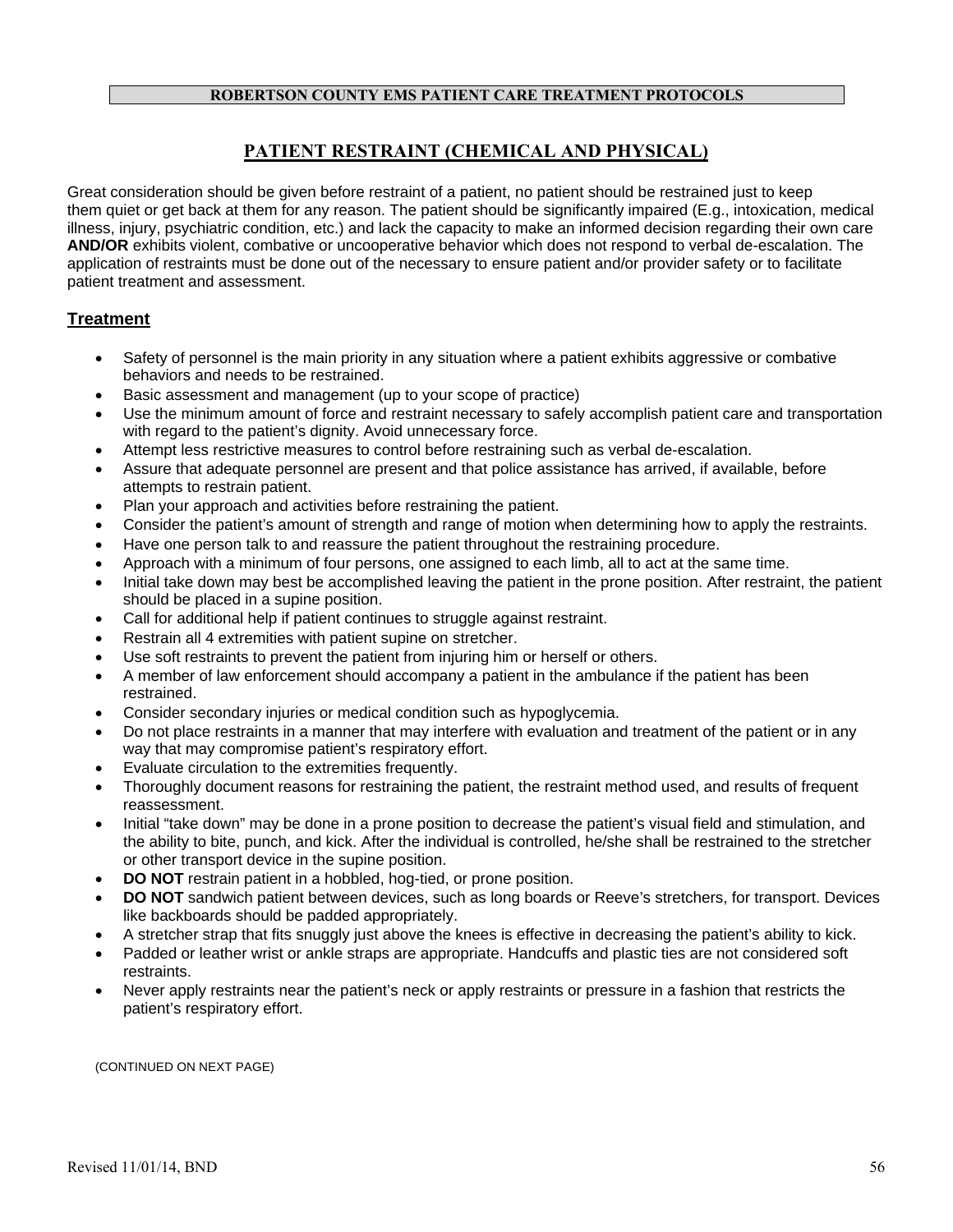#### (CONTINUED FROM PREVIOUS PAGE)

- Never cover a patient's mouth or nose except with a surgical mask or a NRB mask with high flow oxygen. A NRB mask with high flow oxygen may be used to prevent spitting in a patient that also may have hypoxia or another medical condition causing his/her agitation, but a NRB mask should never be used to prevent spitting without also administering high flow oxygen through the mask.
- Continuously monitor the airway, breathing, circulation, neurovascular status (pulse, motor, & sensation) on restrained limbs, and the continued needed for restraints.
- After applying the restraints, the patient's PMS must be assessed immediately to determine it's presence. A member of the crew will accompany the patient at all times and vital signs will be assessed every ten (10) minutes.
- Documentation will include attempts at verbal de-escalation, a brief description of the facts as to why restraints were indicated, the type of restraint, who applied them, a description of the efforts taken to ensure patient safety, comfort, and overall well-being, the condition of the patient while restrained, and the condition of the patient upon arrival of the hospital.
- Removal of restraints should be done so at the hospital with adequate numbers of personnel and by order of the attending physician.

# **AEMT / EMT-IV**

• IV NS TKO

#### **PARAMEDIC**

• **Note that chemical restraint is preferred over the use of physical restraints is possible. When indicated, get chemical restraint administered without delay to protect the patient and EMS personnel.** 

If chemical restraint is deemed necessary the following may be administered:

**Versed (Midazolam) 5 mg IM using 18ga IM needle, give 2 mg IV**…Either route may be repeated once in 5 - 10 minutes if needed to facilitate controllable patient in order to prevent them from harming themselves or others.

#### **Performance Parameters**

- 1. Verbal techniques include:
	- a. Direct empathetic and calm voice.
	- b. Present clear limits and options.
	- c. Respect personal space.
	- d. Avoid direct eye contact.
	- e. Non-confrontational posture.
- 2. There is a risk of serious complications or death if patient continues to struggle violently against restraints. Chemical restraint by sedation by ALS personnel may be indicated in some dangerous, agitated patients.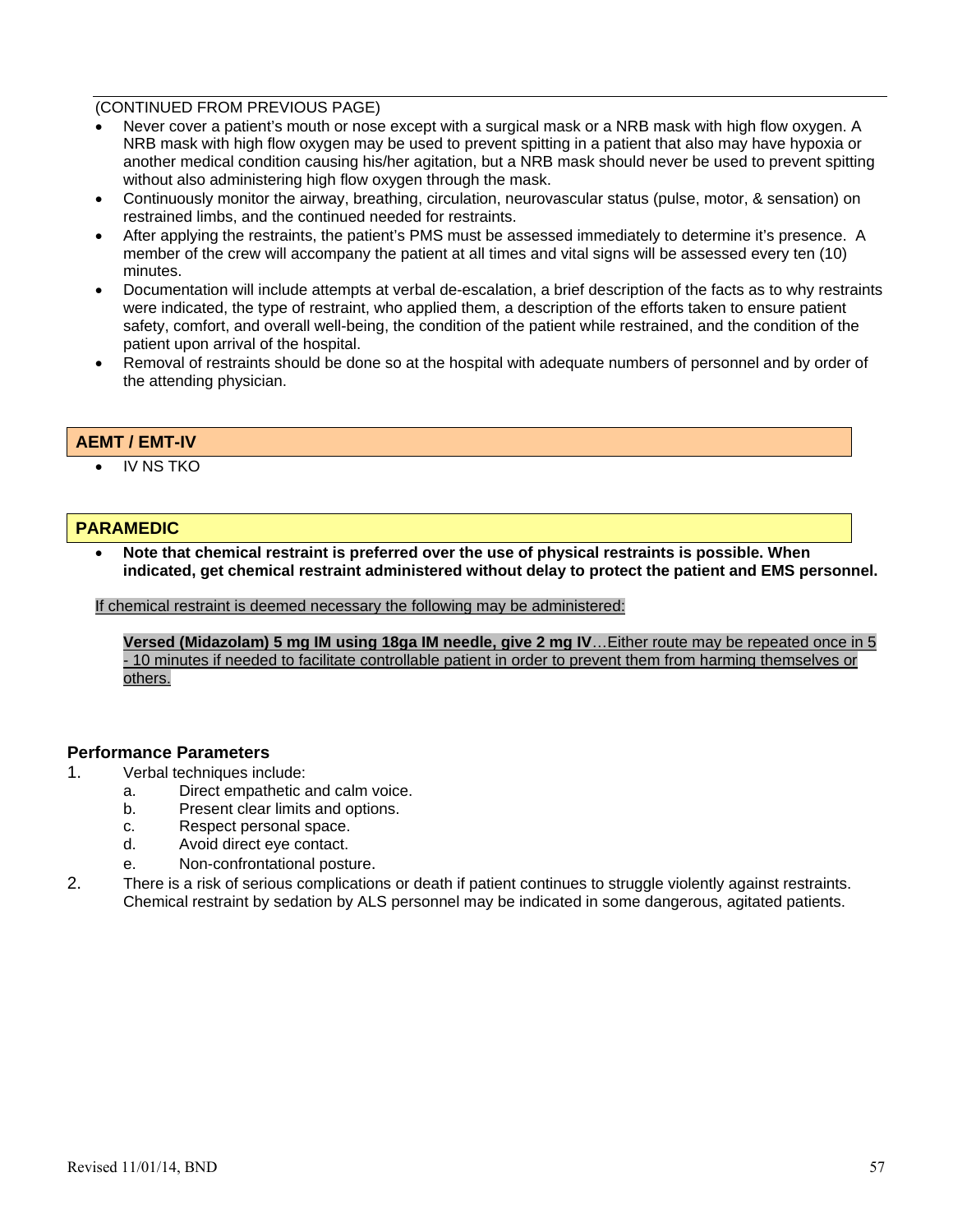# **Documentation**

The following must be documented in the patient care report

- 1. Reason for restraints, (document any attempts to de-escalate).
- 2. Circumstances of the incident.
- 3. Why the patient could not be transported without restraints.
- 4. Any relevant comments made by patient.
- 5. Vital signs before and after restraining if available.
- 6. Any injury to the patient or Provider(s) that may have occurred before, during or after the restraining process.
- 7. An incident report should be completed and given to your immediate supervisor and forwarded to the CQI coordinator for review within 24 hours.

#### **Appropriate Devices**

Restraint devices that can be utilized for restraint by RCEMS providers are

- Supine on Long Spine Board with straps.
- Soft roller gauze.
- Triangular bandages
- Blankets and sheets.

 **HANDCUFFS ARE NOT AN APPROVED RESTRAINT DEVICE FOR RCEMS PERSONNEL TO APPLY. IF THE PT IS HANDCUFED A LAW ENFORCEMENT REPRESENTATIVE MUST ACCOMPANY THE PATIENT. IF THIS WAS DONE ON A SCENE AND LAW ENFORCEMENT IS UNABLE TO RIDE WITH THE PATIENT THEY MUST AT LEAST FOLLOW THE PATIENT TO THE EMERGENCY ROOM.**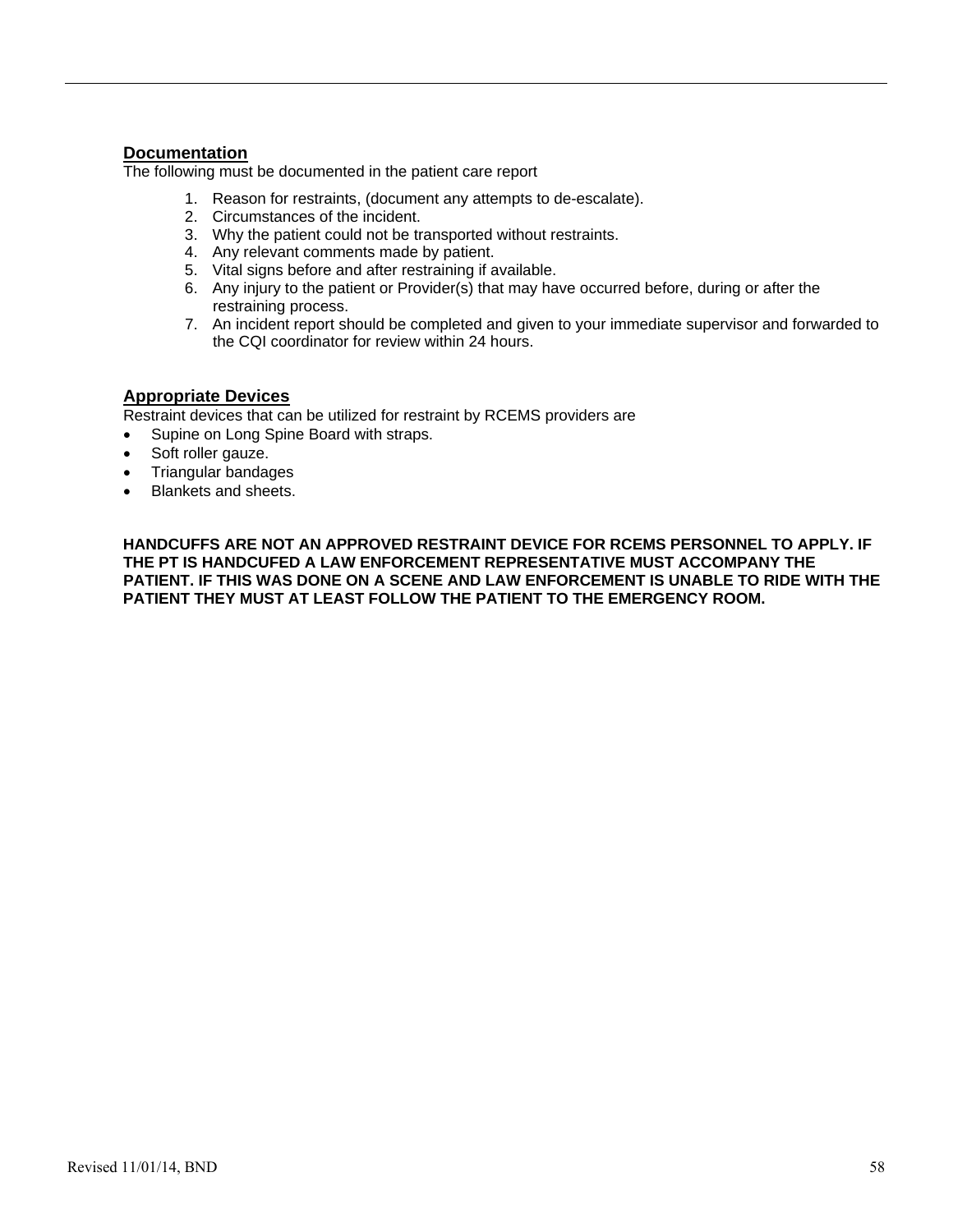| Page #         | <b>Summary</b>                                                                                                                                    |
|----------------|---------------------------------------------------------------------------------------------------------------------------------------------------|
| 5              | IV Fluid admin: LRS deleted from protocols, all IV fluid are now 0.9% NaCl                                                                        |
| $\overline{5}$ | Sec. 3-a:Deleted time constraint for obtaining 12 lead ECG's                                                                                      |
| 5              | Sec. 4-g: Clarification that EMT's will not be attending tech after an IV has been<br>established in the field.                                   |
| 6              | Sec. 6-c: Clarification that pediatric drug dosages will be used over Broselow<br>recommendations                                                 |
| 6              | Sec. 6-d: Broselow tape will be used as quick reference for age/size clarifications                                                               |
| 10             | V-Fib/Pulseless V-Tach: Clarification that Epi is to admin every 3-5 min in between                                                               |
|                | defib and antiarrythmics is V-Fib protocol, edited to reflect 2010 AHA ECC standards                                                              |
| 11             | NEW PROTOCOL-Induced Hypothermia After Cardiac Arrest                                                                                             |
| 14             | Atrial Fib: Cardizem added to replace Lopressor                                                                                                   |
| 19             | Diabetic Emergencies-Revised: Clarification that EMT's may not be attending tech on<br>ALS unit after D50 is administered                         |
| 20             | Hypertensive Crisis: edited to reflect current ASLS / AMLS guidelines                                                                             |
| 22             | Respiratory Disress: Pediatric nebulized epi added after repeated Duoneb and Mag<br>Sulfate, pediatric racemic epi to be given prior to Mag drips |
| 25             | Stroke/CVA: Hospital Destinations added                                                                                                           |
| 28             | Pain Mgmt.: Pediatric Dosage added                                                                                                                |
| 29             | Etomidate for Extrication: Precautions for Etomidate added                                                                                        |
| 32             | <b>Trauma Destination Guidelines revised</b>                                                                                                      |
| 36             | Tocolysis: LRS replaced with 0.9% NS, Mag Sulfate changed to 5 mg for consistency                                                                 |
| 39             | Pediatric PEA-Epi ETT dosage at 0.1 mg/kg deleted                                                                                                 |
| 42             | Pediatric V-Fib/Pulseless V-Tach: Epi ETT dosage at 0.1 mg/kg deleted                                                                             |
| 46             | Double Lumen/King Airway: Directions for Combitube omitted                                                                                        |

# **SUMMARY OF PROTOCOL REVISIONS**